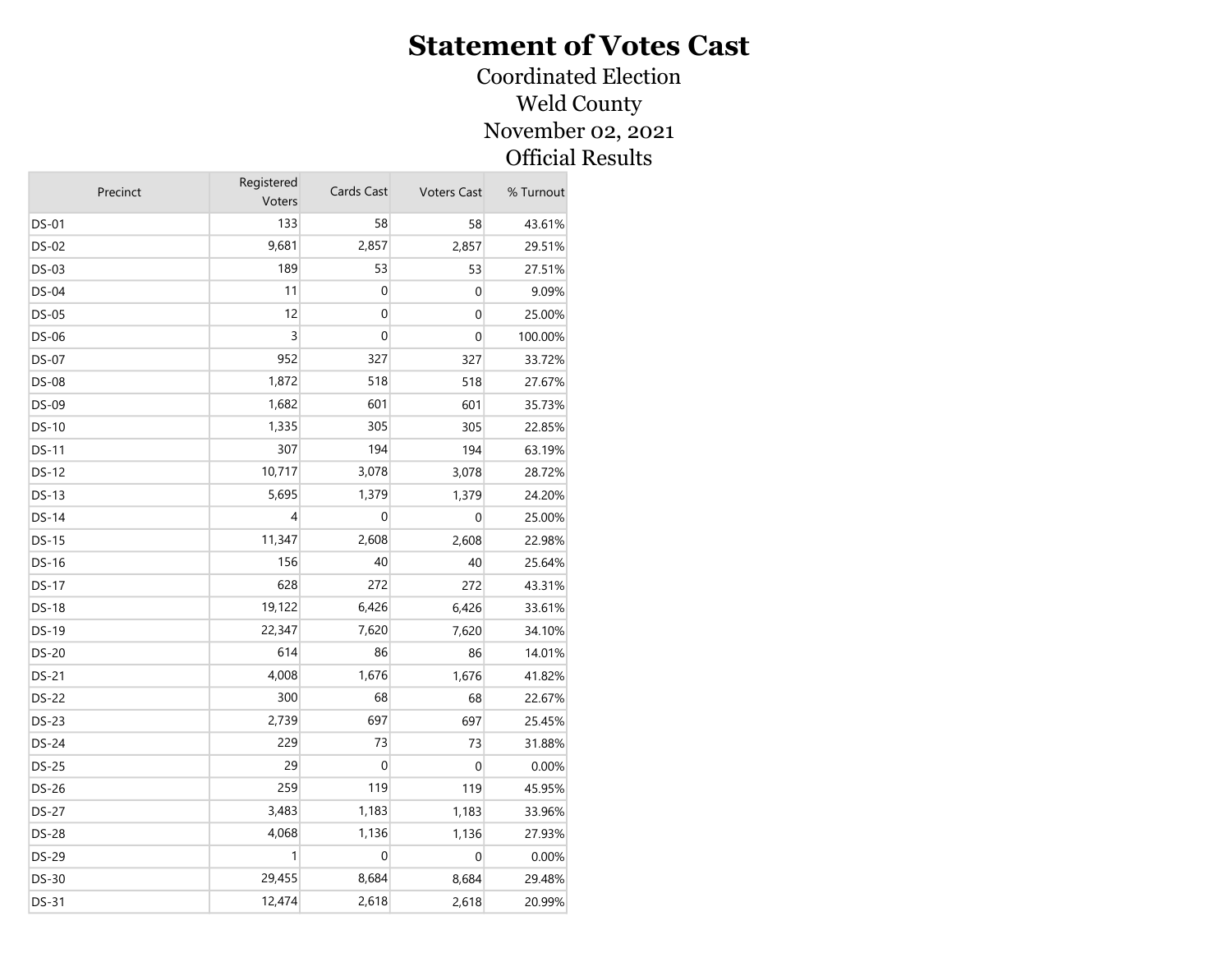#### Coordinated Election Weld County November 02, 2021 Official Results

| Precinct                                             | Registered<br>Voters | Cards Cast  | <b>Voters Cast</b> | % Turnout |
|------------------------------------------------------|----------------------|-------------|--------------------|-----------|
| <b>DS-32</b>                                         | 18,186               | 6,605       | 6,605              | 36.32%    |
| <b>DS-33</b>                                         | 11,028               | 2,389       | 2,389              | 21.66%    |
| <b>DS-34</b>                                         | 8,363                | 2,969       | 2,969              | 35.50%    |
| <b>DS-35</b>                                         | 19,719               | 8,173       | 8,173              | 41.45%    |
| <b>DS-36</b>                                         | 3,474                | 1,052       | 1,052              | 30.28%    |
| <b>DS-37</b>                                         | 1,007                | 236         | 236                | 23.44%    |
| <b>DS-38</b>                                         | 8,096                | 3,014       | 3,014              | 37.10%    |
| <b>DS-39</b>                                         | 16                   | $\mathbf 0$ | $\Omega$           | 62.50%    |
| $DS-40$                                              | 54                   | 15          | 15                 | 27.78%    |
| DS-41                                                | 6,829                | 1,968       | 1,968              | 28.76%    |
| <b>DS-42</b>                                         | 0                    | $\mathbf 0$ | $\Omega$           | N/A       |
| $DS-43$                                              | 12                   | $\mathbf 0$ | $\Omega$           | 16.67%    |
| <b>DS-44</b>                                         | $\overline{c}$       | $\mathbf 0$ | $\mathbf{0}$       | 0.00%     |
| Carbon Valley Park and<br><b>Recreation District</b> | 0                    | 44          | 44                 | N/A       |
| RE11Aims                                             | $\mathbf 0$          | $\mathbf 0$ | $\Omega$           | N/A       |
| Colorado - Total                                     | 220,638              | 69,141      | 69,141             | 31.34%    |
| <b>Cumulative</b>                                    |                      |             |                    |           |
| Cumulative                                           | $\mathbf 0$          | $\mathbf 0$ | $\mathbf 0$        | N/A       |
| Cumulative - Total                                   | $\mathbf 0$          | $\mathbf 0$ | $\Omega$           | N/A       |
| County - Total                                       | 220,638              | 69,141      | 69,141             | 31.34%    |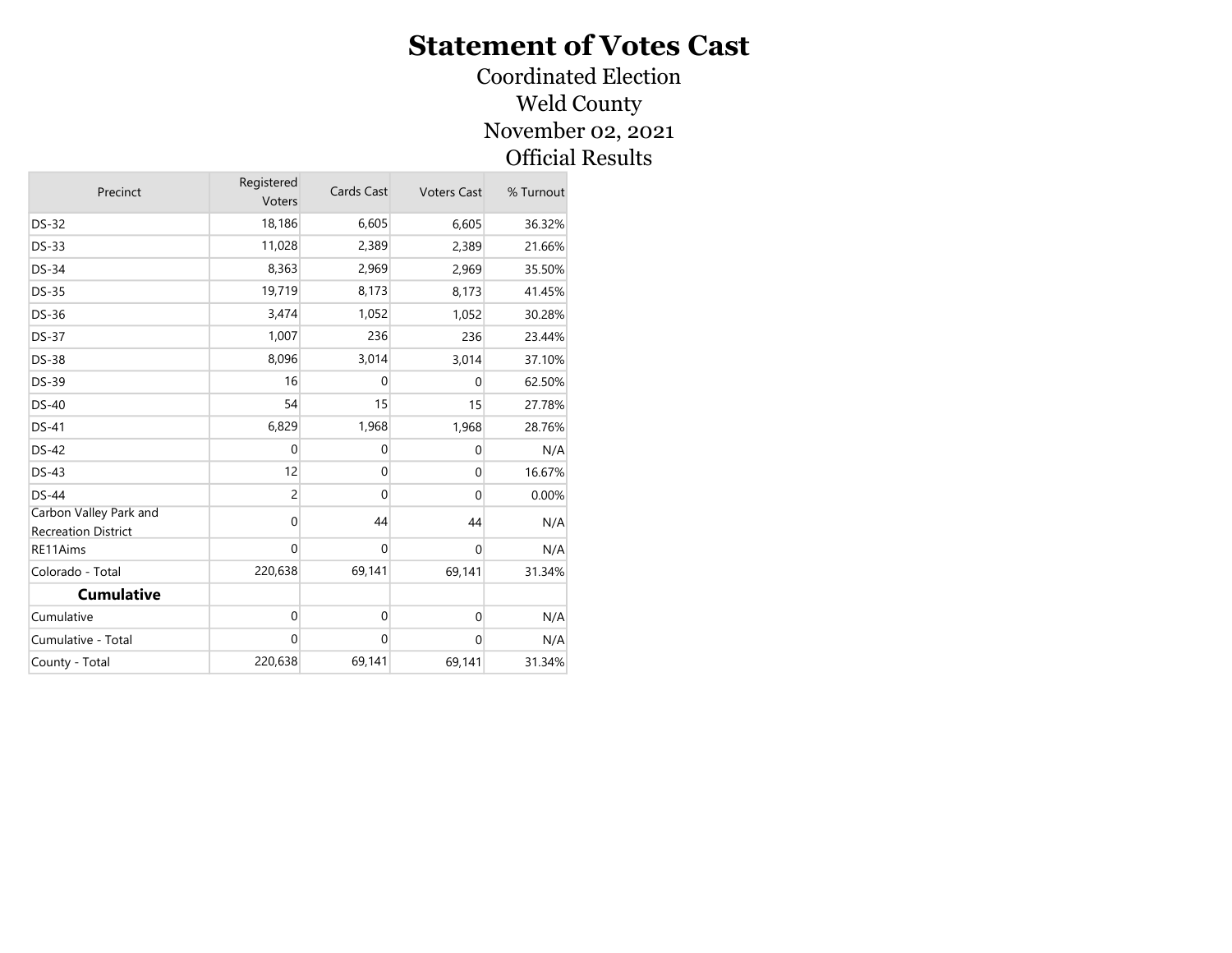Coordinated Election Weld County November 02, 2021 Official Results

#### City of Brighton Mayor (Vote for 1)

| Precinct           | Cast<br>這 | ರ   | $\begin{array}{c} \n\frac{1}{2} & \text{if } \\ \n\frac{1}{2} & \text{if } \\ \n\frac{1}{2} & \text{if } \\ \n\frac{1}{2} & \text{if } \\ \n\frac{1}{2} & \text{if } \\ \n\frac{1}{2} & \text{if } \\ \n\frac{1}{2} & \text{if } \\ \n\frac{1}{2} & \text{if } \\ \n\frac{1}{2} & \text{if } \\ \n\frac{1}{2} & \text{if } \\ \n\frac{1}{2} & \text{if } \\ \n\frac{1}{2} & \text{if } \\ \n\frac{1}{2} & \text{if } \\ \n\frac{$ | Gregory<br>Mills | Wayne<br>Scott | Laurie D.<br>Lozano<br>Maier | <b>Total Vote</b> |
|--------------------|-----------|-----|-----------------------------------------------------------------------------------------------------------------------------------------------------------------------------------------------------------------------------------------------------------------------------------------------------------------------------------------------------------------------------------------------------------------------------------|------------------|----------------|------------------------------|-------------------|
| County             |           |     | County                                                                                                                                                                                                                                                                                                                                                                                                                            |                  |                |                              |                   |
| Colorado           |           |     | Colorado                                                                                                                                                                                                                                                                                                                                                                                                                          |                  |                |                              |                   |
| <b>DS-05</b>       |           |     | 12 DS-05                                                                                                                                                                                                                                                                                                                                                                                                                          |                  |                |                              |                   |
| <b>DS-25</b>       |           |     | 29 DS-25                                                                                                                                                                                                                                                                                                                                                                                                                          |                  |                |                              |                   |
| <b>DS-26</b>       | 122       |     | 259 DS-26                                                                                                                                                                                                                                                                                                                                                                                                                         | 68               |                | 36                           | 113               |
| Colorado - Total   | 122       | 300 | Colorado - Total                                                                                                                                                                                                                                                                                                                                                                                                                  | 68               |                | 36                           | 113               |
| <b>Cumulative</b>  |           |     | <b>Cumulative</b>                                                                                                                                                                                                                                                                                                                                                                                                                 |                  |                |                              |                   |
| Cumulative         |           |     | 0 Cumulative                                                                                                                                                                                                                                                                                                                                                                                                                      |                  |                |                              |                   |
| Cumulative - Total |           |     | Cumulative - Total                                                                                                                                                                                                                                                                                                                                                                                                                |                  |                |                              |                   |
| County - Total     | 122       | 300 | County - Total                                                                                                                                                                                                                                                                                                                                                                                                                    | 68               |                | 36                           | 113               |
|                    |           |     |                                                                                                                                                                                                                                                                                                                                                                                                                                   |                  |                |                              |                   |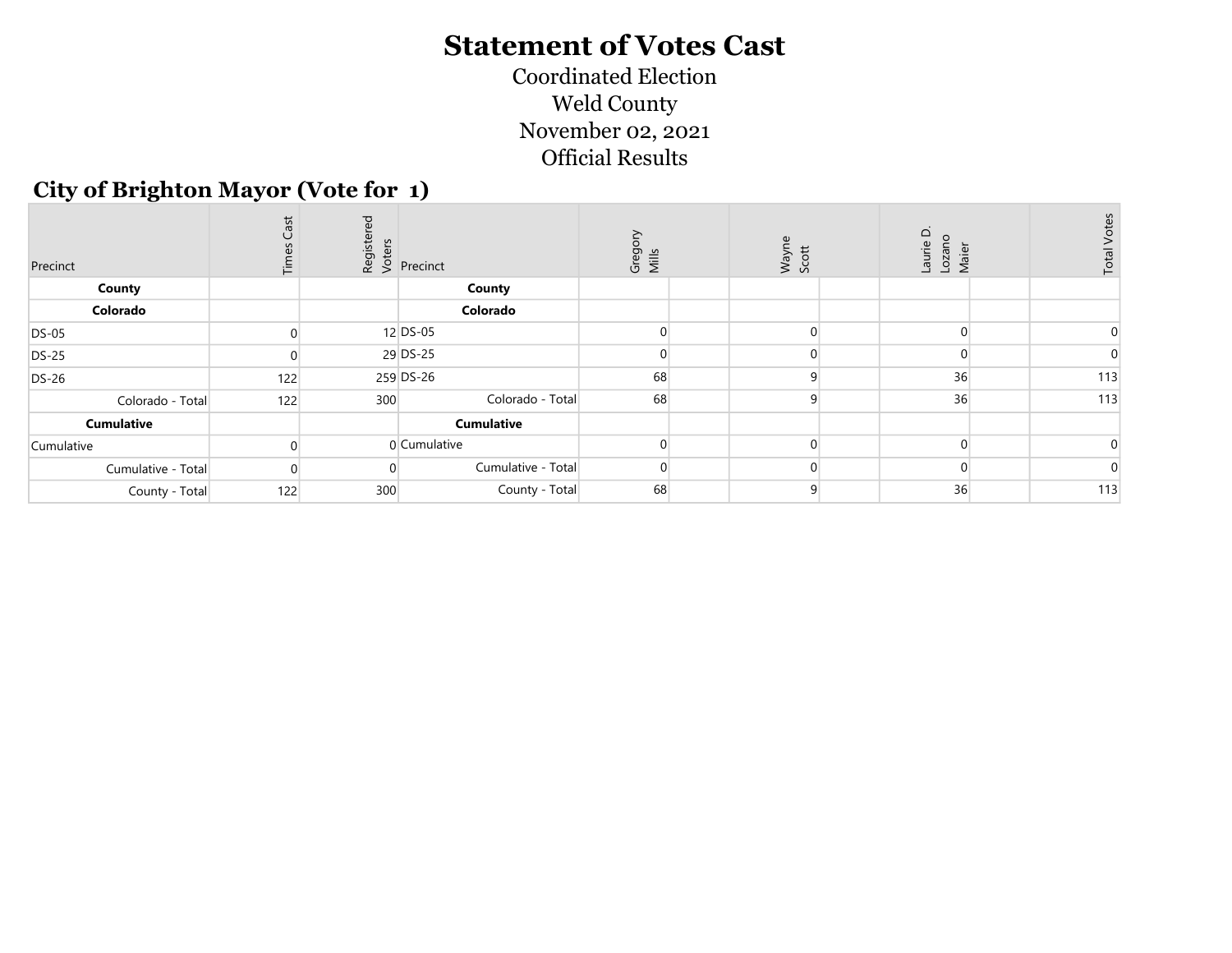Coordinated Election Weld County November 02, 2021 Official Results

# City of Brighton Councilmember Ward 1 (Vote for 1)

| Precinct           | Cast<br>iμ | ᄝ   | $\begin{array}{c} \n\frac{1}{2} & \text{if } \\ \n\frac{1}{2} & \text{if } \\ \n\frac{1}{2} & \text{if } \\ \n\frac{1}{2} & \text{if } \\ \n\frac{1}{2} & \text{if } \\ \n\frac{1}{2} & \text{if } \\ \n\frac{1}{2} & \text{if } \\ \n\frac{1}{2} & \text{if } \\ \n\frac{1}{2} & \text{if } \\ \n\frac{1}{2} & \text{if } \\ \n\frac{1}{2} & \text{if } \\ \n\frac{1}{2} & \text{if } \\ \n\frac{1}{2} & \text{if } \\ \n\frac{$ | Matt<br>Johns | œ<br>oz<br>S<br>S | <b>Total Votes</b> |
|--------------------|------------|-----|-----------------------------------------------------------------------------------------------------------------------------------------------------------------------------------------------------------------------------------------------------------------------------------------------------------------------------------------------------------------------------------------------------------------------------------|---------------|-------------------|--------------------|
| County             |            |     | County                                                                                                                                                                                                                                                                                                                                                                                                                            |               |                   |                    |
| Colorado           |            |     | Colorado                                                                                                                                                                                                                                                                                                                                                                                                                          |               |                   |                    |
| <b>DS-26</b>       | 119        |     | 259 DS-26                                                                                                                                                                                                                                                                                                                                                                                                                         | 74            | 36                | 110                |
| Colorado - Total   | 119        | 259 | Colorado - Total                                                                                                                                                                                                                                                                                                                                                                                                                  | 74            | 36                | 110                |
| <b>Cumulative</b>  |            |     | <b>Cumulative</b>                                                                                                                                                                                                                                                                                                                                                                                                                 |               |                   |                    |
| Cumulative         |            |     | 0 Cumulative                                                                                                                                                                                                                                                                                                                                                                                                                      |               |                   |                    |
| Cumulative - Total |            |     | Cumulative - Total                                                                                                                                                                                                                                                                                                                                                                                                                |               |                   |                    |
| County - Total     | 119        | 259 | County - Total                                                                                                                                                                                                                                                                                                                                                                                                                    | 74            | 36                | 110                |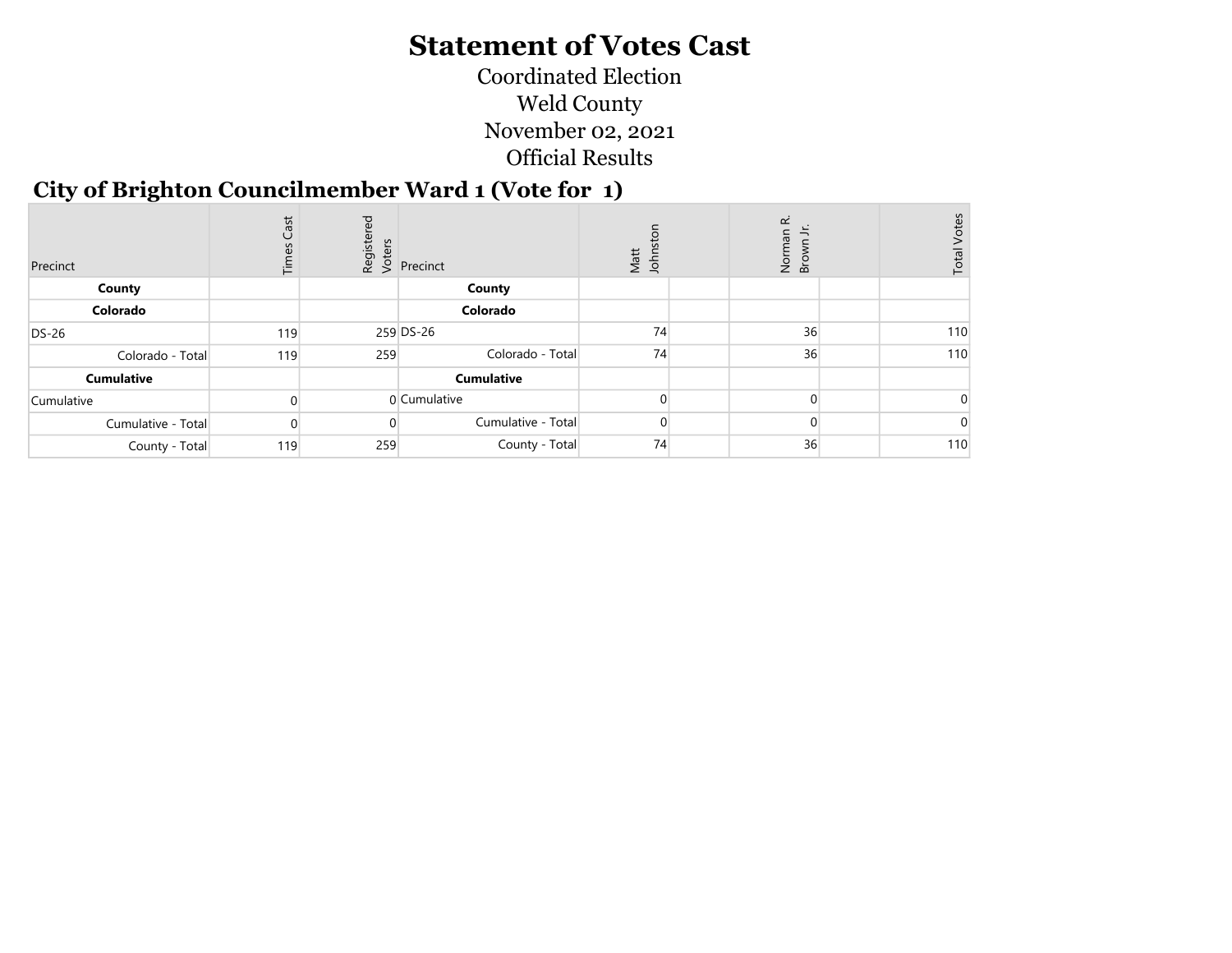Coordinated Election Weld County November 02, 2021 Official Results

## City of Brighton Councilmember Ward 2 (Vote for 1)

| Precinct           | Cast<br>Times |    | Registered<br>Voters<br>Se Precinct | Taddeo<br>₹  | <b>Total Votes</b> |
|--------------------|---------------|----|-------------------------------------|--------------|--------------------|
| County             |               |    | County                              |              |                    |
| Colorado           |               |    | Colorado                            |              |                    |
| DS-05              |               |    | $12$ DS-05                          |              |                    |
| <b>DS-25</b>       |               |    | 29 DS-25                            |              |                    |
| Colorado - Total   |               | 41 | Colorado - Total                    | <sup>0</sup> |                    |
| <b>Cumulative</b>  |               |    | <b>Cumulative</b>                   |              |                    |
| Cumulative         |               |    | 0 Cumulative                        |              |                    |
| Cumulative - Total |               |    | Cumulative - Total                  |              |                    |
| County - Total     |               | 41 | County - Total                      | 0            |                    |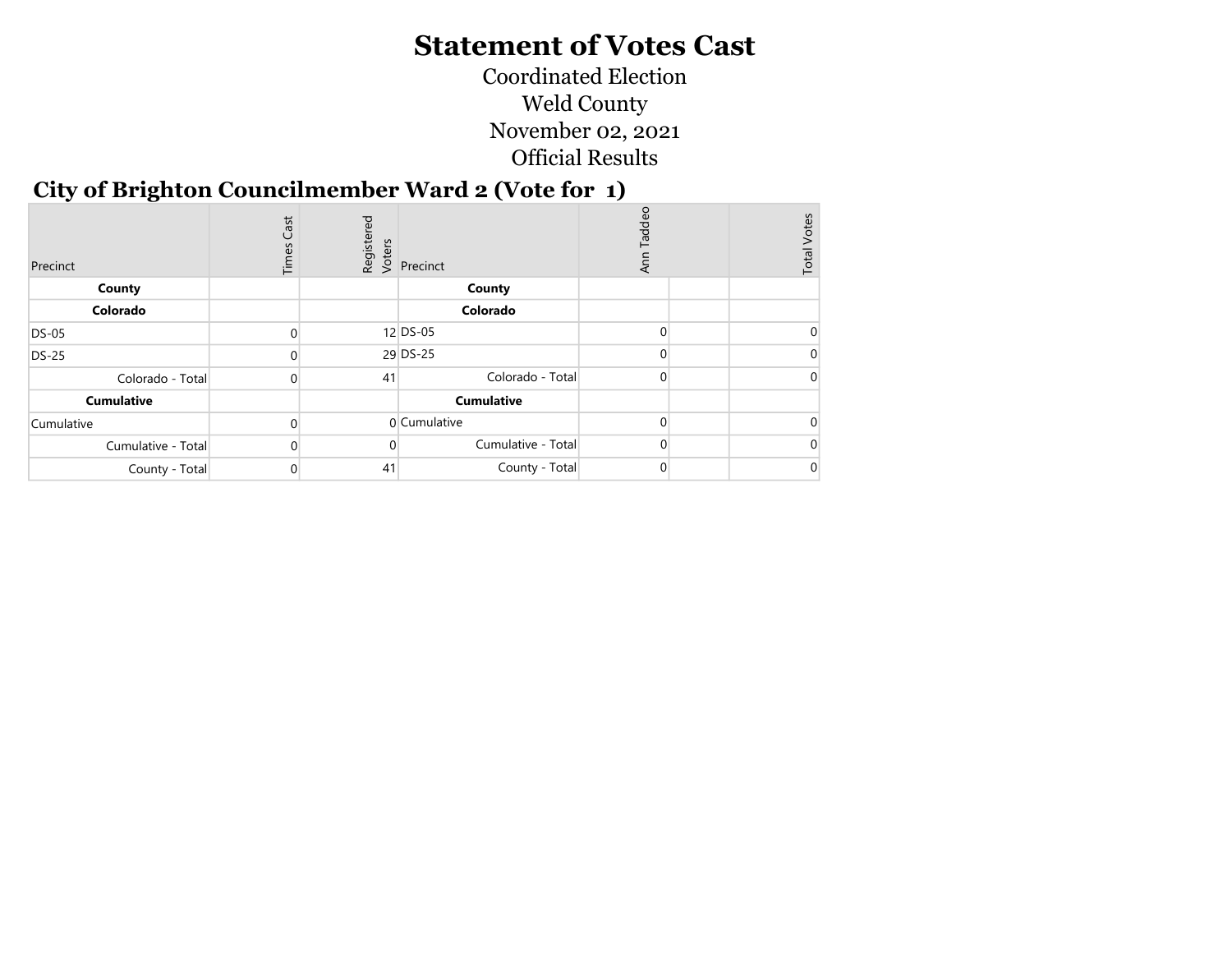Coordinated Election Weld County November 02, 2021 Official Results

#### City of Dacono Mayor (Vote for 1)

| Precinct           | <b>Times Cast</b> |       | Registered<br>Voters<br>Precinct | Kathryn<br>Wittman | Adam<br>Morehead | <b>Total Votes</b> |
|--------------------|-------------------|-------|----------------------------------|--------------------|------------------|--------------------|
| County             |                   |       | County                           |                    |                  |                    |
| Colorado           |                   |       | Colorado                         |                    |                  |                    |
| <b>DS-06</b>       |                   |       | $3$ DS-06                        |                    |                  |                    |
| <b>DS-07</b>       | 324               |       | 952 DS-07                        | 76                 | 238              | 314                |
| <b>DS-22</b>       | 68                |       | 300 DS-22                        | 13                 | 55               | 68                 |
| <b>DS-23</b>       | 697               |       | 2,739 DS-23                      | 379                | 273              | 652                |
| Colorado - Total   | 1,089             | 3,994 | Colorado - Total                 | 468                | 566              | 1,034              |
| <b>Cumulative</b>  |                   |       | <b>Cumulative</b>                |                    |                  |                    |
| Cumulative         |                   |       | 0 Cumulative                     |                    |                  |                    |
| Cumulative - Total | $\Omega$          | 0     | Cumulative - Total               | $\Omega$           |                  |                    |
| County - Total     | 1,089             | 3,994 | County - Total                   | 468                | 566              | 1,034              |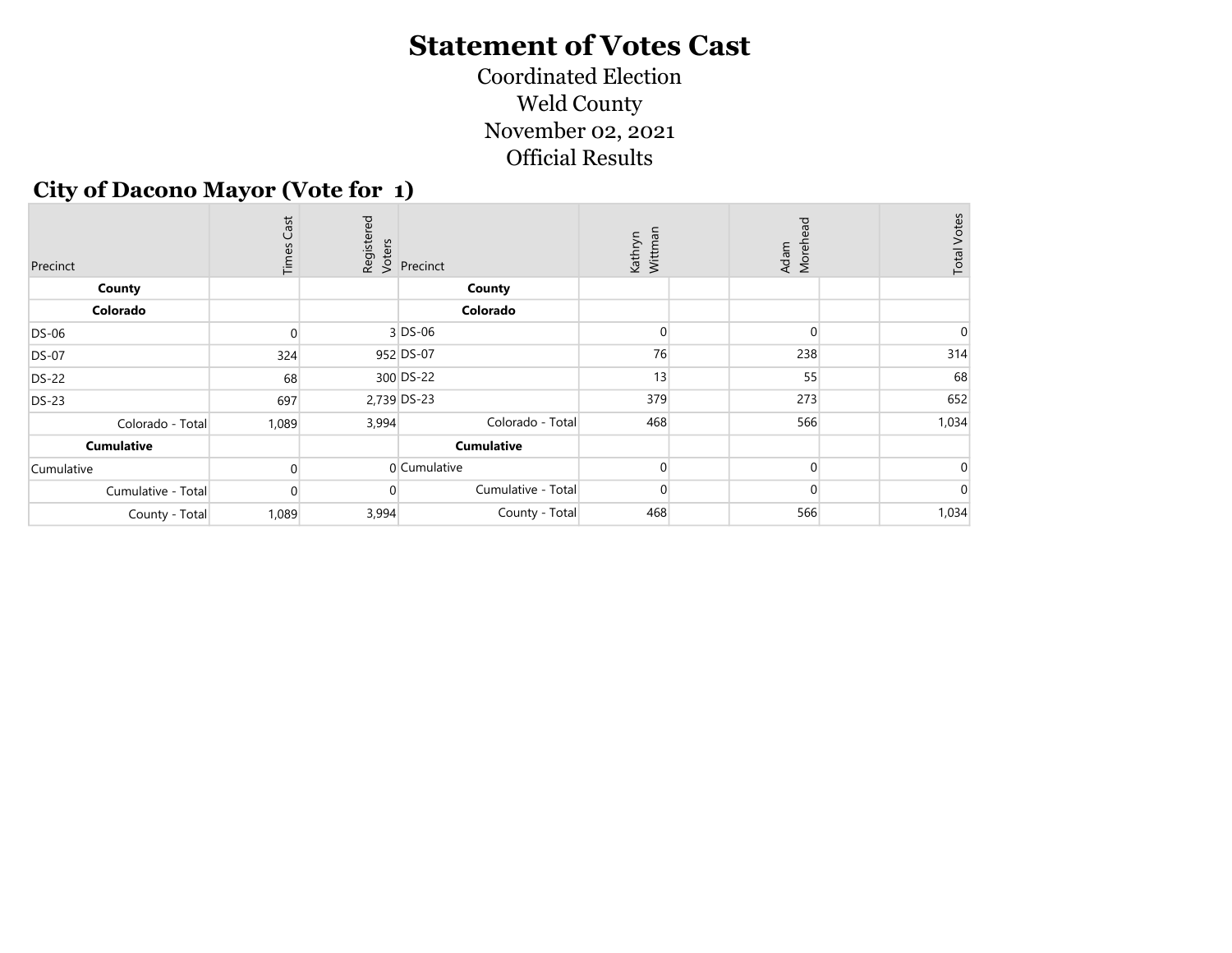Coordinated Election Weld County November 02, 2021 Official Results

#### City of Dacono Council Members (Vote for 2)

| Precinct           | Cast<br>こ | ЪЪ    | dister<br>endiscus<br>endiscus<br>endiscus<br>endiscus<br>endiscus | Thomas<br>Jackie | Ϊä<br>$\lim$ | рg<br>wa<br>$\overline{5}$ | <b>Total Votes</b> |
|--------------------|-----------|-------|--------------------------------------------------------------------|------------------|--------------|----------------------------|--------------------|
| County             |           |       | County                                                             |                  |              |                            |                    |
| Colorado           |           |       | Colorado                                                           |                  |              |                            |                    |
| DS-06              |           |       | $3$ DS-06                                                          |                  |              |                            |                    |
| <b>DS-07</b>       | 324       |       | 952 DS-07                                                          | 166              | 115          | 152                        | 433                |
| <b>DS-22</b>       | 68        |       | 300 DS-22                                                          | 42               | 25           | 30 <sup>2</sup>            | 97                 |
| <b>DS-23</b>       | 697       |       | 2,739 DS-23                                                        | 380              | 337          | 261                        | 978                |
| Colorado - Total   | 1,089     | 3,994 | Colorado - Total                                                   | 588              | 477          | 443                        | 1,508              |
| <b>Cumulative</b>  |           |       | <b>Cumulative</b>                                                  |                  |              |                            |                    |
| Cumulative         |           |       | 0 Cumulative                                                       |                  |              |                            |                    |
| Cumulative - Total |           |       | Cumulative - Total                                                 |                  |              |                            |                    |
| County - Total     | 1,089     | 3,994 | County - Total                                                     | 588              | 477          | 443                        | 1,508              |
|                    |           |       |                                                                    |                  |              |                            |                    |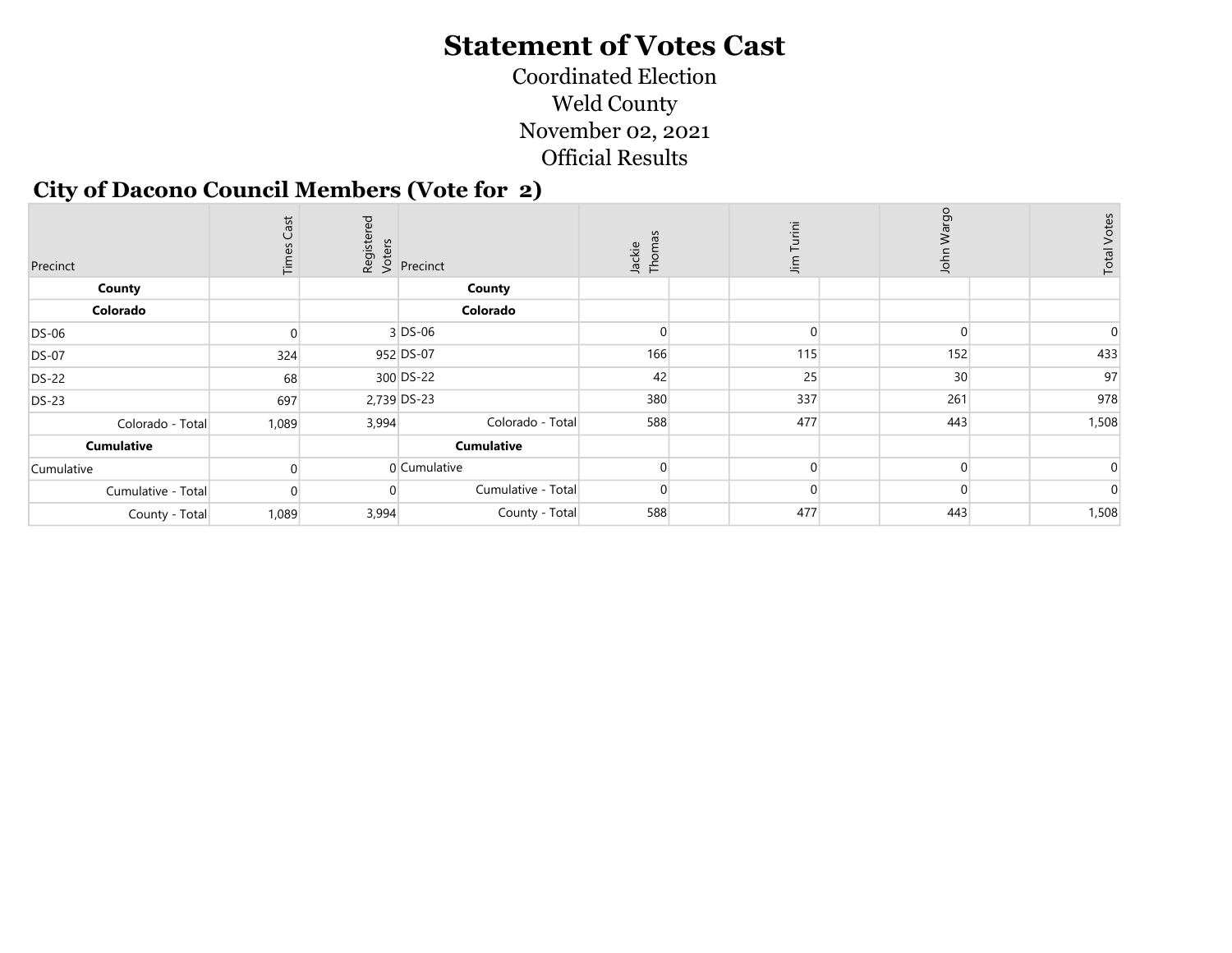Coordinated Election Weld County November 02, 2021 Official Results

#### City of Fort Lupton Mayor at Large (Vote for 1)

| Precinct           | Cast<br>Time: | 9g    | enters<br>enters<br>enternet<br>enternet | Zo A.<br>Stieber | Shannon<br>Rhoda | Tommy<br>Holton | $\mathsf{v}$<br><b>Total Vote</b> |
|--------------------|---------------|-------|------------------------------------------|------------------|------------------|-----------------|-----------------------------------|
| County             |               |       | County                                   |                  |                  |                 |                                   |
| Colorado           |               |       | Colorado                                 |                  |                  |                 |                                   |
| <b>DS-08</b>       | 518           |       | 1,872 DS-08                              | 211              | 159              | 137             | 507                               |
| <b>DS-09</b>       | 601           |       | 1,682 DS-09                              | 208              | 121              | 252             | 581                               |
| <b>DS-10</b>       | 305           |       | 1,335 DS-10                              | 82               | 119              | 99              | 300                               |
| <b>DS-44</b>       |               |       | $2$ DS-44                                |                  |                  |                 |                                   |
| Colorado - Total   | 1,424         | 4,891 | Colorado - Total                         | 501              | 399              | 488             | 1,388                             |
| Cumulative         |               |       | <b>Cumulative</b>                        |                  |                  |                 |                                   |
| Cumulative         |               |       | 0 Cumulative                             |                  |                  |                 |                                   |
| Cumulative - Total |               |       | Cumulative - Total                       |                  |                  |                 |                                   |
| County - Total     | 1,424         | 4,891 | County - Total                           | 501              | 399              | 488             | 1,388                             |
|                    |               |       |                                          |                  |                  |                 |                                   |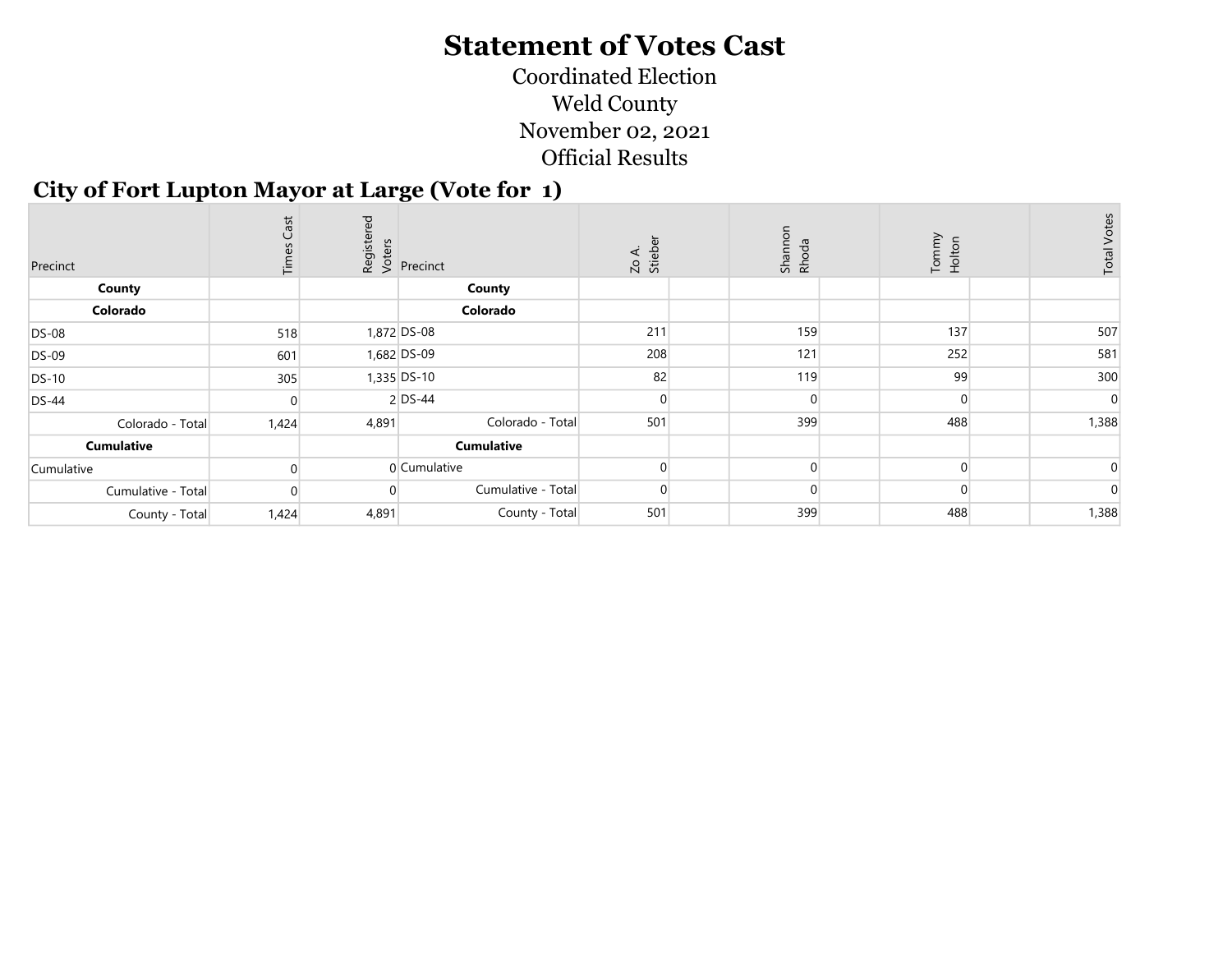Coordinated Election Weld County November 02, 2021 Official Results

#### City of Fort Lupton Ward I Councilmember (Vote for 1)

| Precinct           | Cast<br>Time: | red   | $\begin{array}{c} \n\frac{1}{2} & \text{if } \\ \n\frac{1}{2} & \text{if } \\ \n\frac{1}{2} & \text{if } \\ \n\frac{1}{2} & \text{if } \\ \n\frac{1}{2} & \text{if } \\ \n\frac{1}{2} & \text{if } \\ \n\frac{1}{2} & \text{if } \\ \n\frac{1}{2} & \text{if } \\ \n\frac{1}{2} & \text{if } \\ \n\frac{1}{2} & \text{if } \\ \n\frac{1}{2} & \text{if } \\ \n\frac{1}{2} & \text{if } \\ \n\frac{1}{2} & \text{if } \\ \n\frac{$ | Sco |  |     | Valerie<br>Blacksto |     | Votes<br>Total |  |
|--------------------|---------------|-------|-----------------------------------------------------------------------------------------------------------------------------------------------------------------------------------------------------------------------------------------------------------------------------------------------------------------------------------------------------------------------------------------------------------------------------------|-----|--|-----|---------------------|-----|----------------|--|
| County             |               |       | County                                                                                                                                                                                                                                                                                                                                                                                                                            |     |  |     |                     |     |                |  |
| Colorado           |               |       | Colorado                                                                                                                                                                                                                                                                                                                                                                                                                          |     |  |     |                     |     |                |  |
| <b>DS-10</b>       | 305           |       | 1,335 DS-10                                                                                                                                                                                                                                                                                                                                                                                                                       | 129 |  | 148 |                     | 277 |                |  |
| Colorado - Total   | 305           | 1,335 | Colorado - Total                                                                                                                                                                                                                                                                                                                                                                                                                  | 129 |  | 148 |                     | 277 |                |  |
| <b>Cumulative</b>  |               |       | <b>Cumulative</b>                                                                                                                                                                                                                                                                                                                                                                                                                 |     |  |     |                     |     |                |  |
| Cumulative         |               |       | 0 Cumulative                                                                                                                                                                                                                                                                                                                                                                                                                      |     |  |     |                     |     |                |  |
| Cumulative - Total |               |       | Cumulative - Total                                                                                                                                                                                                                                                                                                                                                                                                                |     |  |     |                     |     |                |  |
| County - Total     | 305           | 1,335 | County - Total                                                                                                                                                                                                                                                                                                                                                                                                                    | 129 |  | 148 |                     | 277 |                |  |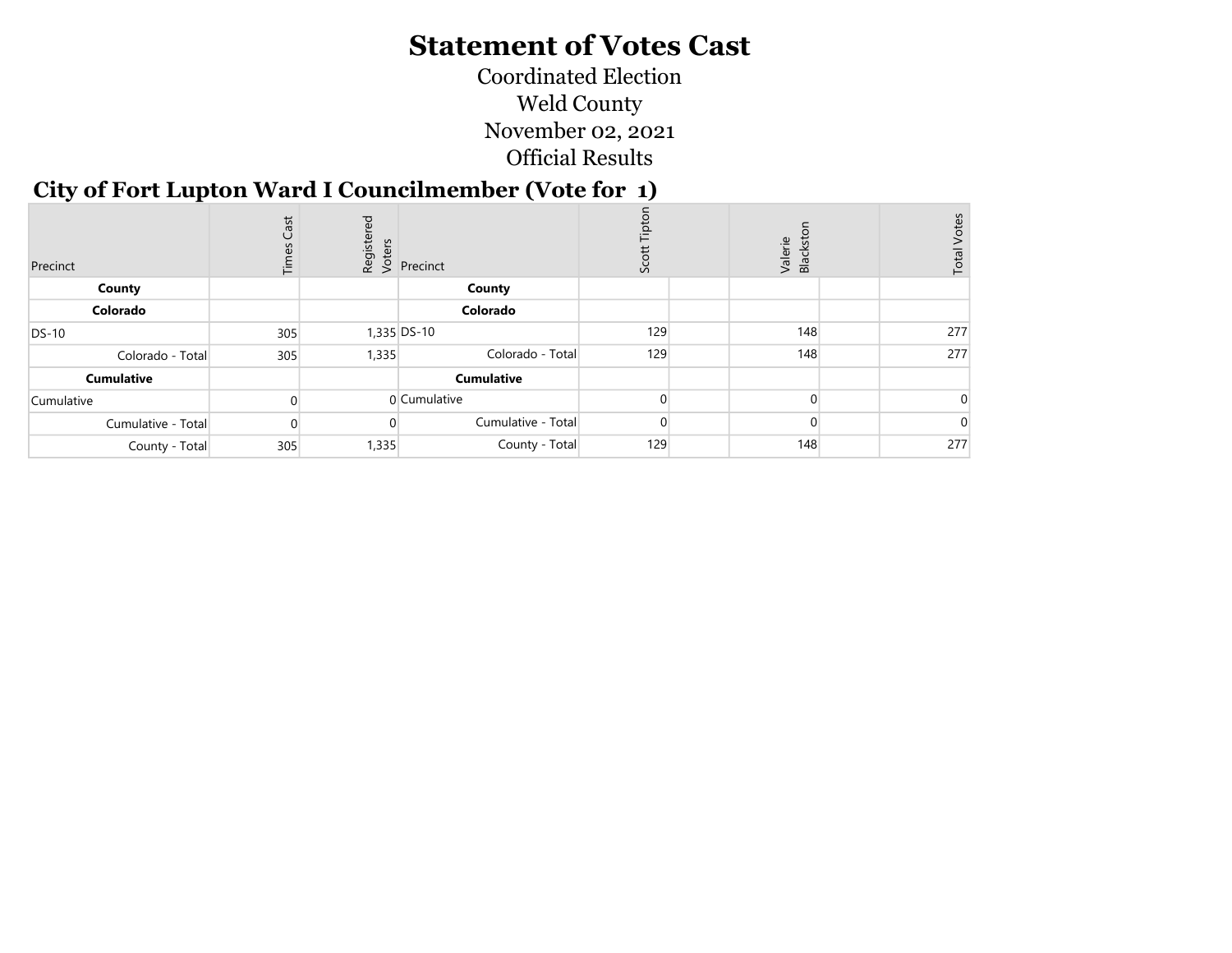Coordinated Election Weld County November 02, 2021 Official Results

#### City of Fort Lupton Ward II Councilmember (Vote for 1)

|     |                   | λĀ<br>$\sum_{a}$<br>ЙŪ                                                                                                 |                                                          | Claud<br>Hanes    | Jimmy<br>് | S<br>$\mathbf{a}$<br>ਠੋ |       |
|-----|-------------------|------------------------------------------------------------------------------------------------------------------------|----------------------------------------------------------|-------------------|------------|-------------------------|-------|
|     | County            |                                                                                                                        |                                                          |                   |            |                         |       |
|     | Colorado          |                                                                                                                        |                                                          |                   |            |                         |       |
| 601 |                   |                                                                                                                        |                                                          | 235               | 174        | 556                     |       |
| 601 |                   |                                                                                                                        |                                                          |                   |            | 556                     |       |
|     | <b>Cumulative</b> |                                                                                                                        |                                                          |                   |            |                         |       |
|     |                   |                                                                                                                        |                                                          |                   |            |                         |       |
|     |                   |                                                                                                                        |                                                          |                   |            |                         |       |
| 601 |                   |                                                                                                                        |                                                          |                   | 174        | 556                     |       |
|     |                   | $\begin{bmatrix} 16 & 16 \\ 20 & 36 \\ 6 & 36 \end{bmatrix}$ Precinct<br>1,682 DS-09<br>1,682<br>0 Cumulative<br>1,682 | Colorado - Total<br>Cumulative - Total<br>County - Total | 147<br>147<br>147 | 235<br>235 | 174                     | Total |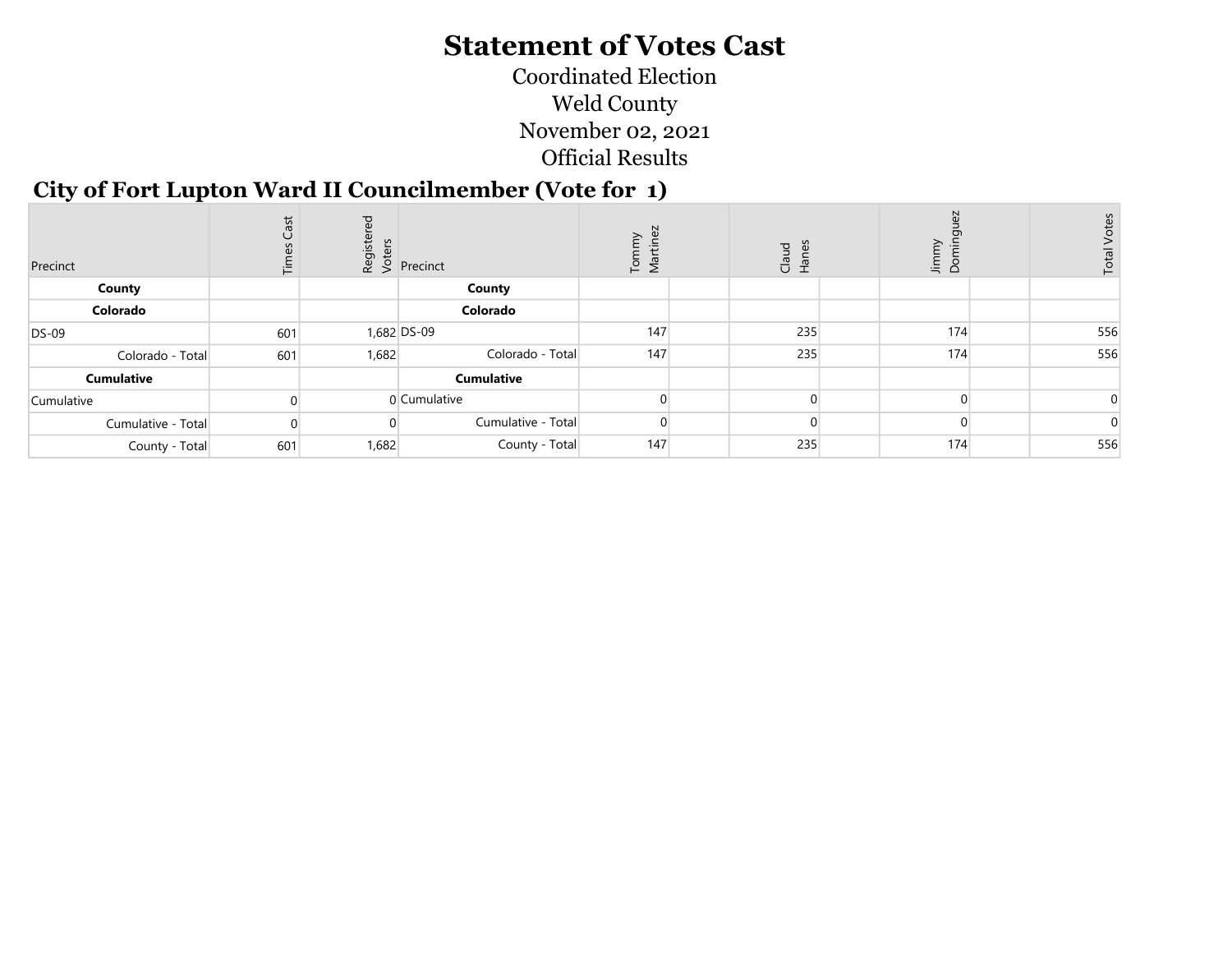Coordinated Election Weld County November 02, 2021 Official Results

#### City of Fort Lupton Ward III Councilmember (Vote for 2)

| Precinct           | 51<br>ී<br>评 | ਨ     | $\begin{array}{c} \n\frac{1}{2} & \text{if } \\ \n\frac{1}{2} & \text{if } \\ \n\frac{1}{2} & \text{if } \\ \n\frac{1}{2} & \text{if } \\ \n\frac{1}{2} & \text{if } \\ \n\frac{1}{2} & \text{if } \\ \n\frac{1}{2} & \text{if } \\ \n\frac{1}{2} & \text{if } \\ \n\frac{1}{2} & \text{if } \\ \n\frac{1}{2} & \text{if } \\ \n\frac{1}{2} & \text{if } \\ \n\frac{1}{2} & \text{if } \\ \n\frac{1}{2} & \text{if } \\ \n\frac{$ | ᠊ᠣ<br>Fitzge<br>uce<br>ă | Michael<br>Sanchez | Carlos<br>Barron<br>$\overline{5}$ | Total |  |
|--------------------|--------------|-------|-----------------------------------------------------------------------------------------------------------------------------------------------------------------------------------------------------------------------------------------------------------------------------------------------------------------------------------------------------------------------------------------------------------------------------------|--------------------------|--------------------|------------------------------------|-------|--|
| County             |              |       | County                                                                                                                                                                                                                                                                                                                                                                                                                            |                          |                    |                                    |       |  |
| Colorado           |              |       | Colorado                                                                                                                                                                                                                                                                                                                                                                                                                          |                          |                    |                                    |       |  |
| <b>DS-08</b>       | 518          |       | 1,872 DS-08                                                                                                                                                                                                                                                                                                                                                                                                                       | 250                      | 167                | 273                                | 690   |  |
| <b>DS-44</b>       |              |       | $2$ DS-44                                                                                                                                                                                                                                                                                                                                                                                                                         |                          |                    |                                    |       |  |
| Colorado - Total   | 518          | 1,874 | Colorado - Total                                                                                                                                                                                                                                                                                                                                                                                                                  | 250                      | 167                | 273                                | 690   |  |
| <b>Cumulative</b>  |              |       | <b>Cumulative</b>                                                                                                                                                                                                                                                                                                                                                                                                                 |                          |                    |                                    |       |  |
| Cumulative         |              |       | 0 Cumulative                                                                                                                                                                                                                                                                                                                                                                                                                      |                          |                    |                                    |       |  |
| Cumulative - Total |              |       | Cumulative - Total                                                                                                                                                                                                                                                                                                                                                                                                                |                          |                    |                                    |       |  |
| County - Total     | 518          | 1,874 | County - Total                                                                                                                                                                                                                                                                                                                                                                                                                    | 250                      | 167                | 273                                | 690   |  |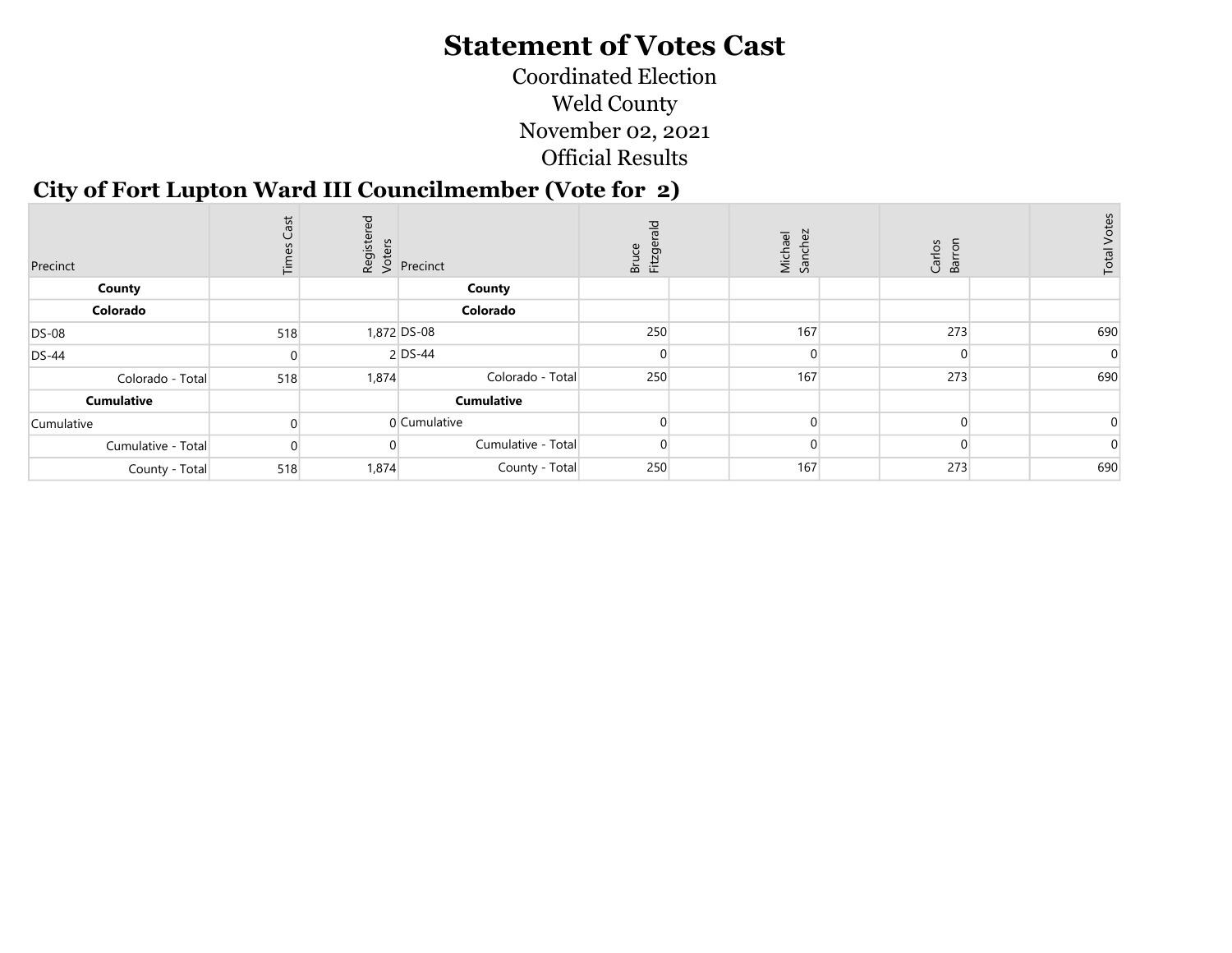Official Results Coordinated Election Weld County November 02, 2021

#### City of Greeley Mayor (Vote for 1)

| Precinct           | Cast<br>i≒ | red    | dister<br><b>E</b><br><b>E</b><br><b>E</b><br><b>E</b><br><b>E</b><br><b>Precinct</b> | Gauthiere<br>John G. | Jim Ethridge | Gates<br>John | <b>Total Votes</b> |
|--------------------|------------|--------|---------------------------------------------------------------------------------------|----------------------|--------------|---------------|--------------------|
| County             |            |        | County                                                                                |                      |              |               |                    |
| Colorado           |            |        | Colorado                                                                              |                      |              |               |                    |
| <b>DS-30</b>       | 8,684      |        | 29,455 DS-30                                                                          | 1,301                | 1,145        | 5,760         | 8,206              |
| <b>DS-32</b>       | 6,605      |        | 18,186 DS-32                                                                          | 916                  | 801          | 4,548         | 6,265              |
| <b>DS-33</b>       | 2,389      |        | 11,028 DS-33                                                                          | 416                  | 312          | 1,493         | 2,221              |
| <b>DS-36</b>       | 1,052      |        | 3,474 DS-36                                                                           | 136                  | 168          | 662           | 966                |
| <b>DS-37</b>       | 236        |        | 1,007 DS-37                                                                           | 40                   | 39           | 138           | 217                |
| <b>DS-40</b>       | 15         |        | 54 DS-40                                                                              |                      |              |               | 12                 |
| Colorado - Total   | 18,981     | 63,204 | Colorado - Total                                                                      | 2,812                | 2,470        | 12,605        | 17,887             |
| <b>Cumulative</b>  |            |        | <b>Cumulative</b>                                                                     |                      |              |               |                    |
| Cumulative         |            |        | $0$ Cumulative                                                                        |                      |              |               |                    |
| Cumulative - Total |            |        | Cumulative - Total                                                                    |                      |              |               |                    |
| County - Total     | 18,981     | 63,204 | County - Total                                                                        | 2,812                | 2,470        | 12,605        | 17,887             |
|                    |            |        |                                                                                       |                      |              |               |                    |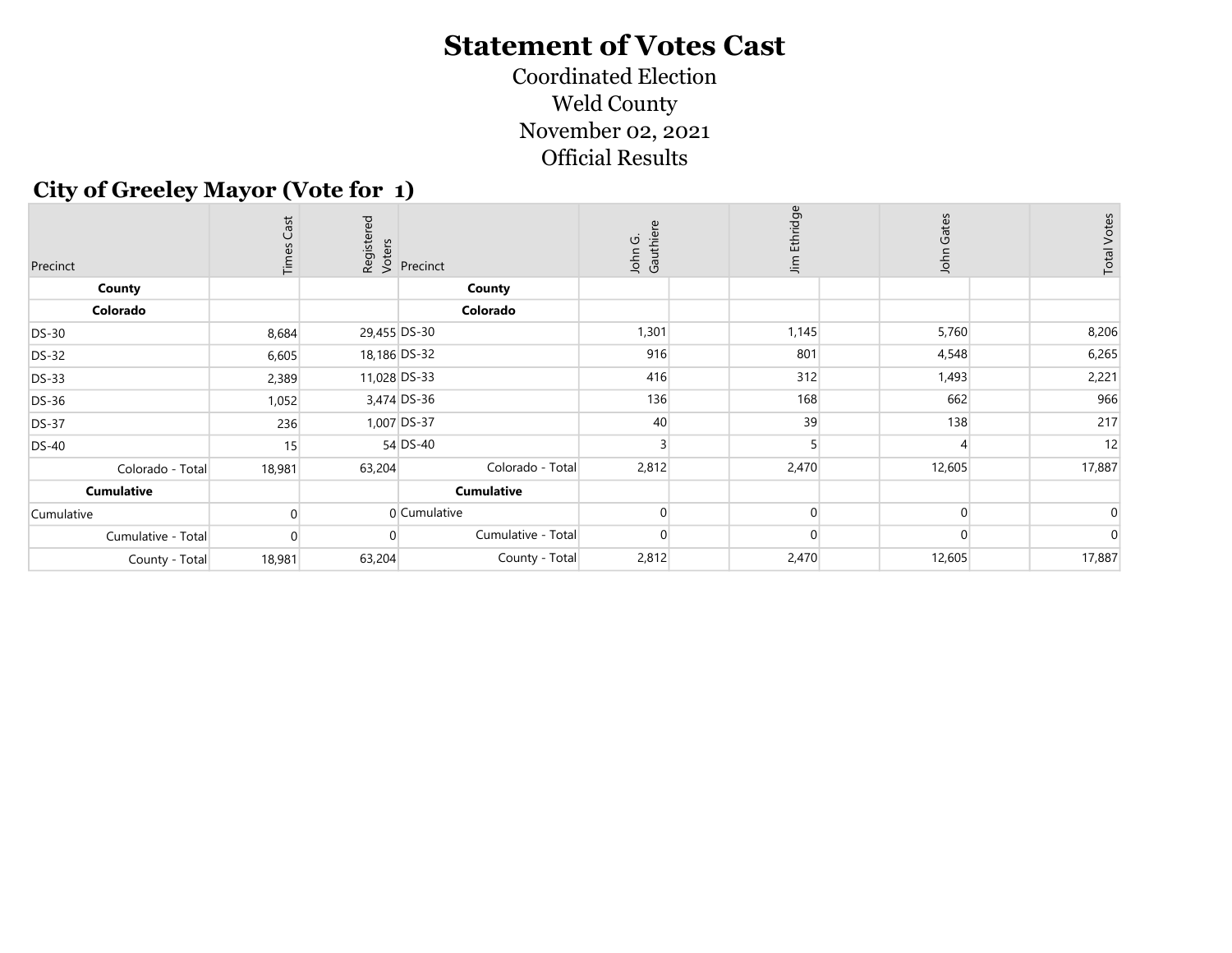Coordinated Election Weld County November 02, 2021 Official Results

#### City of Greeley At-Large Council Member (Vote for 1)

| Precinct           | Cast<br>LĪ |              | Registered<br>Voters<br>Versenct | Longwell<br><b>Euuove</b> | Paul D.<br>Wood | Brett | <b>Total Votes</b> |
|--------------------|------------|--------------|----------------------------------|---------------------------|-----------------|-------|--------------------|
| County             |            |              | County                           |                           |                 |       |                    |
| Colorado           |            |              | Colorado                         |                           |                 |       |                    |
| <b>DS-30</b>       | 8,684      | 29,455 DS-30 |                                  | 2,352                     | 2,128           | 2,833 | 7,313              |
| <b>DS-32</b>       | 6,605      |              | 18,186 DS-32                     | 1,538                     | 1,515           | 2,434 | 5,487              |
| <b>DS-33</b>       | 2,389      |              | 11,028 DS-33                     | 941                       | 494             | 647   | 2,082              |
| DS-36              | 1,052      |              | 3,474 DS-36                      | 214                       | 262             | 374   | 850                |
| <b>DS-37</b>       | 236        |              | 1,007 DS-37                      | 63                        | 58              | 84    | 205                |
| <b>DS-40</b>       | 15         |              | 54 DS-40                         |                           |                 |       | 12                 |
| Colorado - Total   | 18,981     | 63,204       | Colorado - Total                 | 5,109                     | 4,461           | 6,379 | 15,949             |
| <b>Cumulative</b>  |            |              | <b>Cumulative</b>                |                           |                 |       |                    |
| Cumulative         |            |              | 0 Cumulative                     |                           |                 |       |                    |
| Cumulative - Total |            |              | Cumulative - Total               |                           |                 |       |                    |
| County - Total     | 18,981     | 63,204       | County - Total                   | 5,109                     | 4,461           | 6,379 | 15,949             |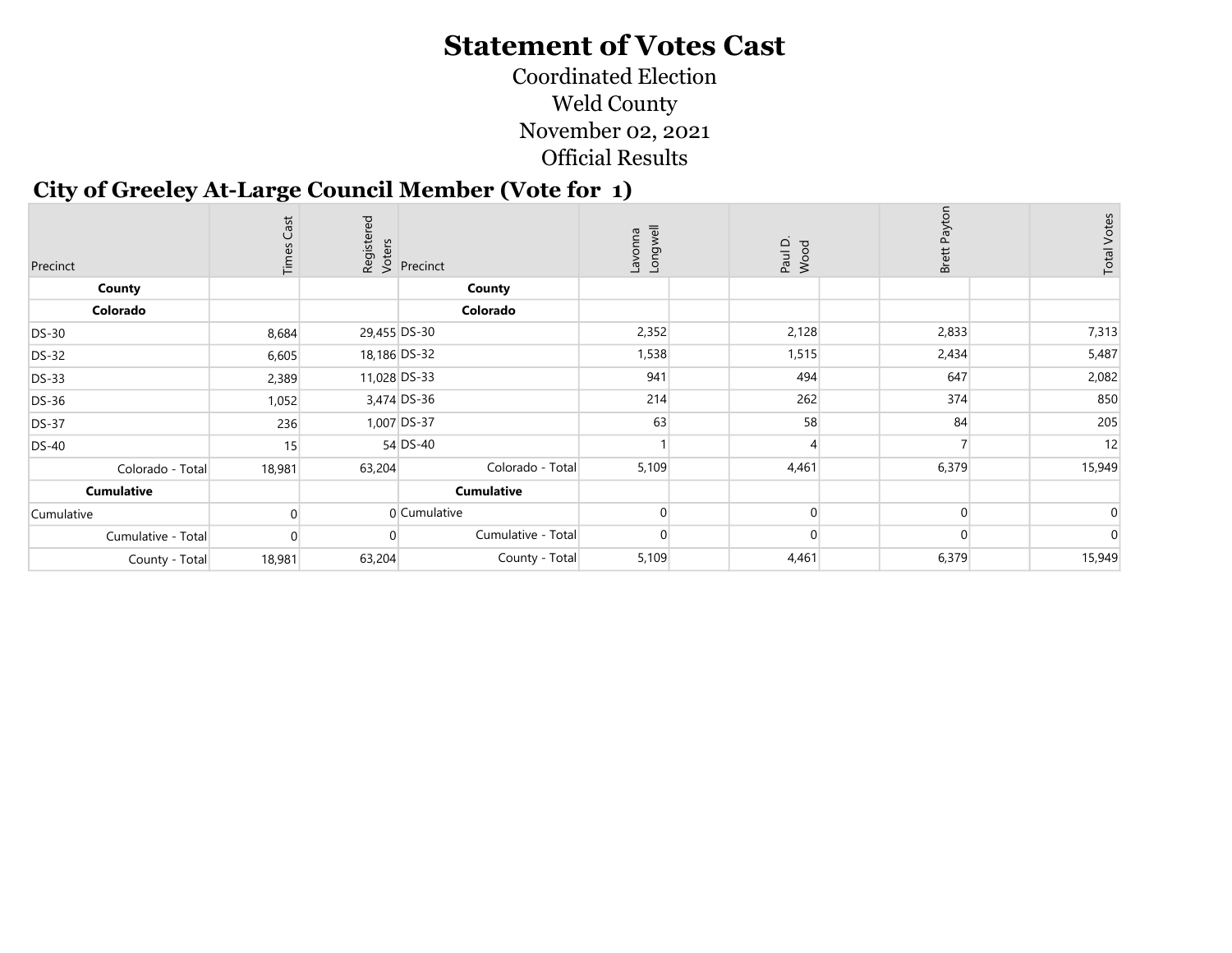Coordinated Election Weld County November 02, 2021 Official Results

#### City of Greeley Ward II Council Member (Vote for 1)

| Precinct           | 這     |        | $\begin{bmatrix} 15 & 16 \\ 20 & 5 \\ 6 & 6 \end{bmatrix}$ Precinct | Louisa<br>Ander | 등<br>a<br>DeB | $\overline{v}$<br>Ğë, | Total |
|--------------------|-------|--------|---------------------------------------------------------------------|-----------------|---------------|-----------------------|-------|
| County             |       |        | County                                                              |                 |               |                       |       |
| Colorado           |       |        | Colorado                                                            |                 |               |                       |       |
| <b>DS-33</b>       | 2,389 |        | 11,028 DS-33                                                        | 689             | 1,079         | 328                   | 2,096 |
| Colorado - Total   | 2,389 | 11,028 | Colorado - Total                                                    | 689             | 1,079         | 328                   | 2,096 |
| <b>Cumulative</b>  |       |        | <b>Cumulative</b>                                                   |                 |               |                       |       |
| Cumulative         |       |        | 0 Cumulative                                                        |                 |               |                       |       |
| Cumulative - Total |       |        | Cumulative - Total                                                  |                 |               |                       |       |
| County - Total     | 2,389 | 11,028 | County - Total                                                      | 689             | 1,079         | 328                   | 2,096 |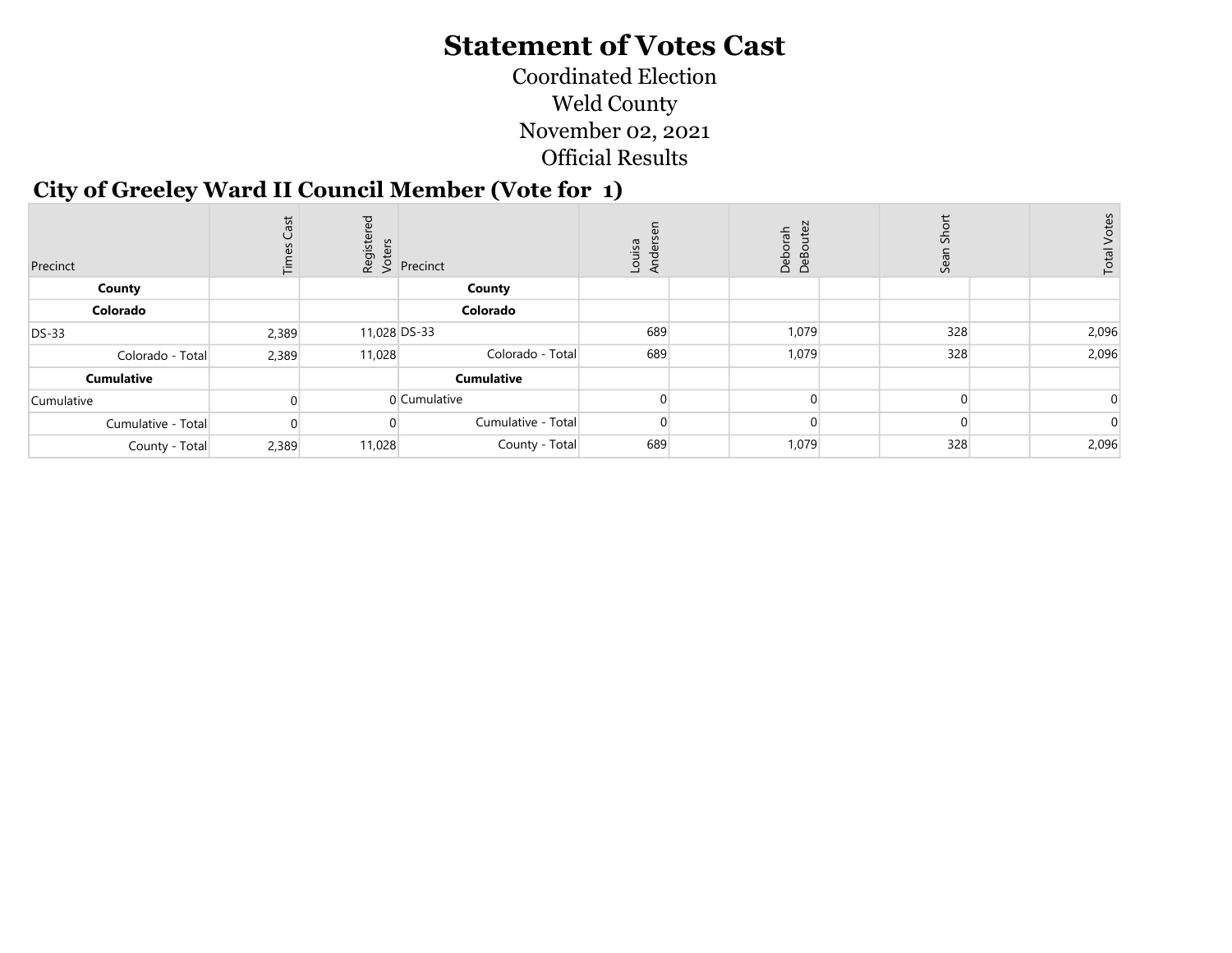Coordinated Election Weld County November 02, 2021 Official Results

#### City of Greeley Ward III Council Member (Vote for 1)

| Precinct           | Cast<br>Times | Registered<br>Voters | Precinct           | Johnny<br>Olson | <b>Total Votes</b> |
|--------------------|---------------|----------------------|--------------------|-----------------|--------------------|
| County             |               |                      | County             |                 |                    |
| Colorado           |               |                      | Colorado           |                 |                    |
| <b>DS-32</b>       | 6,605         | 18,186 DS-32         |                    | 4,515           | 4,515              |
| <b>DS-37</b>       | 236           |                      | 1,007 DS-37        | 178             | 178                |
| Colorado - Total   | 6,841         | 19,193               | Colorado - Total   | 4,693           | 4,693              |
| <b>Cumulative</b>  |               |                      | <b>Cumulative</b>  |                 |                    |
| Cumulative         |               |                      | 0 Cumulative       |                 |                    |
| Cumulative - Total | $\Omega$      |                      | Cumulative - Total |                 |                    |
| County - Total     | 6,841         | 19,193               | County - Total     | 4,693           | 4,693              |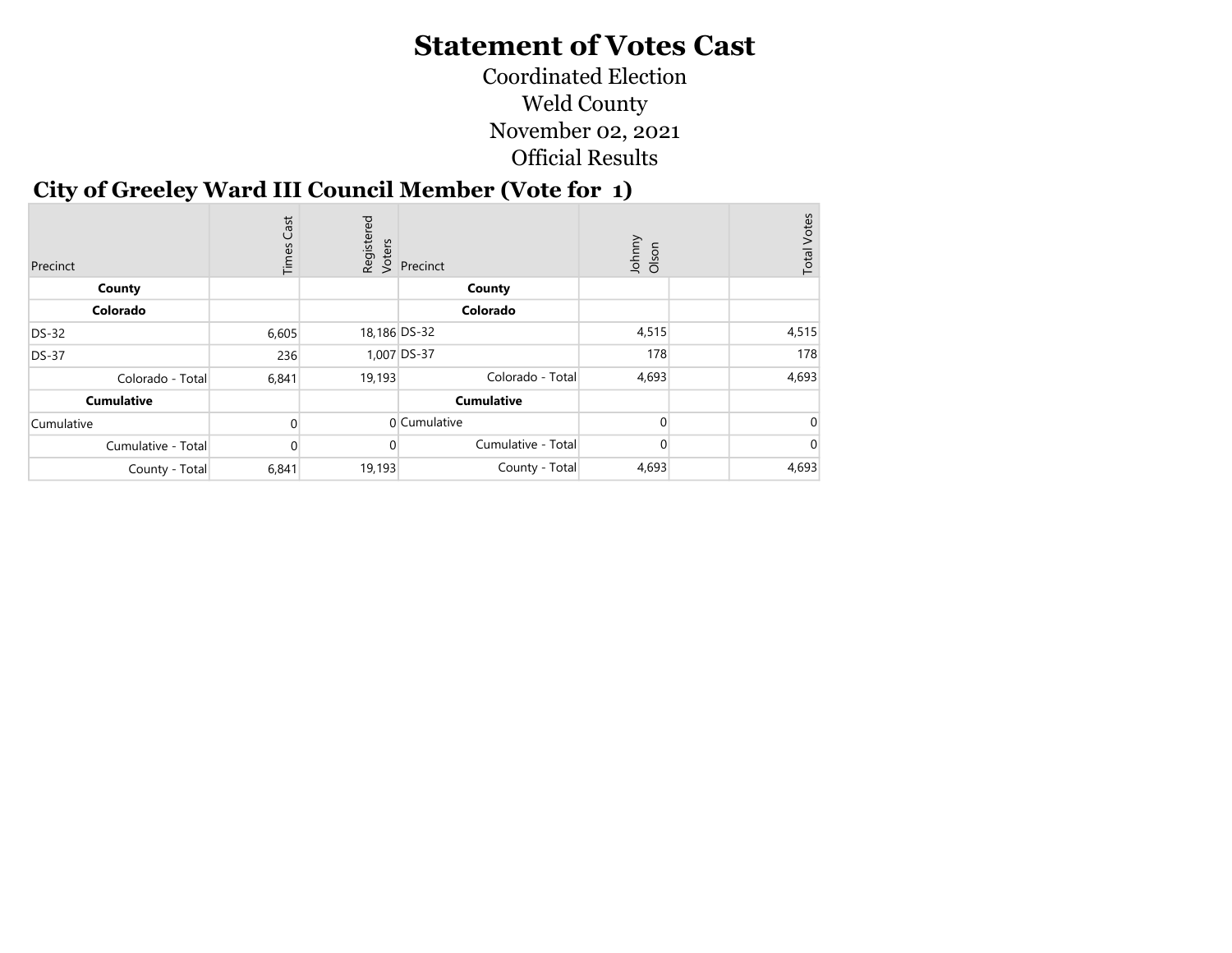Coordinated Election Weld County November 02, 2021 Official Results

#### City of Longmont - Mayor (Vote for 1)

| Precinct           |    |     | $\begin{bmatrix} 1 & 0 & 0 \\ 0 & 0 & 0 \\ 0 & 0 & 0 \end{bmatrix}$ Precinct | ⊸  | Gregon<br>Harris | 讵  | Tota |
|--------------------|----|-----|------------------------------------------------------------------------------|----|------------------|----|------|
| County             |    |     | County                                                                       |    |                  |    |      |
| Colorado           |    |     | Colorado                                                                     |    |                  |    |      |
| <b>DS-20</b>       | 86 |     | 614 DS-20                                                                    | 46 | 15               | 20 | 81   |
| Colorado - Total   | 86 | 614 | Colorado - Total                                                             | 46 | 15               | 20 | 81   |
| <b>Cumulative</b>  |    |     | <b>Cumulative</b>                                                            |    |                  |    |      |
| Cumulative         |    |     | 0 Cumulative                                                                 |    |                  |    |      |
| Cumulative - Total |    |     | Cumulative - Total                                                           |    |                  |    |      |
| County - Total     | 86 | 614 | County - Total                                                               | 46 | 15               | 20 | 81   |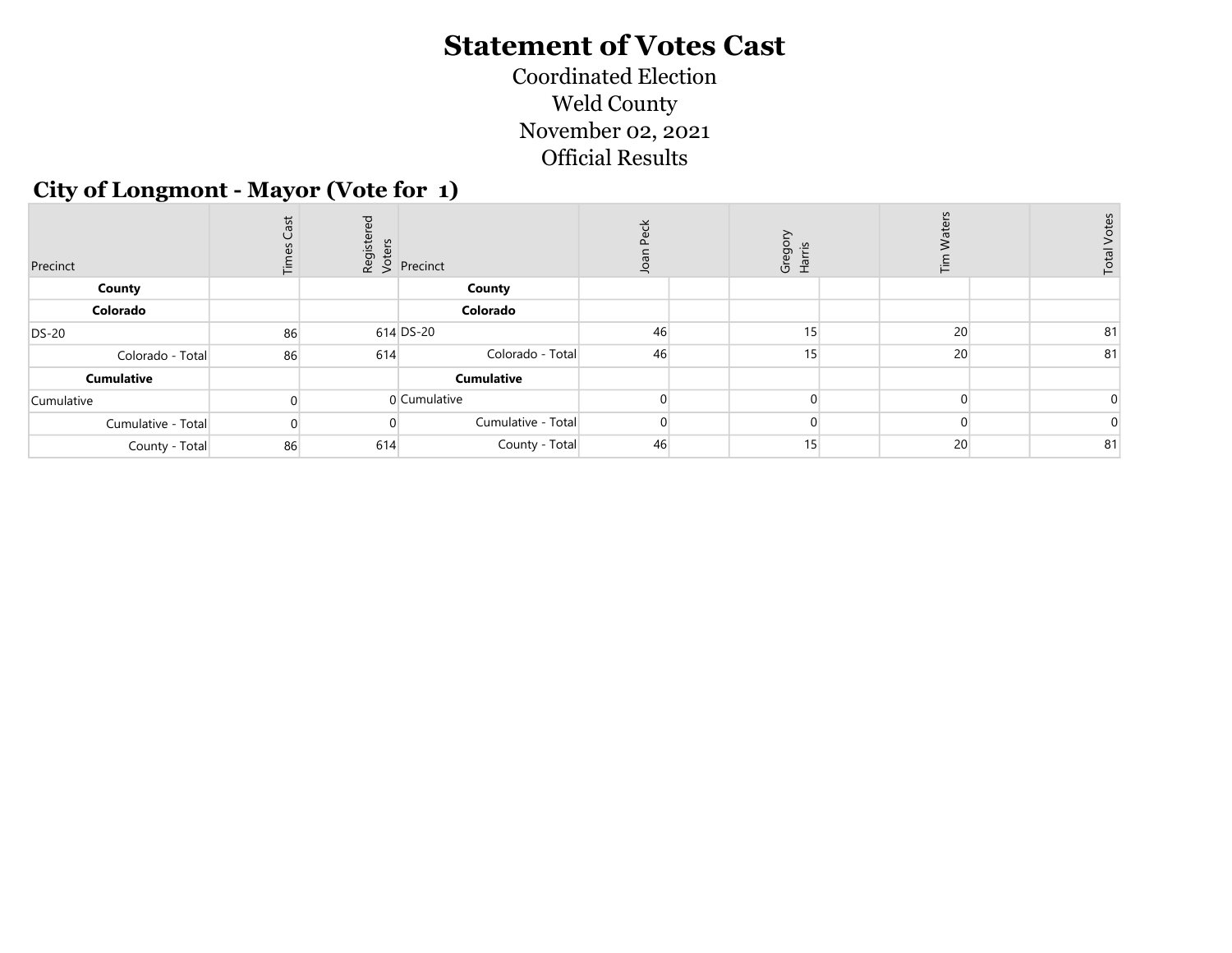Coordinated Election Weld County November 02, 2021 Official Results

#### City of Longmont - City Council Member At-Large (Vote for 2)

| Precinct           | ق  | <b>D</b><br>iη | $\begin{bmatrix} 1 & 0 \\ 0 & 0 \\ 0 & 0 \end{bmatrix}$ Precinct | Tallis<br>Salam | <u>in</u><br>ة | $\sim$<br>$\sigma$<br>S | ಾ<br>R <sub>O</sub> | ģ<br>uita<br>c<br>Shiqi<br>Yarb | ξ<br>$\sigma$<br>Jere<br>$\overline{5}$<br>jeg |     |
|--------------------|----|----------------|------------------------------------------------------------------|-----------------|----------------|-------------------------|---------------------|---------------------------------|------------------------------------------------|-----|
| County             |    |                | County                                                           |                 |                |                         |                     |                                 |                                                |     |
| Colorado           |    |                | Colorado                                                         |                 |                |                         |                     |                                 |                                                |     |
| <b>DS-20</b>       | 86 |                | 614 DS-20                                                        | 17              | 14             | 22                      | 28                  | 40                              | 10 <sup>1</sup>                                | 131 |
| Colorado - Total   | 86 | 614            | Colorado - Total                                                 | 17              | 14             | 22                      | 28                  | 40                              | 10 <sup>1</sup>                                | 131 |
| <b>Cumulative</b>  |    |                | <b>Cumulative</b>                                                |                 |                |                         |                     |                                 |                                                |     |
| Cumulative         |    |                | 0 Cumulative                                                     |                 |                |                         |                     |                                 |                                                |     |
| Cumulative - Total |    | $\cap$         | Cumulative - Total                                               |                 | $\Omega$       |                         |                     |                                 |                                                |     |
| County - Total     | 86 | 614            | County - Total                                                   | 17              | 14             | 22                      | 28                  | 40                              | 10 <sup>1</sup>                                | 131 |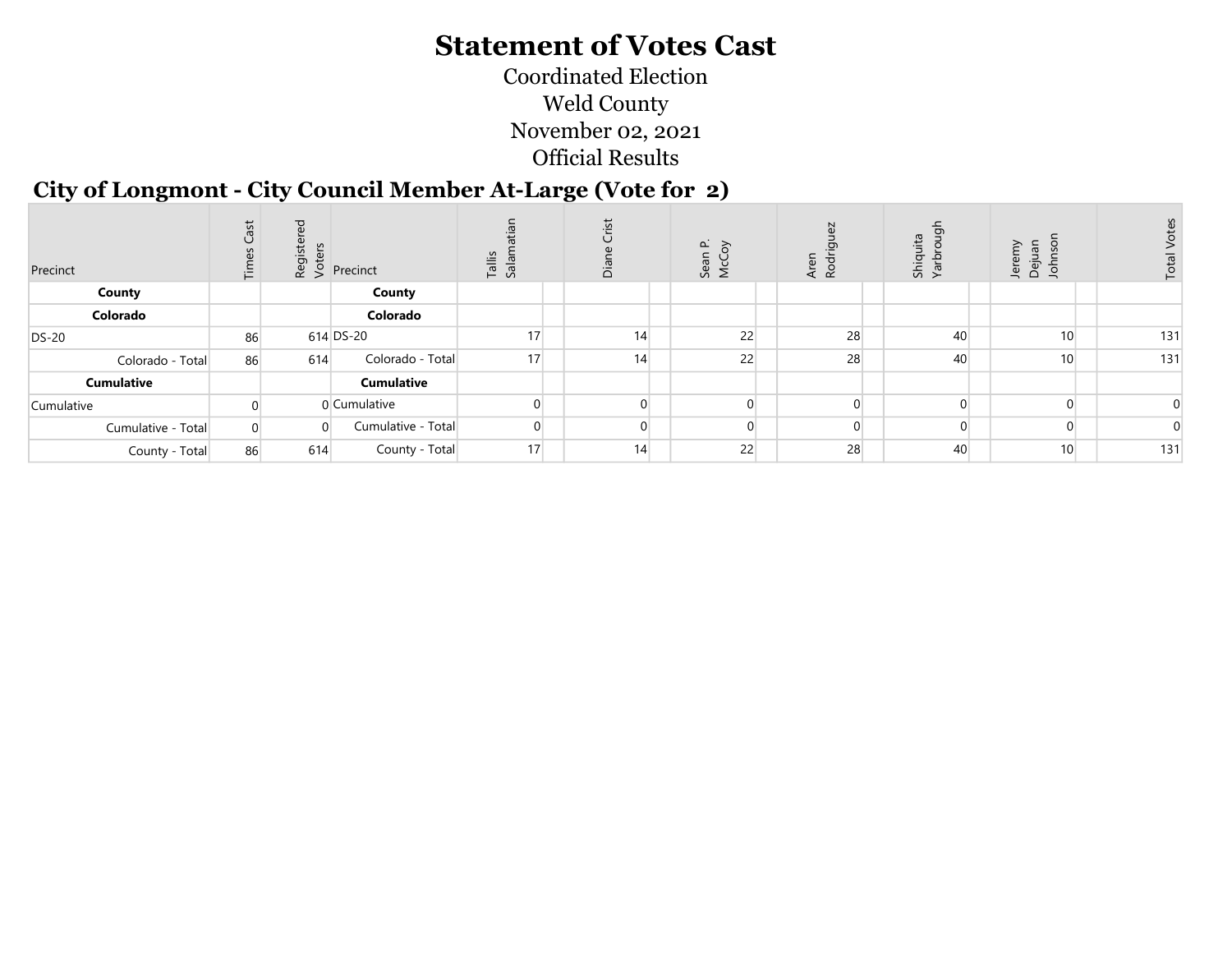Coordinated Election Weld County November 02, 2021 Official Results

#### City of Longmont Municipal Court Judge - Frick (Vote for 1)

| Precinct           | Cast<br>這 | <b>P</b> | dister<br>& S<br>Precinct | $\succ$ | ş  | Votes<br>Total |
|--------------------|-----------|----------|---------------------------|---------|----|----------------|
| County             |           |          | County                    |         |    |                |
| Colorado           |           |          | Colorado                  |         |    |                |
| <b>DS-20</b>       | 86        |          | $614$ DS-20               | 33      | 33 | 66             |
| Colorado - Total   | 86        | 614      | Colorado - Total          | 33      | 33 | 66             |
| <b>Cumulative</b>  |           |          | <b>Cumulative</b>         |         |    |                |
| Cumulative         |           |          | 0 Cumulative              |         |    |                |
| Cumulative - Total |           |          | Cumulative - Total        |         |    |                |
| County - Total     | 86        | 614      | County - Total            | 33      | 33 | 66             |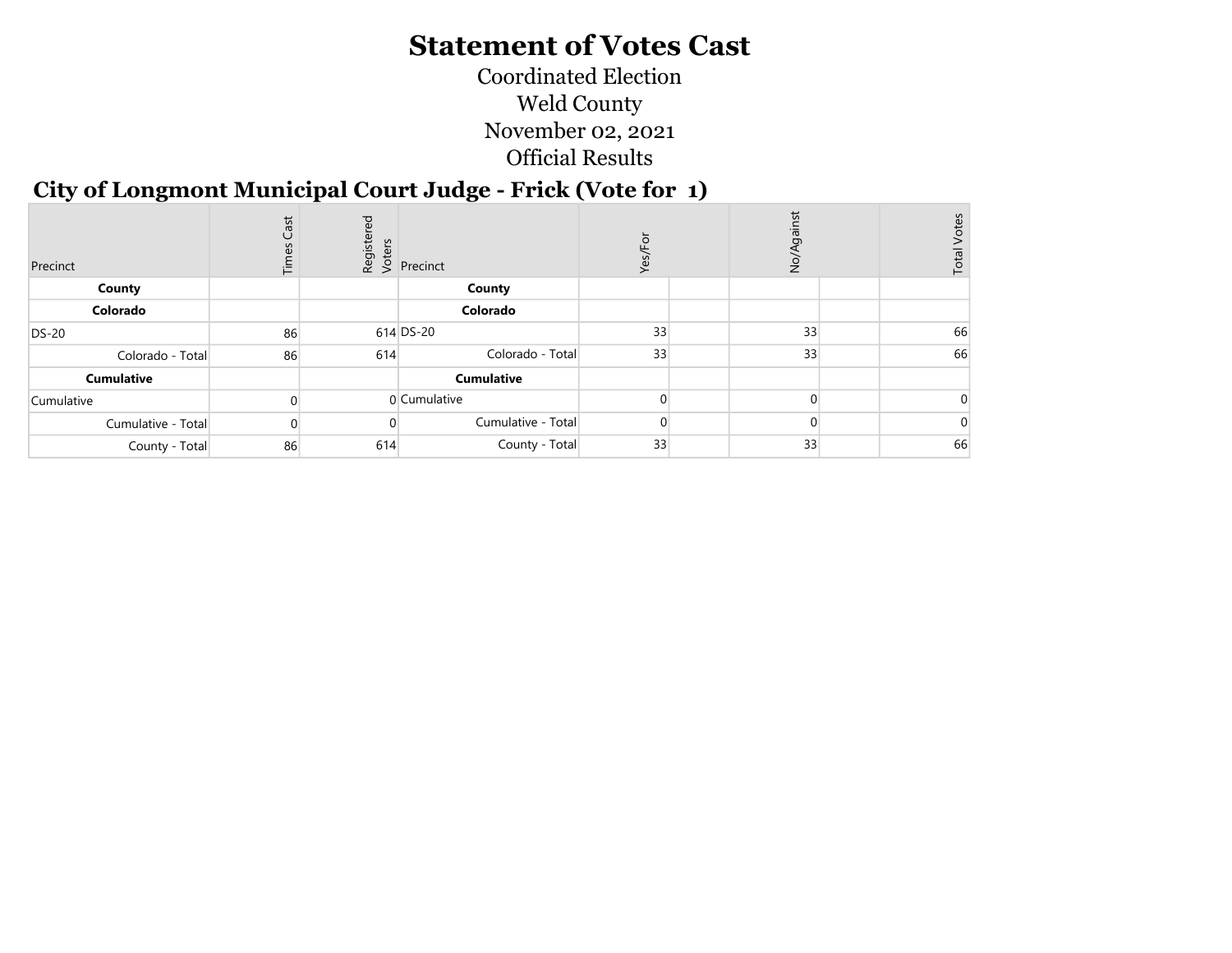Coordinated Election Weld County November 02, 2021 Official Results

#### City of Northglenn Council Member Ward 2 (Vote for 1)

| Precinct           |    | $\begin{bmatrix} 1 & 1 \\ 0 & 0 \\ 0 & 0 \end{bmatrix}$ Precinct | $rac{1}{\sqrt{2}}$<br><u>는</u><br>sig<br>Vel | ш<br>$\sigma$<br>td<br>ะ<br>คล<br>คล | Gerald<br>Monto | Total |  |
|--------------------|----|------------------------------------------------------------------|----------------------------------------------|--------------------------------------|-----------------|-------|--|
| <b>County</b>      |    | County                                                           |                                              |                                      |                 |       |  |
| Colorado           |    | Colorado                                                         |                                              |                                      |                 |       |  |
| <b>DS-04</b>       |    | 11 DS-04                                                         |                                              |                                      |                 |       |  |
| Colorado - Total   | 11 | Colorado - Total                                                 |                                              |                                      |                 |       |  |
| <b>Cumulative</b>  |    | <b>Cumulative</b>                                                |                                              |                                      |                 |       |  |
| Cumulative         |    | 0 Cumulative                                                     |                                              |                                      |                 |       |  |
| Cumulative - Total |    | Cumulative - Total                                               |                                              |                                      |                 |       |  |
| County - Total     | 11 | County - Total                                                   |                                              |                                      |                 |       |  |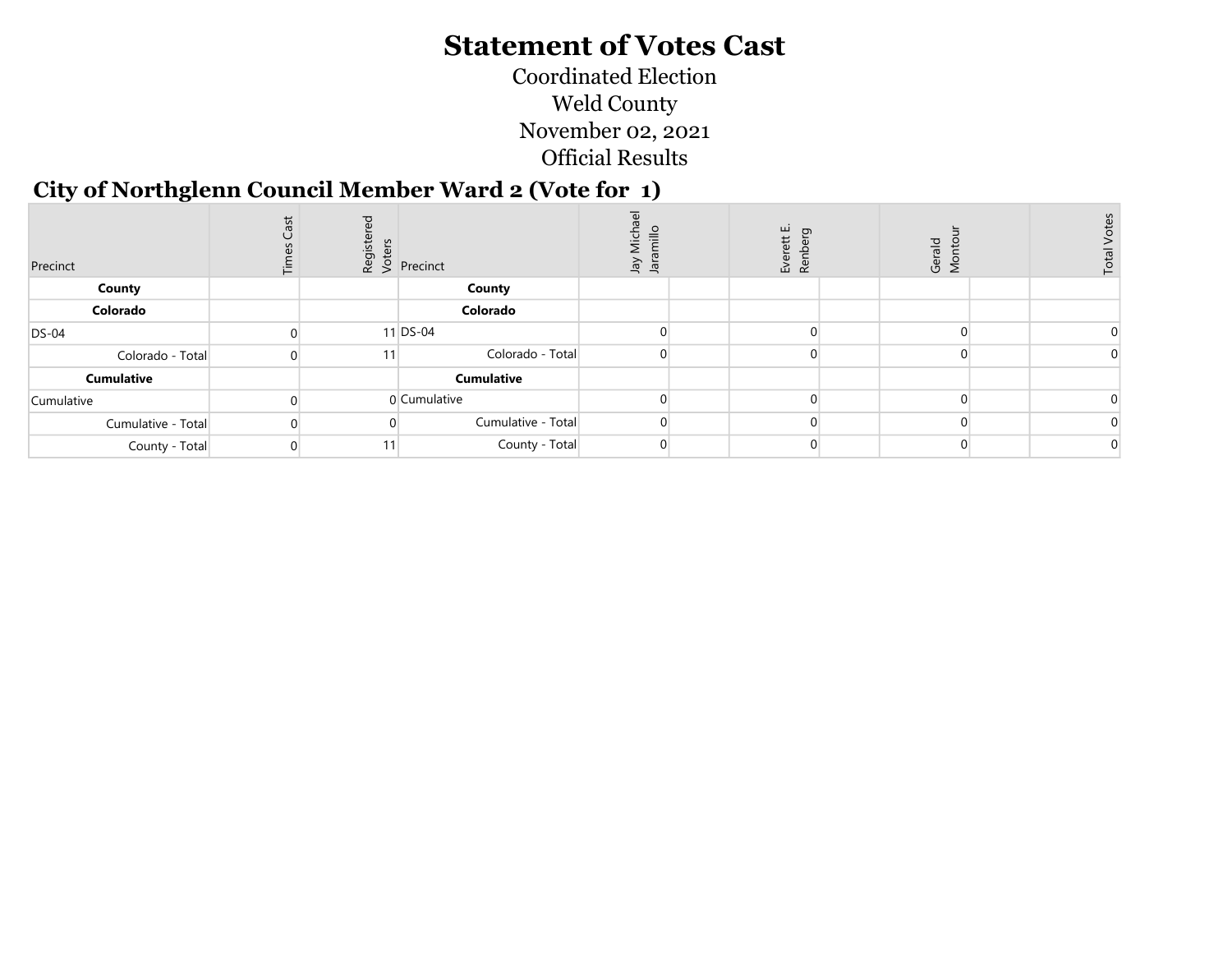Coordinated Election Weld County November 02, 2021 Official Results

#### Brighton School District 27J Director - District 2 (Vote for 1)

| Precinct           | Cast<br>Time |     | Registered<br>Voters<br>Precinct | Thomton<br>Leon | Danielle<br>Jayne | <b>Total Votes</b> |
|--------------------|--------------|-----|----------------------------------|-----------------|-------------------|--------------------|
| County             |              |     | County                           |                 |                   |                    |
| Colorado           |              |     | Colorado                         |                 |                   |                    |
| <b>DS-24</b>       | 73           |     | 229 DS-24                        | 26              | 26                | 52                 |
| <b>DS-25</b>       |              |     | 29 DS-25                         |                 | $\Omega$          |                    |
| <b>DS-26</b>       | 119          |     | 259 DS-26                        | 57              | 40                | 97                 |
| Colorado - Total   | 192          | 517 | Colorado - Total                 | 83              | 66                | 149                |
| <b>Cumulative</b>  |              |     | <b>Cumulative</b>                |                 |                   |                    |
| Cumulative         |              |     | 0 Cumulative                     |                 | $\Omega$          |                    |
| Cumulative - Total | 0            |     | Cumulative - Total               | $\Omega$        |                   |                    |
| County - Total     | 192          | 517 | County - Total                   | 83              | 66                | 149                |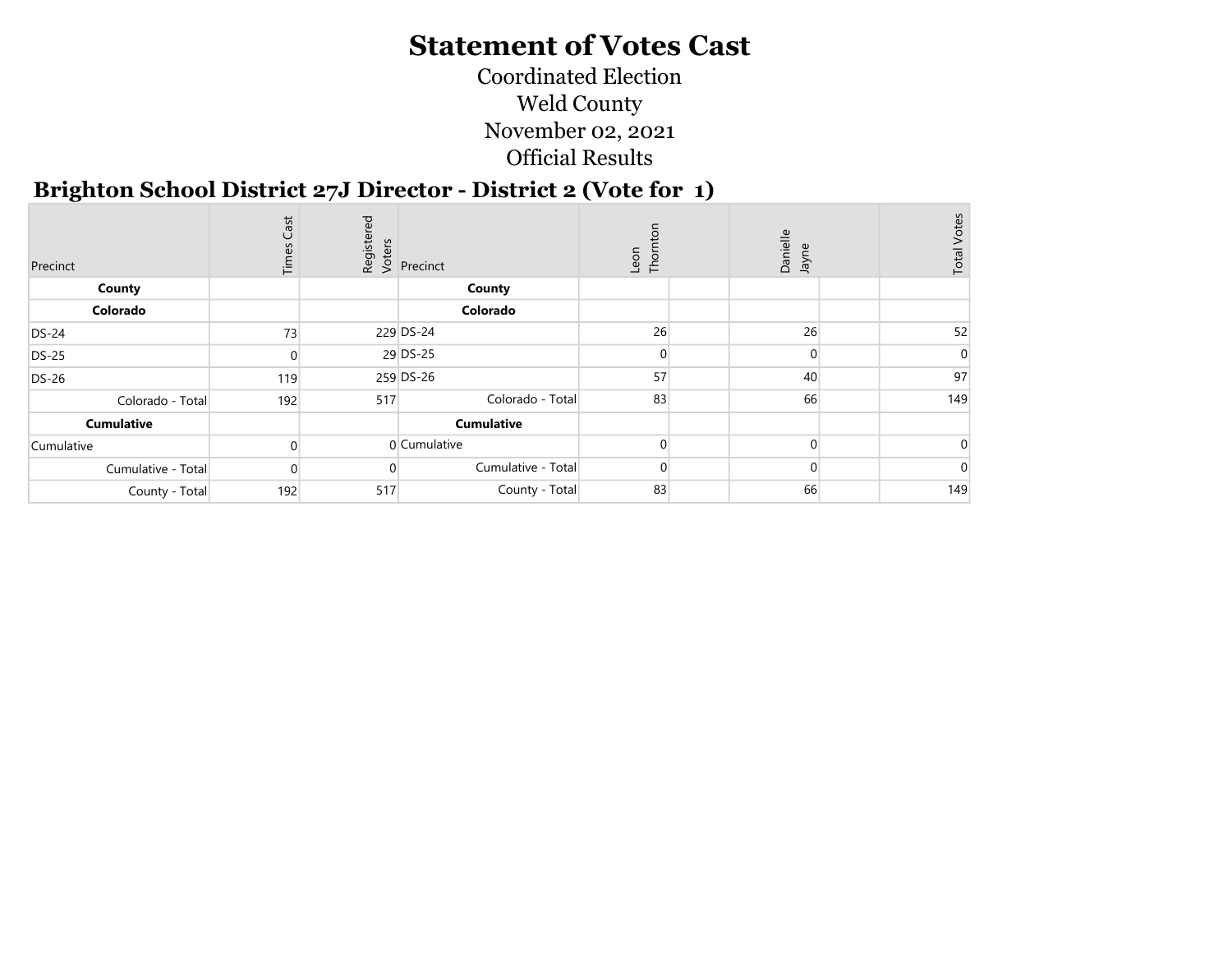Coordinated Election Weld County November 02, 2021 Official Results

#### Brighton School District 27J Director - District 4 (Vote for 1)

| Precinct           | Cast<br>Times |     | Registered<br>Voters<br>Versinct | Blaine<br>Nickes | Ashley   | <b>Total Votes</b> |
|--------------------|---------------|-----|----------------------------------|------------------|----------|--------------------|
| County             |               |     | County                           |                  |          |                    |
| Colorado           |               |     | Colorado                         |                  |          |                    |
| <b>DS-24</b>       | 73            |     | 229 DS-24                        | 25               | 27       | 52                 |
| <b>DS-25</b>       |               |     | 29 DS-25                         |                  | $\Omega$ |                    |
| <b>DS-26</b>       | 119           |     | 259 DS-26                        | 39               | 58       | 97                 |
| Colorado - Total   | 192           | 517 | Colorado - Total                 | 64               | 85       | 149                |
| <b>Cumulative</b>  |               |     | <b>Cumulative</b>                |                  |          |                    |
| Cumulative         |               |     | 0 Cumulative                     |                  | $\Omega$ |                    |
| Cumulative - Total | n             |     | Cumulative - Total               | $\Omega$         |          |                    |
| County - Total     | 192           | 517 | County - Total                   | 64               | 85       | 149                |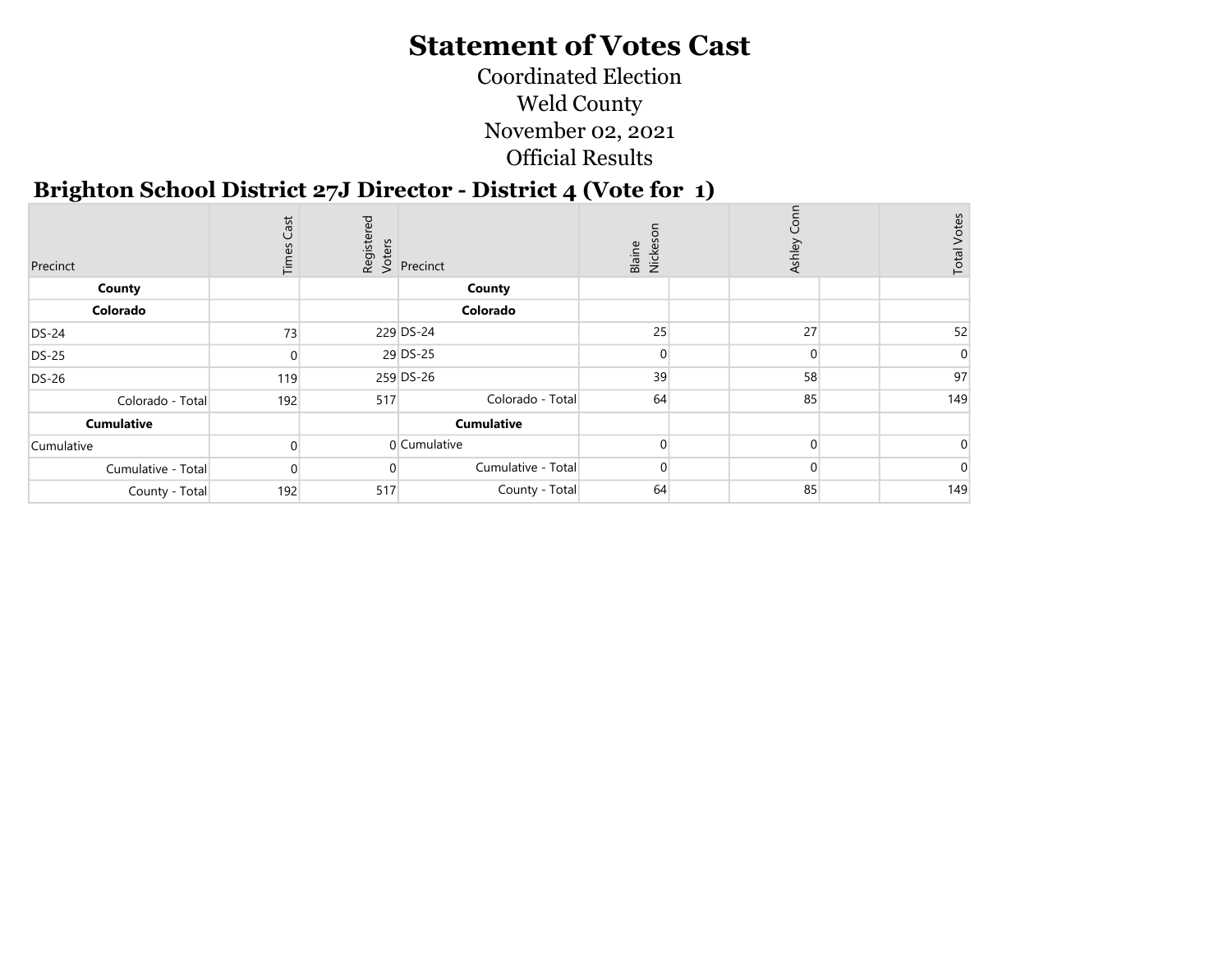Coordinated Election Weld County November 02, 2021 Official Results

#### Brighton School District 27J Director - District 5 (Vote for 1)

| Precinct           | Cast<br>Time: |     | Registered<br>Voters<br>Precinct | ach<br>ë.<br>Ren | Mandy J<br>Thomas | <b>Total Votes</b> |
|--------------------|---------------|-----|----------------------------------|------------------|-------------------|--------------------|
| County             |               |     | County                           |                  |                   |                    |
| Colorado           |               |     | Colorado                         |                  |                   |                    |
| <b>DS-24</b>       | 73            |     | 229 DS-24                        | 24               | 27                | 51                 |
| <b>DS-25</b>       |               |     | 29 DS-25                         |                  | $\Omega$          |                    |
| <b>DS-26</b>       | 119           |     | 259 DS-26                        | 48               | 48                | 96                 |
| Colorado - Total   | 192           | 517 | Colorado - Total                 | 72               | 75                | 147                |
| <b>Cumulative</b>  |               |     | <b>Cumulative</b>                |                  |                   |                    |
| Cumulative         |               |     | 0 Cumulative                     |                  | $\Omega$          |                    |
| Cumulative - Total | 0             |     | Cumulative - Total               |                  |                   |                    |
| County - Total     | 192           | 517 | County - Total                   | 72               | 75                | 147                |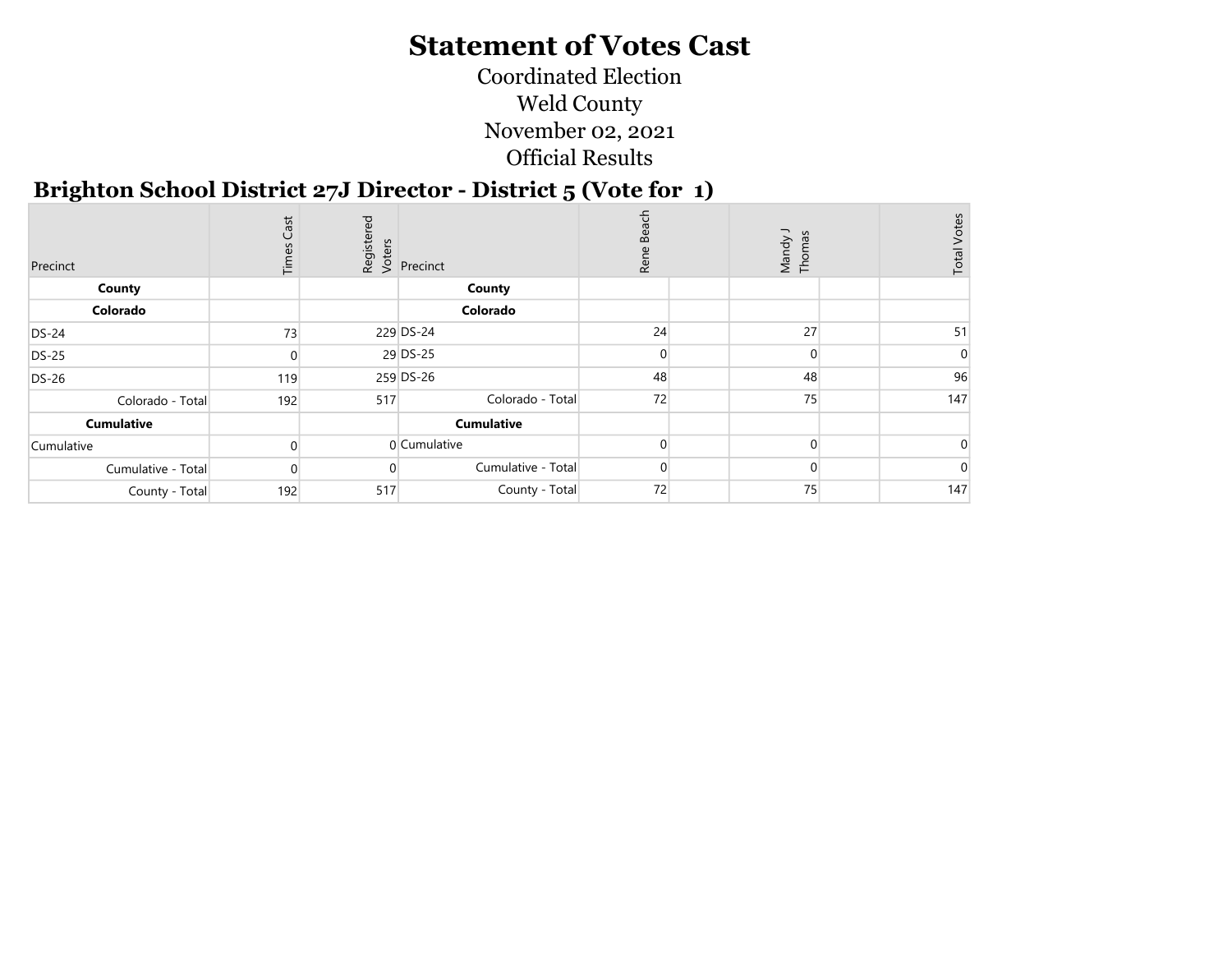Coordinated Election Weld County November 02, 2021 Official Results

#### Prairie School District RE-11J Office of School Director 4 Year (Vote for 3)

| Precinct           | Cast<br>$\overline{E}$ | ਹ   | $\frac{1}{2}$<br>$\frac{1}{2}$ $\frac{1}{2}$ Precinct | ≃<br>Kristie<br>Jaeger | ए<br>$\alpha$<br>John |          | Vote:<br>Total | Keste<br>Susie Kest<br>Qualified<br>Write In | aker<br>ਠ<br>Janie L<br>Shoema<br>Qualifiec<br>Write In | $\equiv$ |
|--------------------|------------------------|-----|-------------------------------------------------------|------------------------|-----------------------|----------|----------------|----------------------------------------------|---------------------------------------------------------|----------|
| County             |                        |     | County                                                |                        |                       |          |                |                                              |                                                         |          |
| Colorado           |                        |     | Colorado                                              |                        |                       |          |                |                                              |                                                         |          |
| <b>DS-11</b>       | 196                    |     | 307 DS-11                                             | 98                     |                       | 138      | 473            | 111                                          | 126                                                     |          |
| RE11Aims           |                        |     | 0 RE11Aims                                            | $\Omega$               |                       |          |                |                                              |                                                         |          |
| Colorado - Total   | 196                    | 307 | Colorado - Total                                      | 98                     |                       | 138      | 473            | 111                                          | 126                                                     |          |
| <b>Cumulative</b>  |                        |     | <b>Cumulative</b>                                     |                        |                       |          |                |                                              |                                                         |          |
| Cumulative         |                        |     | 0 Cumulative                                          | $\overline{0}$         |                       | $\cap$   |                | 0                                            |                                                         |          |
| Cumulative - Total |                        |     | Cumulative - Total                                    | $\overline{0}$         |                       | $\Omega$ |                | $\Omega$                                     |                                                         |          |
| County - Total     | 196                    | 307 | County - Total                                        | 98                     |                       | 138      | 473            | 111                                          | 126                                                     |          |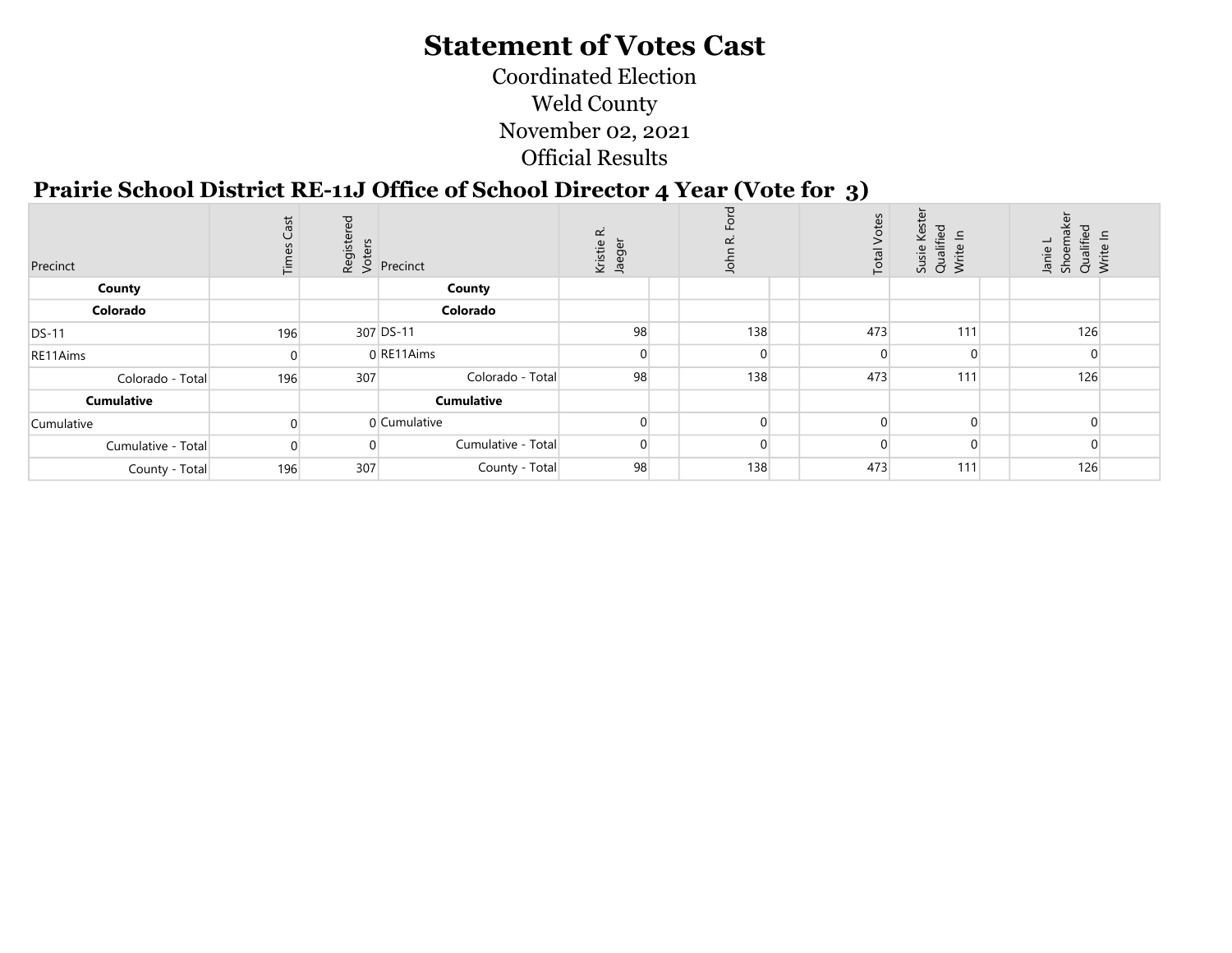Coordinated Election Weld County November 02, 2021 Official Results

#### Prairie School District RE-11J Office of School Director 2 Year (Vote for 1)

| Precinct           | Cast<br>Time: |     | Registered<br>Voters<br><i>V</i> Precinct | Mertens<br>Danielle | Steve<br>Kugler | <b>Total Votes</b> |
|--------------------|---------------|-----|-------------------------------------------|---------------------|-----------------|--------------------|
| County             |               |     | County                                    |                     |                 |                    |
| Colorado           |               |     | Colorado                                  |                     |                 |                    |
| <b>DS-11</b>       | 196           |     | 307 DS-11                                 | 122                 | 70              | 192                |
| RE11Aims           |               |     | 0 RE11Aims                                |                     | 0               |                    |
| Colorado - Total   | 196           | 307 | Colorado - Total                          | 122                 | 70              | 192                |
| <b>Cumulative</b>  |               |     | <b>Cumulative</b>                         |                     |                 |                    |
| Cumulative         |               |     | 0 Cumulative                              |                     | ∩               |                    |
| Cumulative - Total |               |     | Cumulative - Total                        |                     |                 |                    |
| County - Total     | 196           | 307 | County - Total                            | 122                 | 70              | 192                |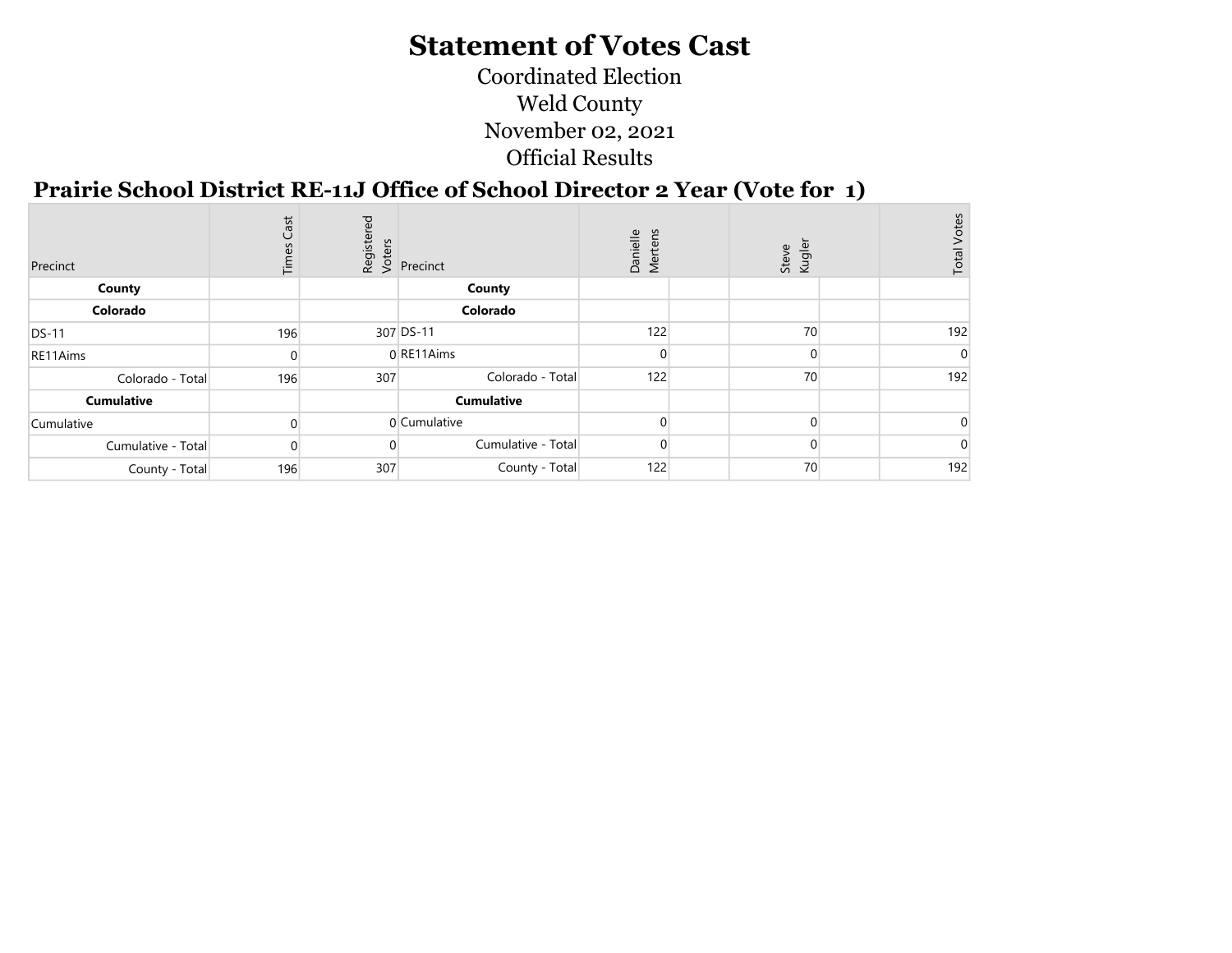Coordinated Election Weld County November 02, 2021 Official Results

St. Vrain Valley School District RE-1J Board of Education Director in Director District B (Vote for 1)

| Precinct           | Cast<br>Times | Registered<br>Voters | Precinct           | Ragland<br>Karen | <b>Total Votes</b> |
|--------------------|---------------|----------------------|--------------------|------------------|--------------------|
| County             |               |                      | County             |                  |                    |
| Colorado           |               |                      | Colorado           |                  |                    |
| <b>DS-18</b>       | 6,426         | 19,122 DS-18         |                    | 3,593            | 3,593              |
| $DS-19$            | 7,620         | 22,347 DS-19         |                    | 4,407            | 4,407              |
| <b>DS-20</b>       | 86            |                      | 614 DS-20          | 60               | 60                 |
| <b>DS-21</b>       | 1,676         |                      | 4,008 DS-21        | 961              | 961                |
| <b>DS-22</b>       | 68            |                      | 300 DS-22          | 38               | 38                 |
| <b>DS-23</b>       | 697           |                      | 2,739 DS-23        | 467              | 467                |
| Colorado - Total   | 16,573        | 49,130               | Colorado - Total   | 9,526            | 9,526              |
| <b>Cumulative</b>  |               |                      | <b>Cumulative</b>  |                  |                    |
| Cumulative         |               |                      | 0 Cumulative       | $\Omega$         | ∩                  |
| Cumulative - Total | $\Omega$      | 0                    | Cumulative - Total | $\overline{0}$   |                    |
| County - Total     | 16,573        | 49,130               | County - Total     | 9,526            | 9,526              |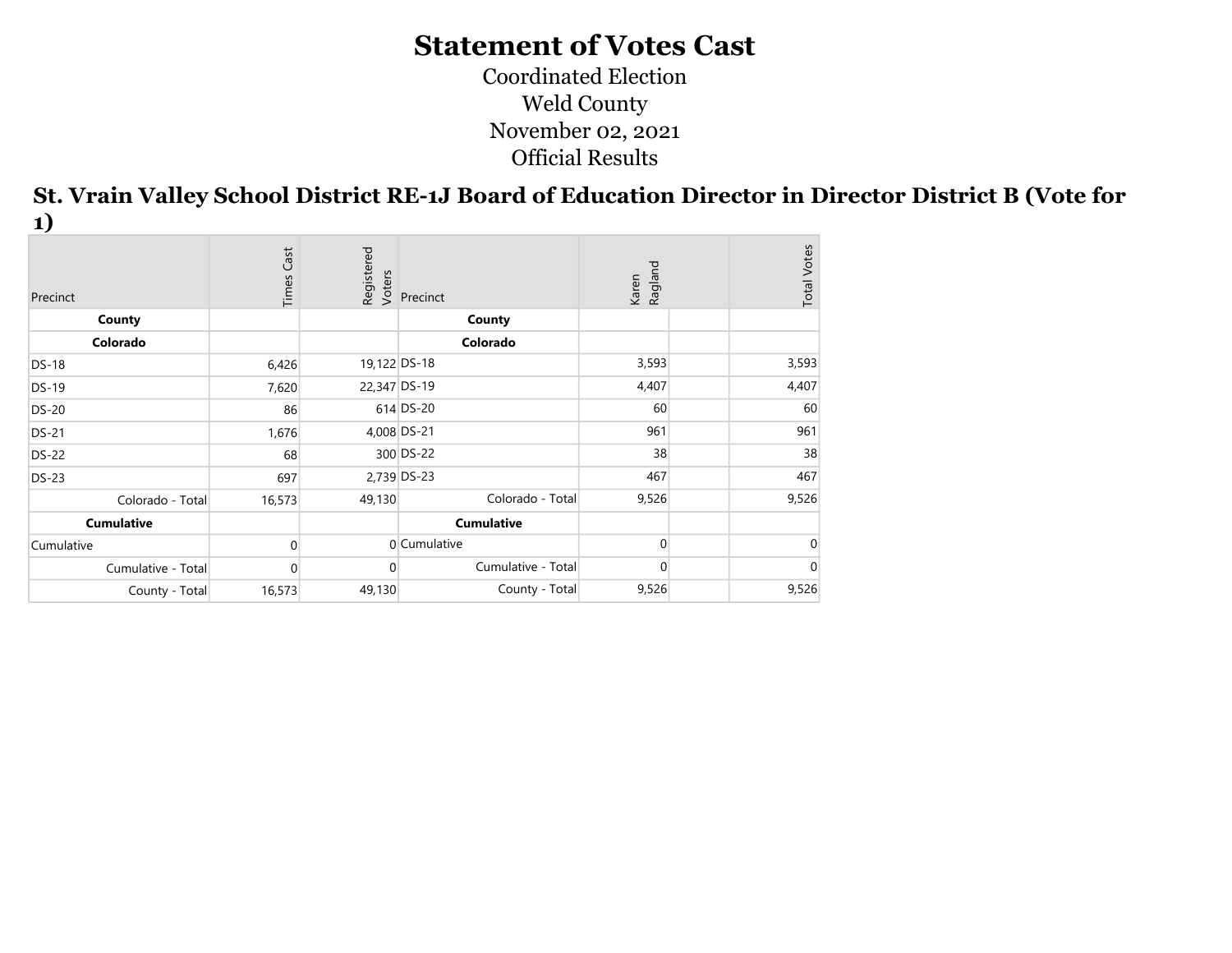Coordinated Election Weld County November 02, 2021 Official Results

St. Vrain Valley School District RE-1J Board of Education Director in Director District D (Vote for 1)

| Precinct           | Cast<br>Times | Registered<br>Voters | Precinct           | Meosha<br>Brooks | <b>Total Votes</b> |
|--------------------|---------------|----------------------|--------------------|------------------|--------------------|
| County             |               |                      | County             |                  |                    |
| Colorado           |               |                      | Colorado           |                  |                    |
| DS-18              | 6,426         | 19,122 DS-18         |                    | 2,828            | 2,828              |
| $DS-19$            | 7,620         | 22,347 DS-19         |                    | 2,898            | 2,898              |
| <b>DS-20</b>       | 86            |                      | 614 DS-20          | 44               | 44                 |
| <b>DS-21</b>       | 1,676         |                      | 4,008 DS-21        | 614              | 614                |
| <b>DS-22</b>       | 68            |                      | 300 DS-22          | 23               | 23                 |
| <b>DS-23</b>       | 697           |                      | 2,739 DS-23        | 291              | 291                |
| Colorado - Total   | 16,573        | 49,130               | Colorado - Total   | 6,698            | 6,698              |
| <b>Cumulative</b>  |               |                      | <b>Cumulative</b>  |                  |                    |
| Cumulative         |               |                      | 0 Cumulative       | $\Omega$         |                    |
| Cumulative - Total | O.            | 0                    | Cumulative - Total | $\overline{0}$   |                    |
| County - Total     | 16,573        | 49,130               | County - Total     | 6,698            | 6,698              |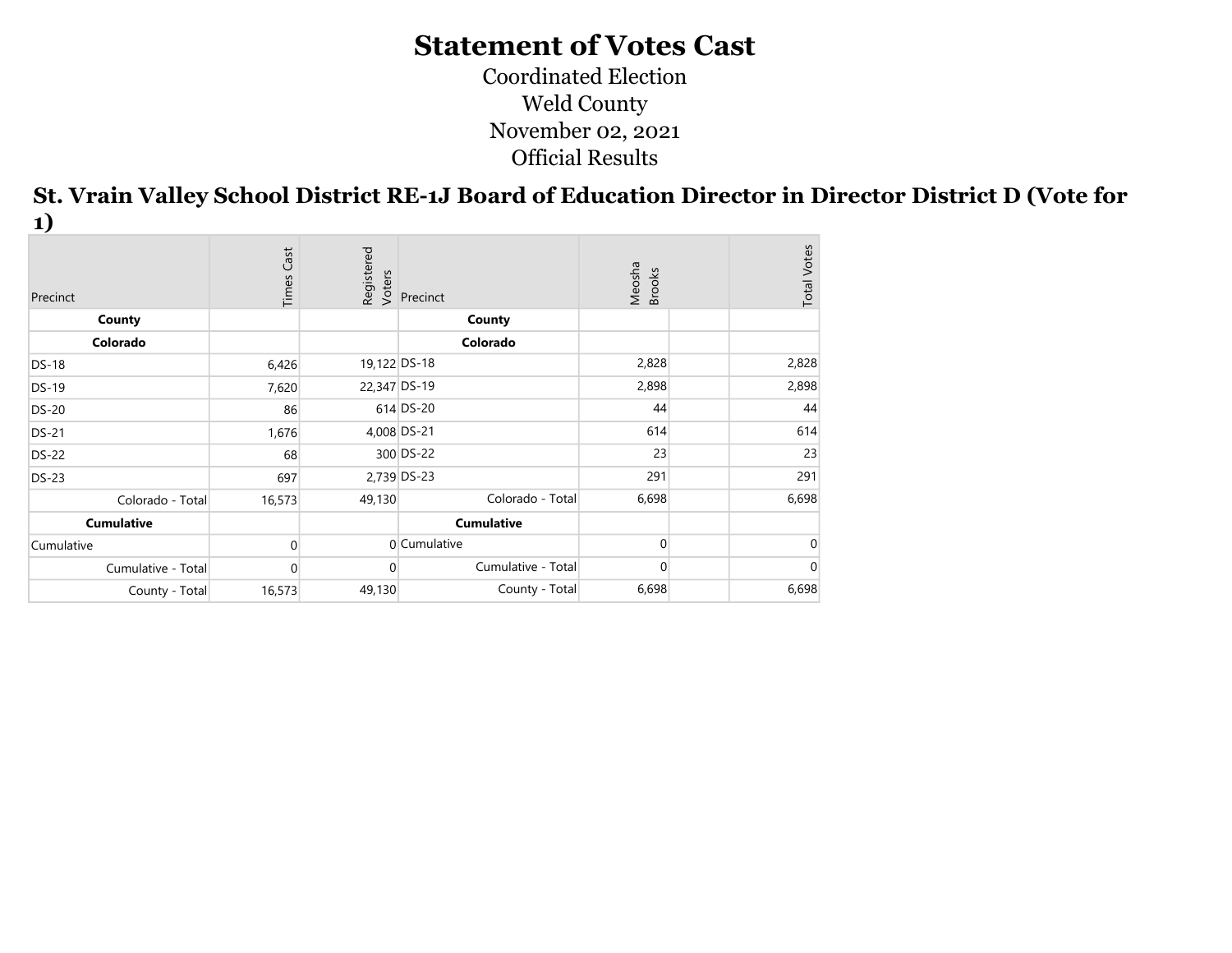Coordinated Election Weld County November 02, 2021 Official Results

St. Vrain Valley School District RE-1J Board of Education Director in Director District F (Vote for 1)

| Precinct           | Cast<br>Times |              | Registered<br>Voters<br>Precinct | Natalie<br>Abshier | Sarah<br>Hurianek | <b>Total Votes</b> |
|--------------------|---------------|--------------|----------------------------------|--------------------|-------------------|--------------------|
| County             |               |              | County                           |                    |                   |                    |
| Colorado           |               |              | Colorado                         |                    |                   |                    |
| <b>DS-18</b>       | 6,426         | 19,122 DS-18 |                                  | 2,370              | 2,567             | 4,937              |
| <b>DS-19</b>       | 7,620         | 22,347 DS-19 |                                  | 2,827              | 2,686             | 5,513              |
| <b>DS-20</b>       | 86            |              | 614 DS-20                        | 24                 | 43                | 67                 |
| <b>DS-21</b>       | 1,676         |              | 4,008 DS-21                      | 593                | 763               | 1,356              |
| <b>DS-22</b>       | 68            |              | 300 DS-22                        | 33                 | 17                | 50                 |
| <b>DS-23</b>       | 697           |              | 2,739 DS-23                      | 263                | 257               | 520                |
| Colorado - Total   | 16,573        | 49,130       | Colorado - Total                 | 6,110              | 6,333             | 12,443             |
| <b>Cumulative</b>  |               |              | <b>Cumulative</b>                |                    |                   |                    |
| Cumulative         |               |              | 0 Cumulative                     |                    | $\Omega$          |                    |
| Cumulative - Total |               |              | Cumulative - Total               |                    |                   |                    |
| County - Total     | 16,573        | 49,130       | County - Total                   | 6,110              | 6,333             | 12,443             |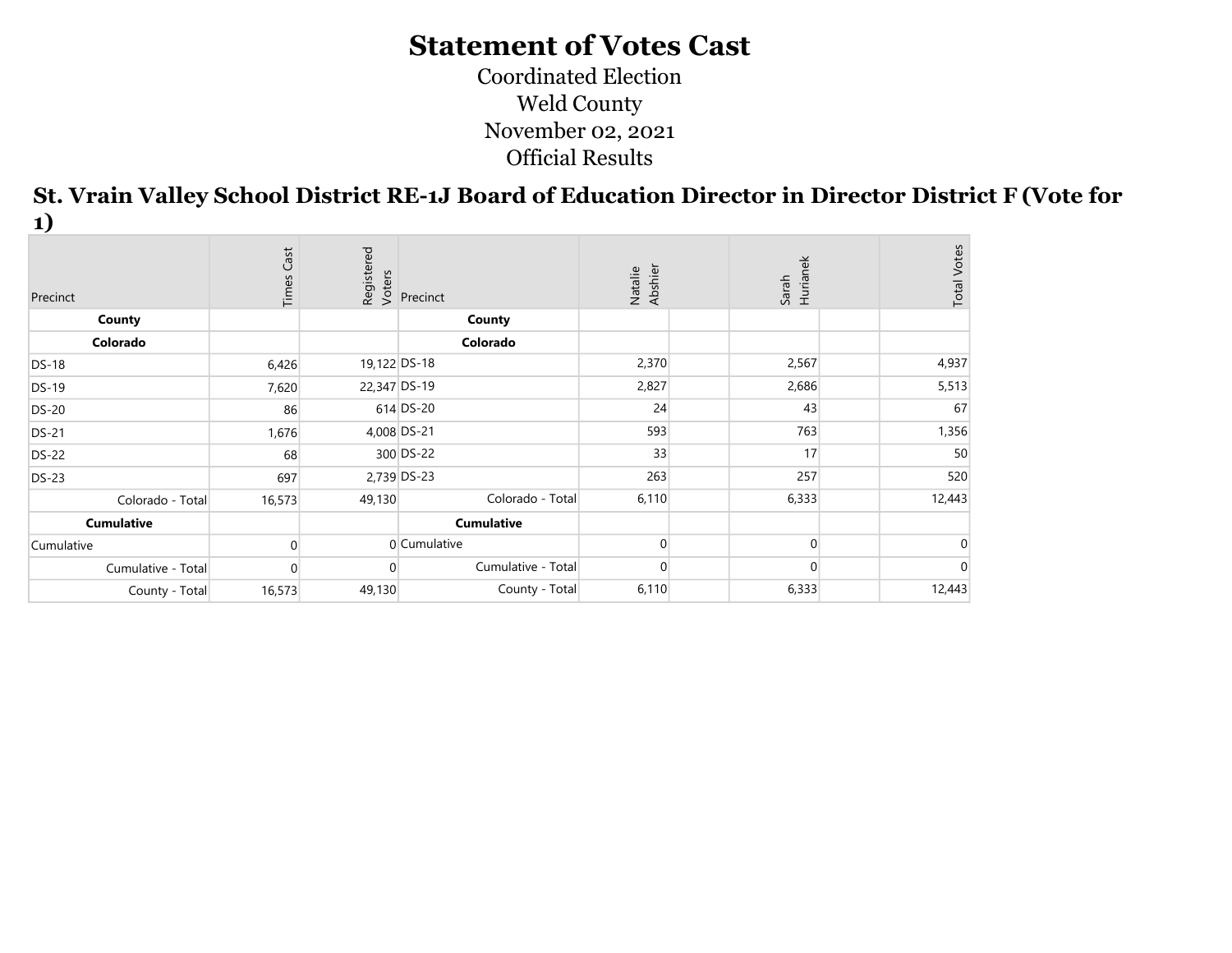Coordinated Election Weld County November 02, 2021 Official Results

#### Thompson School District R2-J Board of Education Director District B (Vote for 1)

| Precinct           | Cast<br>Times | ठ<br>Registe<br>Voters | Precinct           | Deborah<br>(Dee Dee<br>Vicino | Amy | Votes<br>Total <sup>'</sup> |
|--------------------|---------------|------------------------|--------------------|-------------------------------|-----|-----------------------------|
| County             |               |                        | County             |                               |     |                             |
| Colorado           |               |                        | Colorado           |                               |     |                             |
| <b>DS-17</b>       | 272           |                        | 628 DS-17          | 151                           | 93  | 244                         |
| Colorado - Total   | 272           | 628                    | Colorado - Total   | 151                           | 93  | 244                         |
| <b>Cumulative</b>  |               |                        | <b>Cumulative</b>  |                               |     |                             |
| Cumulative         |               |                        | 0 Cumulative       |                               |     |                             |
| Cumulative - Total |               |                        | Cumulative - Total |                               |     |                             |
| County - Total     | 272           | 628                    | County - Total     | 151                           | 93  | 244                         |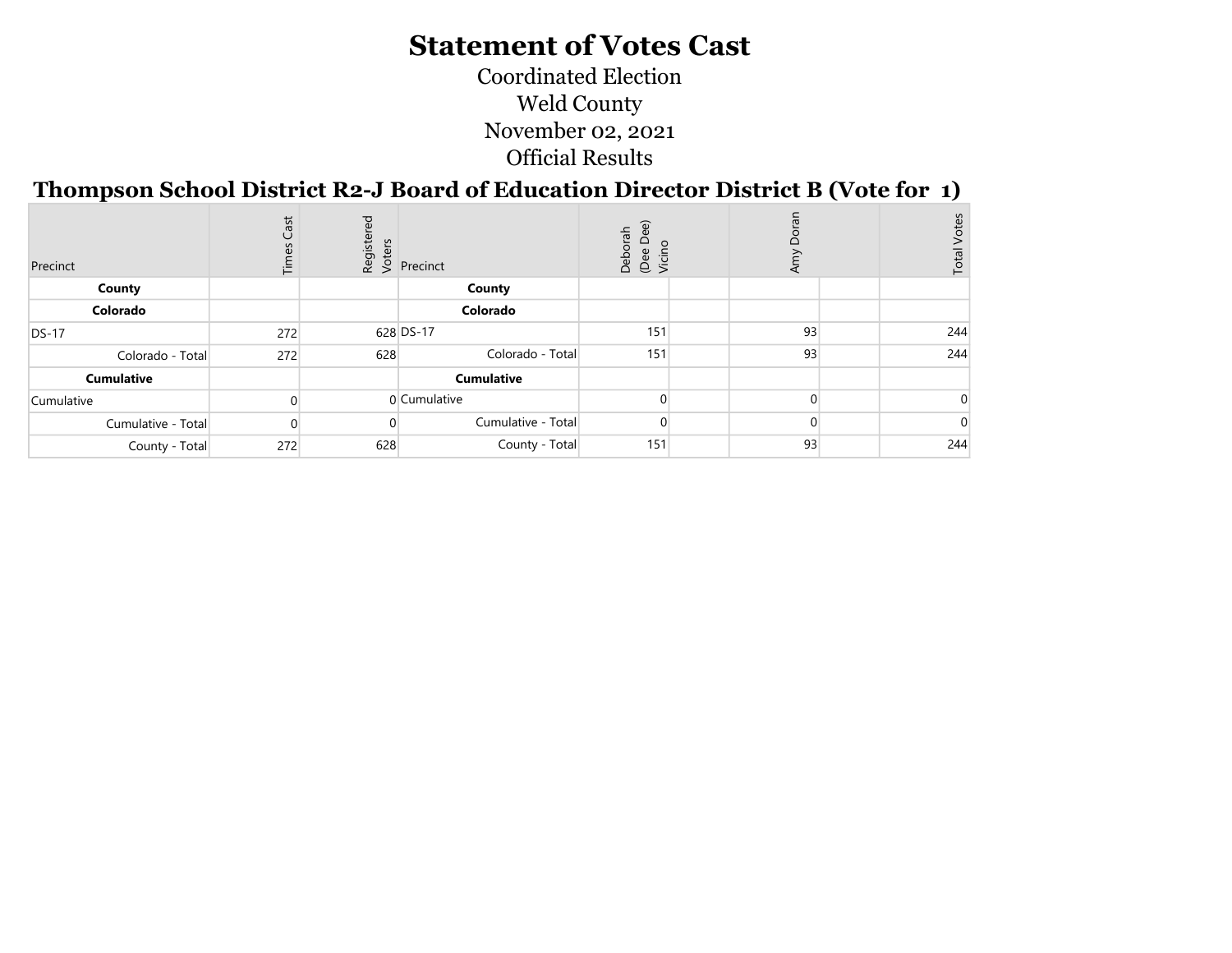Coordinated Election Weld County November 02, 2021 Official Results

#### Thompson School District R2-J Board of Education Director District C (Vote for 1)

| Precinct           | Cast<br>Times | red | tions<br><b>Exercise</b><br>Precinct | Nancy<br>Rumfelt | Jarrett<br>Robert | <b>Total Votes</b> |
|--------------------|---------------|-----|--------------------------------------|------------------|-------------------|--------------------|
| County             |               |     | County                               |                  |                   |                    |
| Colorado           |               |     | Colorado                             |                  |                   |                    |
| $DS-17$            | 272           |     | 628 DS-17                            | 144              | 101               | 245                |
| Colorado - Total   | 272           | 628 | Colorado - Total                     | 144              | 101               | 245                |
| <b>Cumulative</b>  |               |     | <b>Cumulative</b>                    |                  |                   |                    |
| Cumulative         |               |     | 0 Cumulative                         |                  |                   |                    |
| Cumulative - Total |               |     | Cumulative - Total                   |                  |                   |                    |
| County - Total     | 272           | 628 | County - Total                       | 144              | 101               | 245                |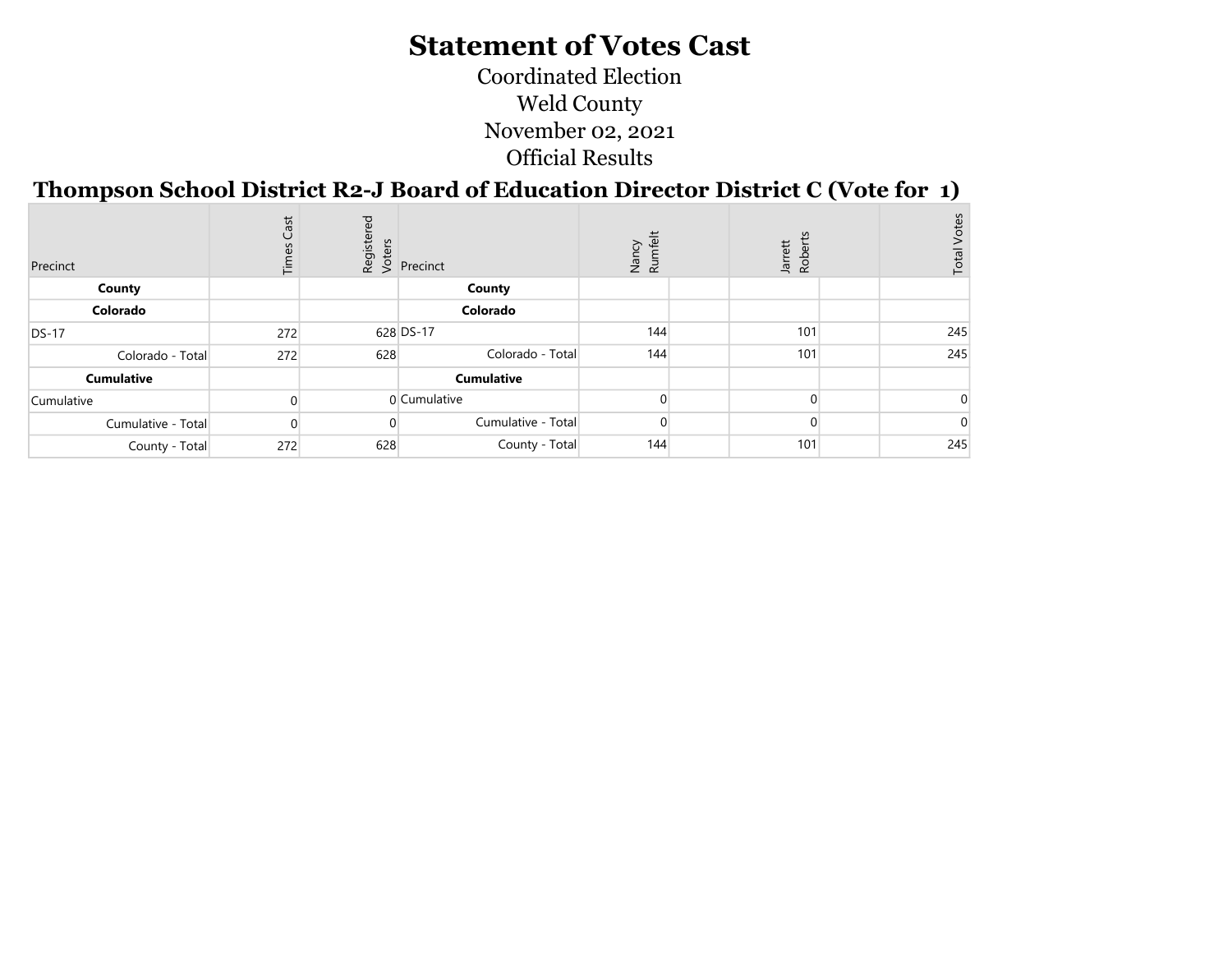Coordinated Election Weld County November 02, 2021 Official Results

#### Thompson School District R2-J Board of Education Director District E (Vote for 1)

| Precinct           | ast<br>$\cup$<br>Ϊř | Register<br>Voters | Precinct           | oN.<br>$\mathbf{d}$<br>Blake<br>Wano<br>Law | Alexandra<br>ق |  |     |
|--------------------|---------------------|--------------------|--------------------|---------------------------------------------|----------------|--|-----|
| County             |                     |                    | County             |                                             |                |  |     |
| Colorado           |                     |                    | Colorado           |                                             |                |  |     |
| $DS-17$            | 272                 |                    | 628 DS-17          | 165                                         | 84             |  | 249 |
| Colorado - Total   | 272                 | 628                | Colorado - Total   | 165                                         | 84             |  | 249 |
| <b>Cumulative</b>  |                     |                    | <b>Cumulative</b>  |                                             |                |  |     |
| Cumulative         |                     |                    | 0 Cumulative       |                                             |                |  |     |
| Cumulative - Total |                     |                    | Cumulative - Total |                                             | $\Omega$       |  |     |
| County - Total     | 272                 | 628                | County - Total     | 165                                         | 84             |  | 249 |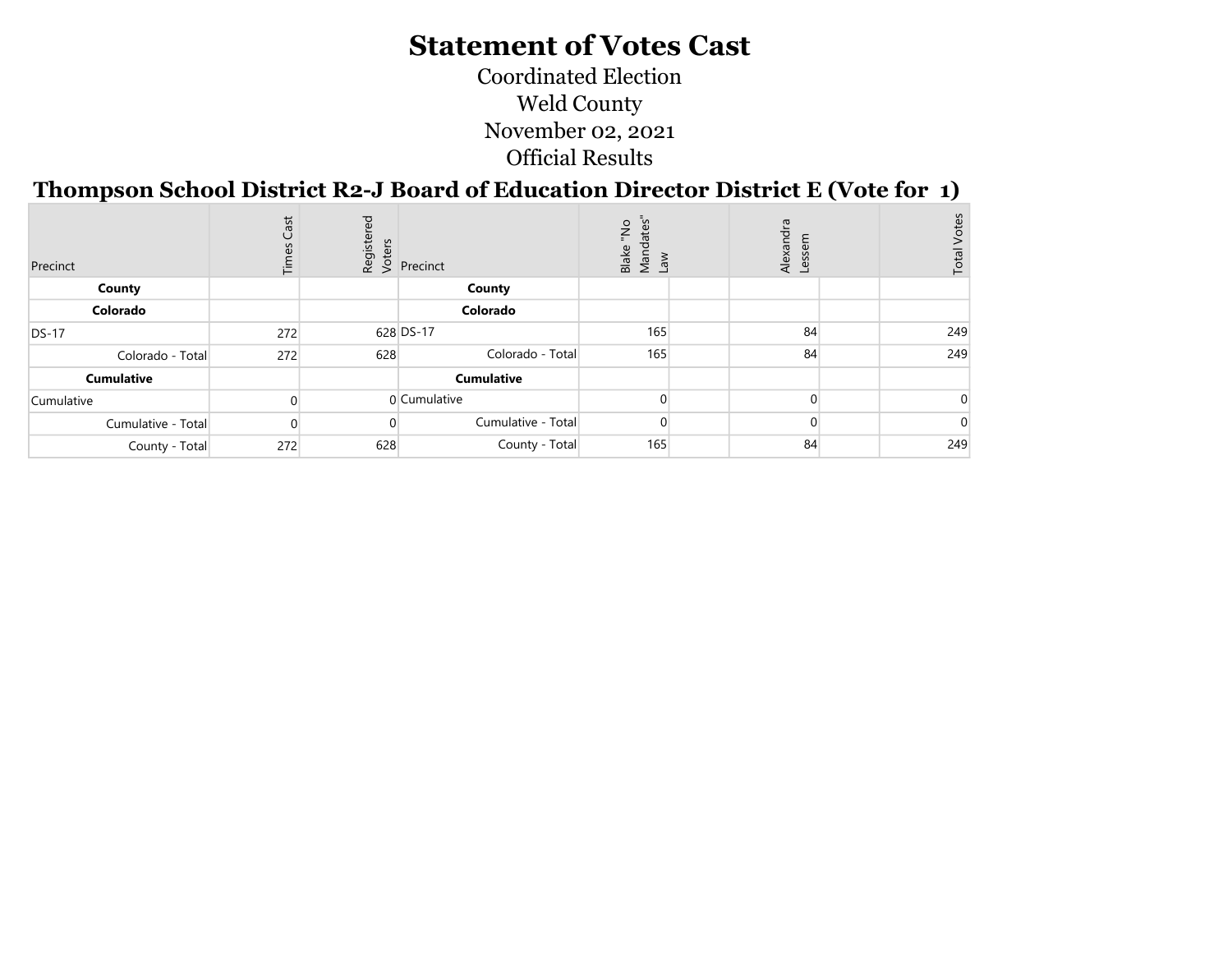Coordinated Election Weld County November 02, 2021 Official Results

## Thompson School District R2-J Board of Education Director District F (Vote for 1)

| Precinct           | Cast<br><b>Time:</b> | ರ<br>Registe<br>Voters | Precinct           | Barbar<br>Kruse<br>use | Lisa<br>Wint | Votes<br>Total <sup>-</sup> |
|--------------------|----------------------|------------------------|--------------------|------------------------|--------------|-----------------------------|
| County             |                      |                        | County             |                        |              |                             |
| Colorado           |                      |                        | Colorado           |                        |              |                             |
| <b>DS-17</b>       | 272                  |                        | 628 DS-17          | 89                     | 155          | 244                         |
| Colorado - Total   | 272                  | 628                    | Colorado - Total   | 89                     | 155          | 244                         |
| <b>Cumulative</b>  |                      |                        | <b>Cumulative</b>  |                        |              |                             |
| Cumulative         |                      |                        | 0 Cumulative       |                        |              |                             |
| Cumulative - Total |                      |                        | Cumulative - Total |                        |              |                             |
| County - Total     | 272                  | 628                    | County - Total     | 89                     | 155          | 244                         |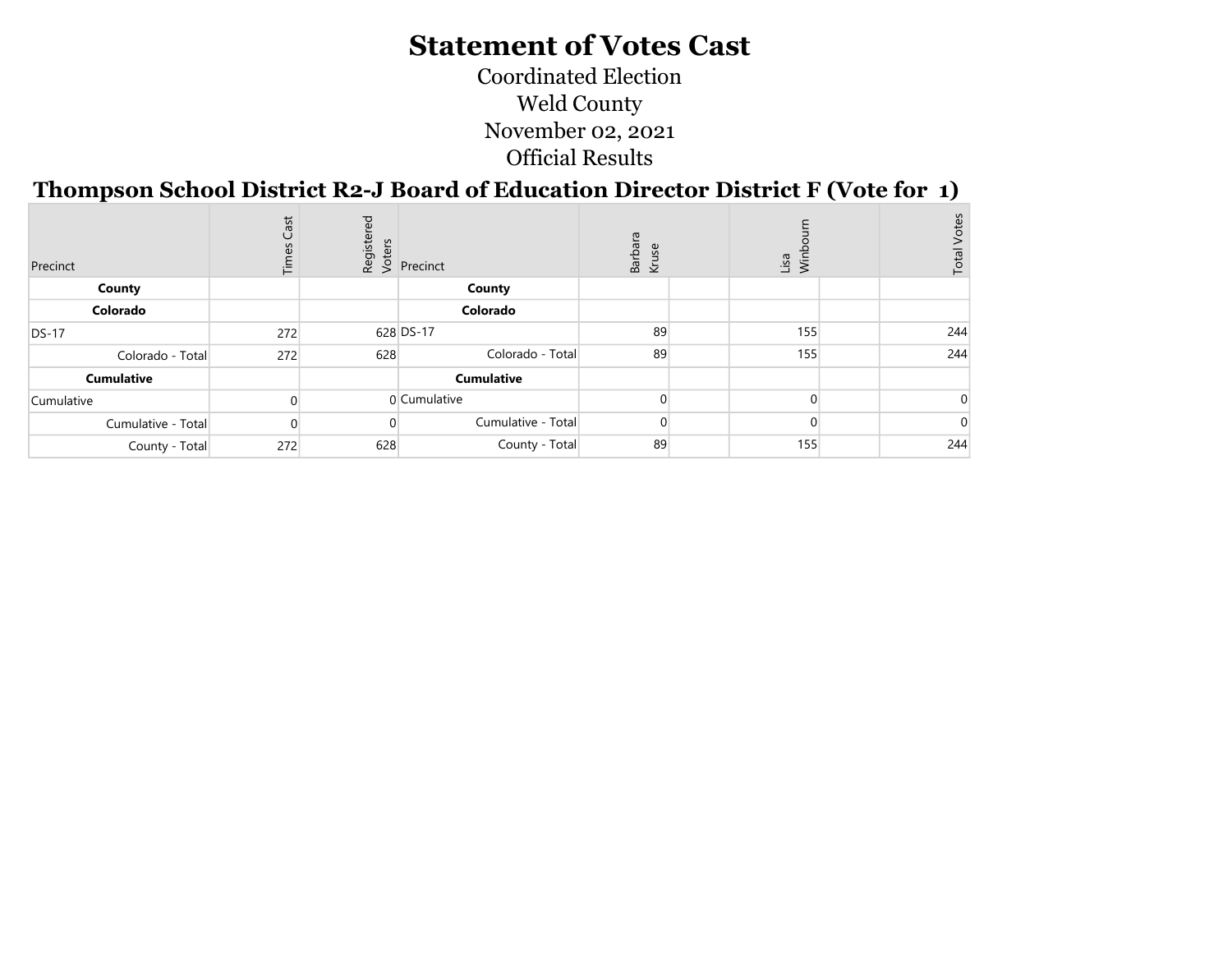Coordinated Election Weld County November 02, 2021 Official Results

## Weld County School District 6 Board of Education School Director (Vote for 4)

| Precinct           | īΔ.    | $\overline{e}$<br>Registe<br>Voters | Precinct           | Sullivan<br>Taylor | Calderón<br>Araceli | Talley<br>Ray | Daniel<br>Reyez | Martinez<br>Juanita<br>Rocha | poow<br>Rob<br>Nor | Bentley<br>Kyle | Mathews<br>Michael | Schuttler<br>John | William<br>Gillard | <b>Total Votes</b> |
|--------------------|--------|-------------------------------------|--------------------|--------------------|---------------------|---------------|-----------------|------------------------------|--------------------|-----------------|--------------------|-------------------|--------------------|--------------------|
| County             |        |                                     | County             |                    |                     |               |                 |                              |                    |                 |                    |                   |                    |                    |
| Colorado           |        |                                     | Colorado           |                    |                     |               |                 |                              |                    |                 |                    |                   |                    |                    |
| <b>DS-28</b>       | 1,136  |                                     | 4,068 DS-28        | 542                | 251                 | 208           | 196             | 241                          | 528                | 472             | 428                | 197               | 293                | 3,356              |
| <b>DS-29</b>       |        |                                     | DS-29              |                    |                     | $\Omega$      | $\overline{0}$  | $\Omega$                     | $\overline{0}$     | $\Omega$        |                    |                   |                    |                    |
| <b>DS-30</b>       | 8,684  |                                     | 29,455 DS-30       | 3,679              | 2,788               | 2,297         | 1,732           | 2,811                        | 3,692              | 3,011           | 3,392              | 1,412             | 1,838              | 26,652             |
| <b>DS-31</b>       | 2,618  |                                     | 12,474 DS-31       | 1,136              | 791                 | 599           | 521             | 826                          | 1,012              | 852             | 862                | 393               | 534                | 7,526              |
| <b>DS-32</b>       | 6,605  |                                     | 18,186 DS-32       | 2,845              | 2,137               | 1,866         | 1,018           | 1,923                        | 2,737              | 2,412           | 2,857              | 1,391             | 1,419              | 20,605             |
| <b>DS-33</b>       | 2,389  |                                     | 11,028 DS-33       | 780                | 1,118               | 832           | 433             | 1,002                        | 680                | 608             | 1,001              | 406               | 397                | 7,257              |
| Colorado - Total   | 21,432 | 75,212                              | Colorado - Total   | 8,982              | 7,085               | 5,802         | 3,900           | 6,803                        | 8,649              | 7,355           | 8,540              | 3,799             | 4,481              | 65,396             |
| <b>Cumulative</b>  |        |                                     | <b>Cumulative</b>  |                    |                     |               |                 |                              |                    |                 |                    |                   |                    |                    |
| Cumulative         |        |                                     | 0 Cumulative       |                    |                     |               | $\Omega$        | $\Omega$                     | $\overline{0}$     |                 |                    |                   |                    |                    |
| Cumulative - Total |        | $\Omega$                            | Cumulative - Total |                    |                     |               |                 | $\Omega$                     | $\Omega$           |                 |                    |                   |                    |                    |
| County - Total     | 21,432 | 75,212                              | County - Total     | 8,982              | 7,085               | 5,802         | 3,900           | 6,803                        | 8,649              | 7,355           | 8,540              | 3,799             | 4,481              | 65,396             |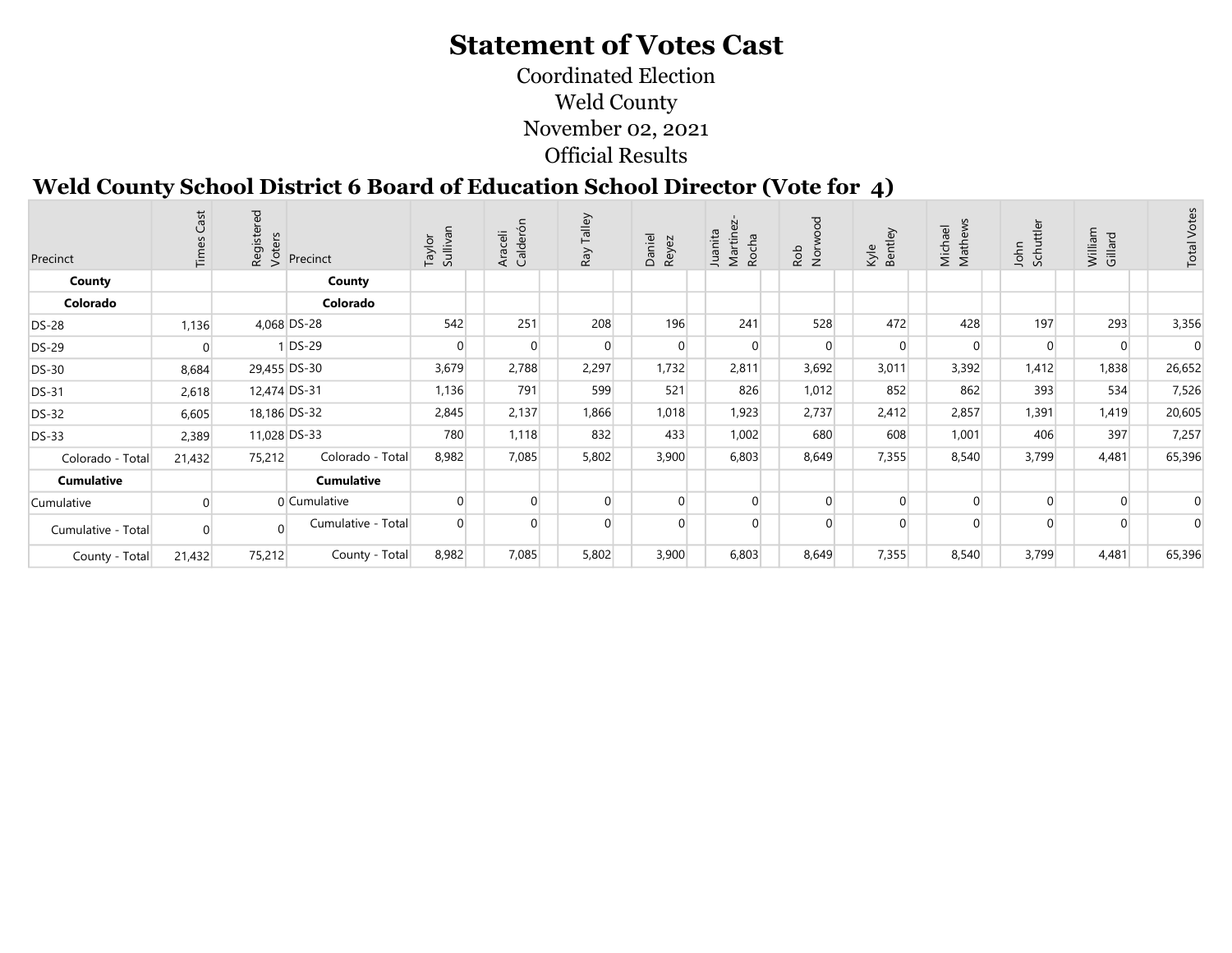#### Coordinated Election Weld County November 02, 2021 Official Results

#### Weld County RE-1 Board of Education At-Large 4-year term (Vote for 1)

| Precinct          |                    | Cast<br>Times |       | Registered<br>Voters<br>Precinct | Ben Rainbolt | Marilyn Jo<br>Hutchinson | <b>Total Votes</b> |
|-------------------|--------------------|---------------|-------|----------------------------------|--------------|--------------------------|--------------------|
| County            |                    |               |       | County                           |              |                          |                    |
| Colorado          |                    |               |       | Colorado                         |              |                          |                    |
| <b>DS-01</b>      |                    | 58            |       | 133 DS-01                        | 11           | 20                       | 31                 |
| <b>DS-41</b>      |                    | 1,966         |       | 6,829 DS-41                      | 979          | 665                      | 1,644              |
| DS-42             |                    |               |       | $0$ DS-42                        |              |                          |                    |
| <b>DS-43</b>      |                    |               |       | 12 DS-43                         |              | $\Omega$                 |                    |
| <b>DS-44</b>      |                    |               |       | $2$ DS-44                        |              |                          |                    |
|                   | Colorado - Total   | 2,024         | 6,976 | Colorado - Total                 | 990          | 685                      | 1,675              |
| <b>Cumulative</b> |                    |               |       | <b>Cumulative</b>                |              |                          |                    |
| Cumulative        |                    |               |       | 0 Cumulative                     | U            | $\Omega$                 |                    |
|                   | Cumulative - Total |               |       | Cumulative - Total               |              | $\Omega$                 |                    |
|                   | County - Total     | 2,024         | 6,976 | County - Total                   | 990          | 685                      | 1,675              |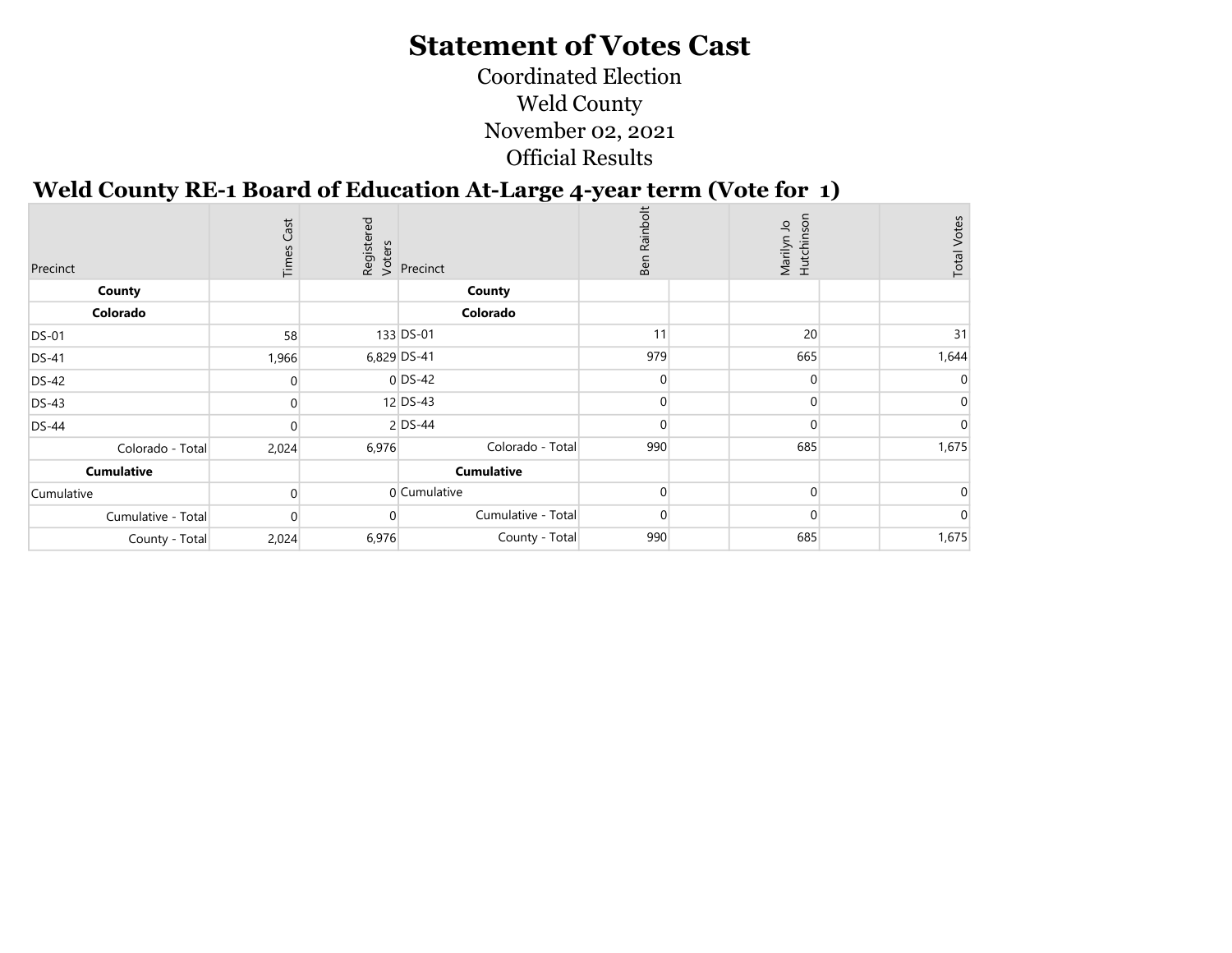Coordinated Election Weld County November 02, 2021 Official Results

#### Weld County RE-1 Board of Education At-Large 2-year term (Vote for 1)

| Precinct           | Times Cast |       | Registered<br>Voters<br>Precinct | Patricia<br>Montoya | Stephen<br>Sandoval | <b>Total Votes</b> |
|--------------------|------------|-------|----------------------------------|---------------------|---------------------|--------------------|
| County             |            |       | County                           |                     |                     |                    |
| Colorado           |            |       | Colorado                         |                     |                     |                    |
| <b>DS-01</b>       | 58         |       | 133 DS-01                        | 19                  | 15                  | 34                 |
| <b>DS-41</b>       | 1,966      |       | 6,829 DS-41                      | 858                 | 731                 | 1,589              |
| <b>DS-42</b>       |            |       | $0$ DS-42                        |                     |                     |                    |
| $DS-43$            | $\Omega$   |       | 12 DS-43                         |                     |                     |                    |
| <b>DS-44</b>       |            |       | $2$ DS-44                        |                     |                     |                    |
| Colorado - Total   | 2,024      | 6,976 | Colorado - Total                 | 877                 | 746                 | 1,623              |
| <b>Cumulative</b>  |            |       | <b>Cumulative</b>                |                     |                     |                    |
| Cumulative         | $\Omega$   |       | 0 Cumulative                     |                     | 0                   |                    |
| Cumulative - Total |            |       | Cumulative - Total               |                     |                     |                    |
| County - Total     | 2,024      | 6,976 | County - Total                   | 877                 | 746                 | 1,623              |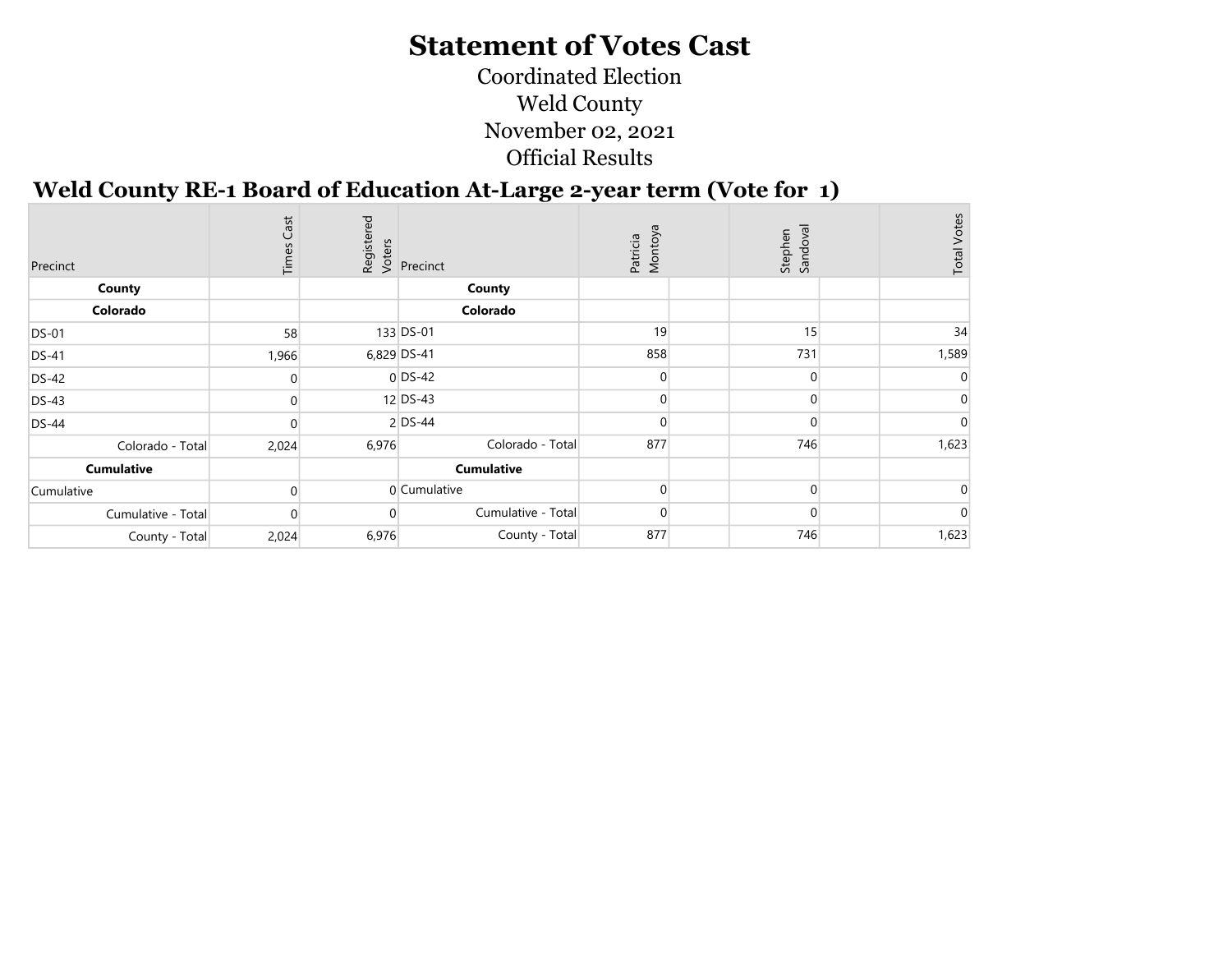Coordinated Election Weld County November 02, 2021 Official Results

#### Weld County RE-1 Board of Education District A (Vote for 1)

| Precinct           | Cast<br>Times |       | Registered<br>Voters<br>Versinct | Adam Kosec | <b>Total Votes</b> |
|--------------------|---------------|-------|----------------------------------|------------|--------------------|
| County             |               |       | County                           |            |                    |
| Colorado           |               |       | Colorado                         |            |                    |
| <b>DS-01</b>       | 58            |       | 133 DS-01                        | 22         | 22                 |
| <b>DS-41</b>       | 1,966         |       | 6,829 DS-41                      | 1,260      | 1,260              |
| <b>DS-42</b>       |               |       | $0$ DS-42                        | U          |                    |
| <b>DS-43</b>       | $\Omega$      |       | 12 DS-43                         | $\Omega$   |                    |
| <b>DS-44</b>       |               |       | $2$ DS-44                        | ი          |                    |
| Colorado - Total   | 2,024         | 6,976 | Colorado - Total                 | 1,282      | 1,282              |
| <b>Cumulative</b>  |               |       | <b>Cumulative</b>                |            |                    |
| Cumulative         | 0             |       | $0$ Cumulative                   | 0          |                    |
| Cumulative - Total |               |       | Cumulative - Total               | ი          |                    |
| County - Total     | 2,024         | 6,976 | County - Total                   | 1,282      | 1,282              |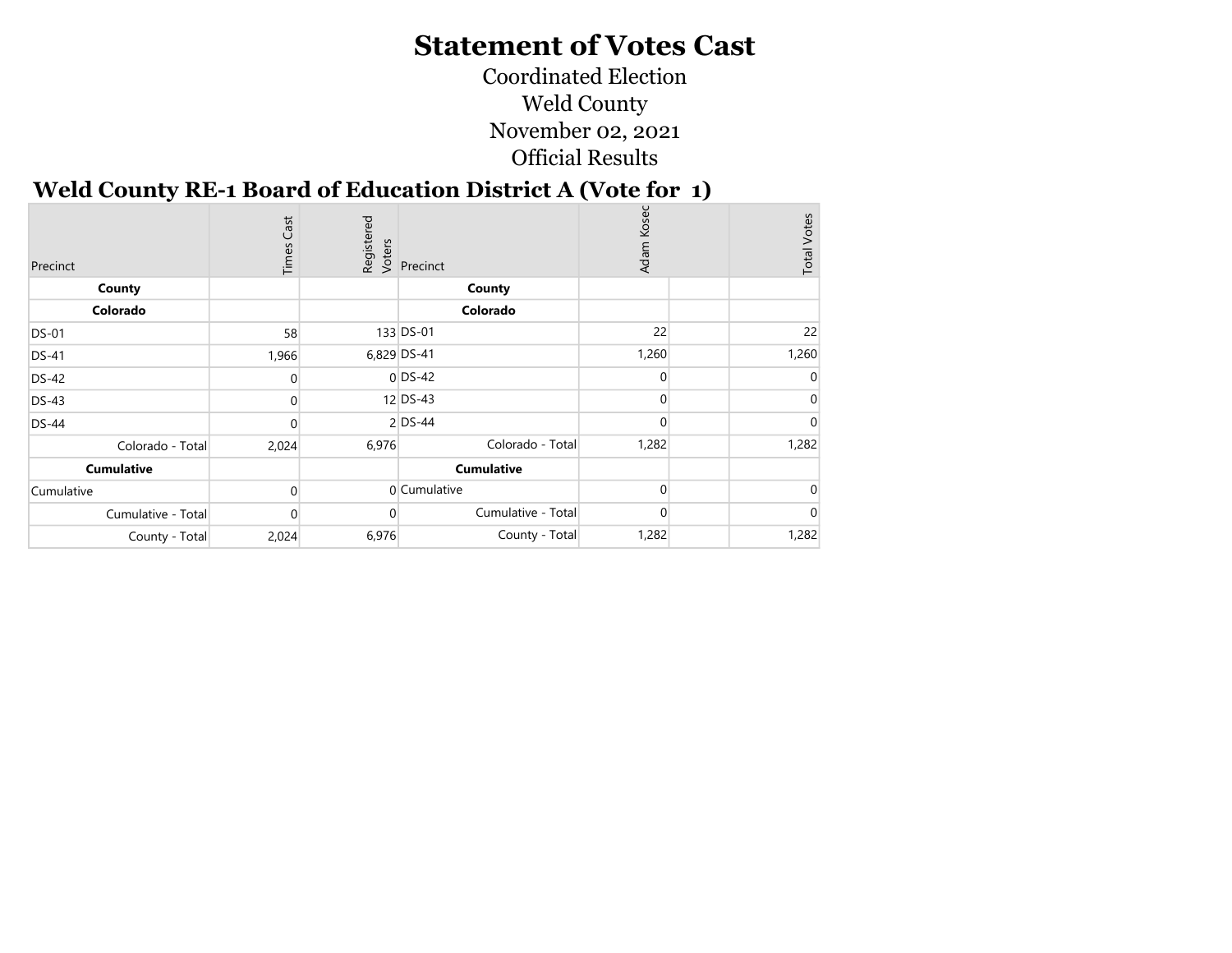Coordinated Election Weld County November 02, 2021 Official Results

#### Weld County RE-1 Board of Education District C (Vote for 1)

| Precinct           | Cast<br>Times |       | Registered<br>Voters<br>Precinct | Naomi<br>Matsushir<br>Nguyen | Kendra<br>Palombo | <b>Total Votes</b> |
|--------------------|---------------|-------|----------------------------------|------------------------------|-------------------|--------------------|
| County             |               |       | County                           |                              |                   |                    |
| Colorado           |               |       | Colorado                         |                              |                   |                    |
| <b>DS-01</b>       | 58            |       | 133 DS-01                        | 12                           | 23                | 35                 |
| <b>DS-41</b>       | 1,966         |       | 6,829 DS-41                      | 821                          | 795               | 1,616              |
| <b>DS-42</b>       |               |       | $0$ DS-42                        |                              | $\Omega$          |                    |
| <b>DS-43</b>       |               |       | $12$ DS-43                       |                              | $\Omega$          |                    |
| <b>DS-44</b>       |               |       | 2 DS-44                          |                              | ∩                 |                    |
| Colorado - Total   | 2,024         | 6,976 | Colorado - Total                 | 833                          | 818               | 1,651              |
| <b>Cumulative</b>  |               |       | <b>Cumulative</b>                |                              |                   |                    |
| Cumulative         |               |       | 0 Cumulative                     | 0                            | $\Omega$          |                    |
| Cumulative - Total |               |       | Cumulative - Total               |                              | $\Omega$          |                    |
| County - Total     | 2,024         | 6,976 | County - Total                   | 833                          | 818               | 1,651              |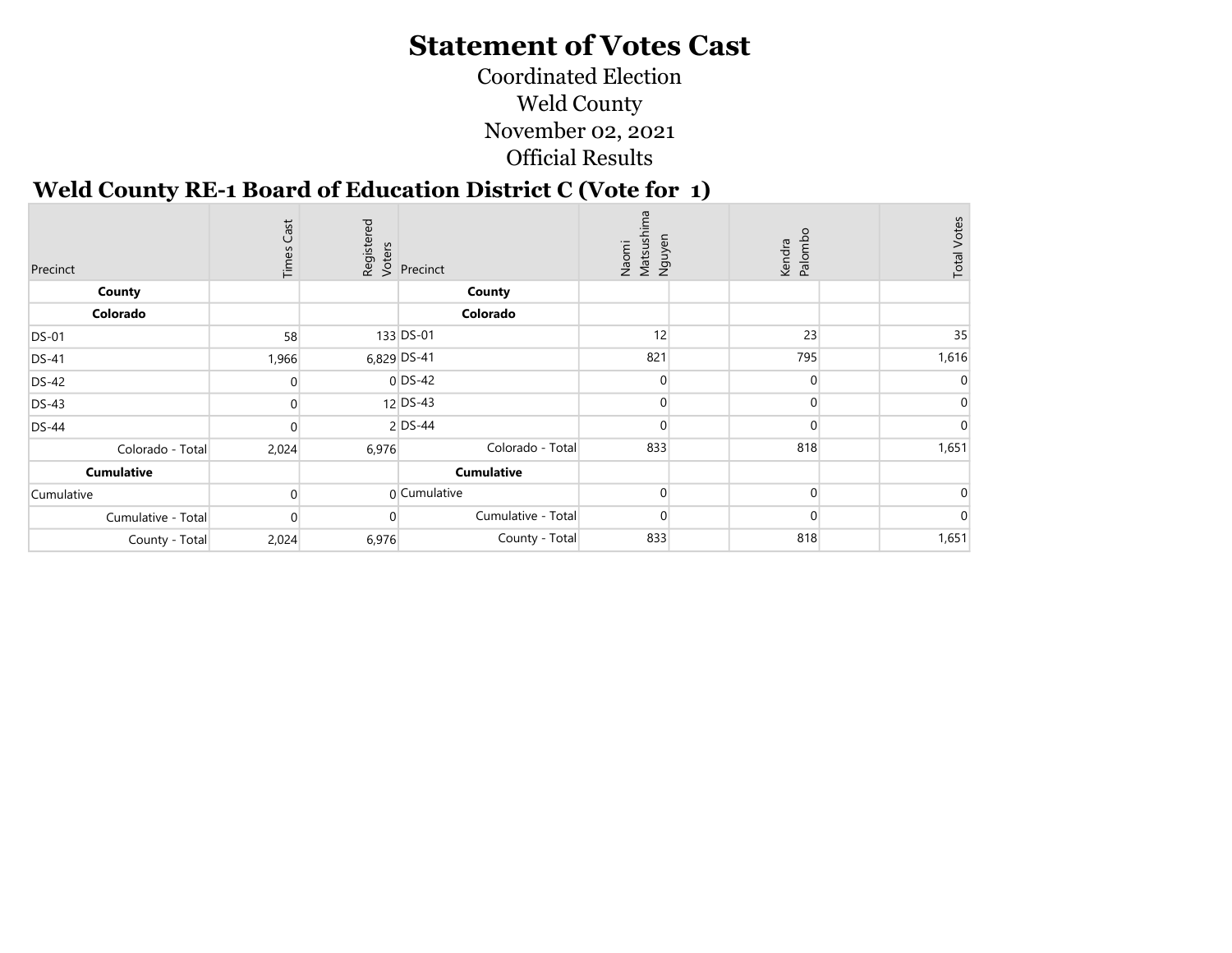Coordinated Election Weld County November 02, 2021 Official Results

÷

#### Weld County School District RE-2 Director District A (Vote for 1)

| Precinct           | Cast<br>Times | Registered<br>Voters | Precinct           | œ<br>Gumsey<br>Jennifer | <b>Total Votes</b> |
|--------------------|---------------|----------------------|--------------------|-------------------------|--------------------|
| County             |               |                      | County             |                         |                    |
| Colorado           |               |                      | Colorado           |                         |                    |
| <b>DS-38</b>       | 3,014         |                      | 8,096 DS-38        | 2,076                   | 2,076              |
| DS-39              |               |                      | 16 DS-39           | U                       |                    |
| <b>DS-40</b>       | 15            |                      | 54 DS-40           | 10                      | 10                 |
| Colorado - Total   | 3,029         | 8,166                | Colorado - Total   | 2,086                   | 2,086              |
| <b>Cumulative</b>  |               |                      | <b>Cumulative</b>  |                         |                    |
| Cumulative         |               |                      | 0 Cumulative       |                         |                    |
| Cumulative - Total |               |                      | Cumulative - Total |                         |                    |
| County - Total     | 3,029         | 8,166                | County - Total     | 2,086                   | 2,086              |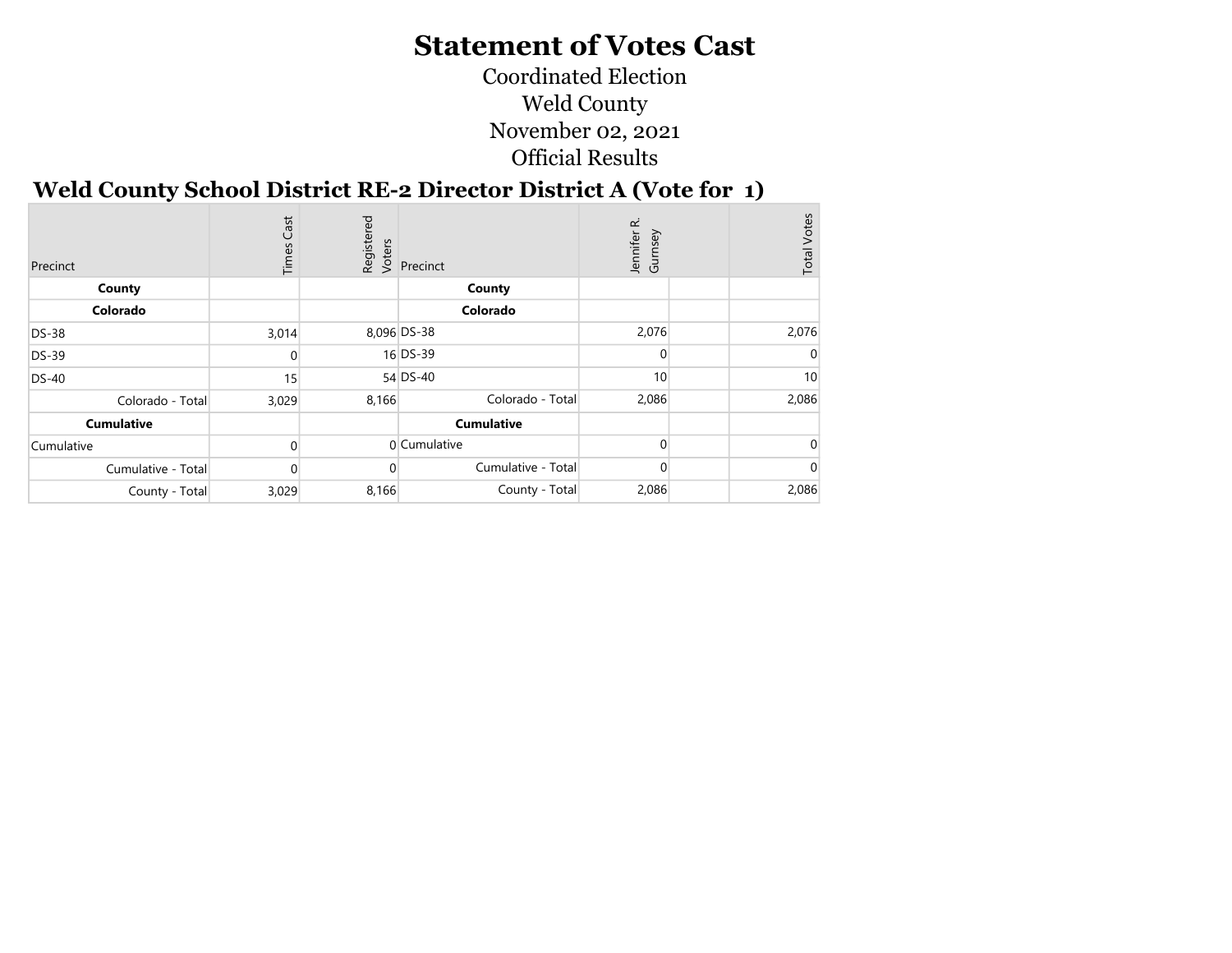Coordinated Election Weld County November 02, 2021 Official Results

#### Weld County School District RE-2 Director District C (Vote for 1)

| Precinct           | Cast<br>Times |       | Registered<br>Voters<br>Versinct | ader<br>$\mathsf{C}$<br>Erin | ö<br>Jeff | <b>Total Votes</b> |
|--------------------|---------------|-------|----------------------------------|------------------------------|-----------|--------------------|
| County             |               |       | County                           |                              |           |                    |
| Colorado           |               |       | Colorado                         |                              |           |                    |
| <b>DS-38</b>       | 3,014         |       | 8,096 DS-38                      | 1,094                        | 1,420     | 2,514              |
| <b>DS-39</b>       |               |       | 16 DS-39                         |                              | $\Omega$  |                    |
| <b>DS-40</b>       | 15            |       | 54 DS-40                         |                              |           | 11                 |
| Colorado - Total   | 3,029         | 8,166 | Colorado - Total                 | 1,098                        | 1,427     | 2,525              |
| <b>Cumulative</b>  |               |       | <b>Cumulative</b>                |                              |           |                    |
| Cumulative         |               |       | 0 Cumulative                     |                              | $\Omega$  |                    |
| Cumulative - Total | $\left($      |       | Cumulative - Total               |                              |           |                    |
| County - Total     | 3,029         | 8,166 | County - Total                   | 1,098                        | 1,427     | 2,525              |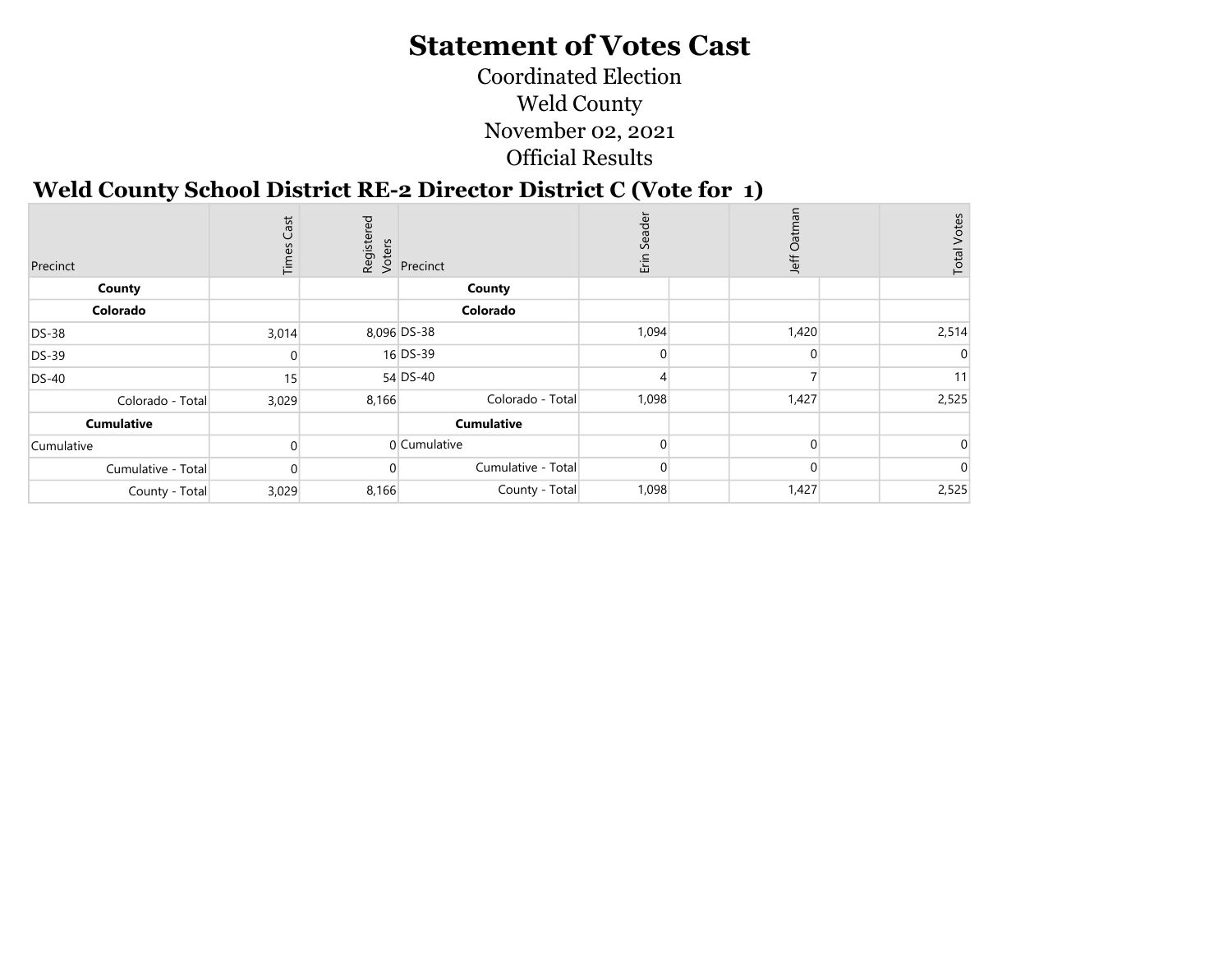Coordinated Election Weld County November 02, 2021 Official Results

#### Weld County School District RE-2 Director District D (Vote for 1)

| Precinct           | Cast<br>Time |       | Registered<br>Voters<br>Precinct | Brad Sharp | Randy<br>Smith | <b>Total Votes</b> |
|--------------------|--------------|-------|----------------------------------|------------|----------------|--------------------|
| County             |              |       | County                           |            |                |                    |
| Colorado           |              |       | Colorado                         |            |                |                    |
| <b>DS-38</b>       | 3,014        |       | 8,096 DS-38                      | 1,345      | 1,227          | 2,572              |
| <b>DS-39</b>       |              |       | 16 DS-39                         |            | $\Omega$       |                    |
| <b>DS-40</b>       | 15           |       | 54 DS-40                         |            |                | 11                 |
| Colorado - Total   | 3,029        | 8,166 | Colorado - Total                 | 1,347      | 1,236          | 2,583              |
| <b>Cumulative</b>  |              |       | <b>Cumulative</b>                |            |                |                    |
| Cumulative         |              |       | 0 Cumulative                     |            | $\Omega$       |                    |
| Cumulative - Total | 0            |       | Cumulative - Total               |            |                |                    |
| County - Total     | 3,029        | 8,166 | County - Total                   | 1,347      | 1,236          | 2,583              |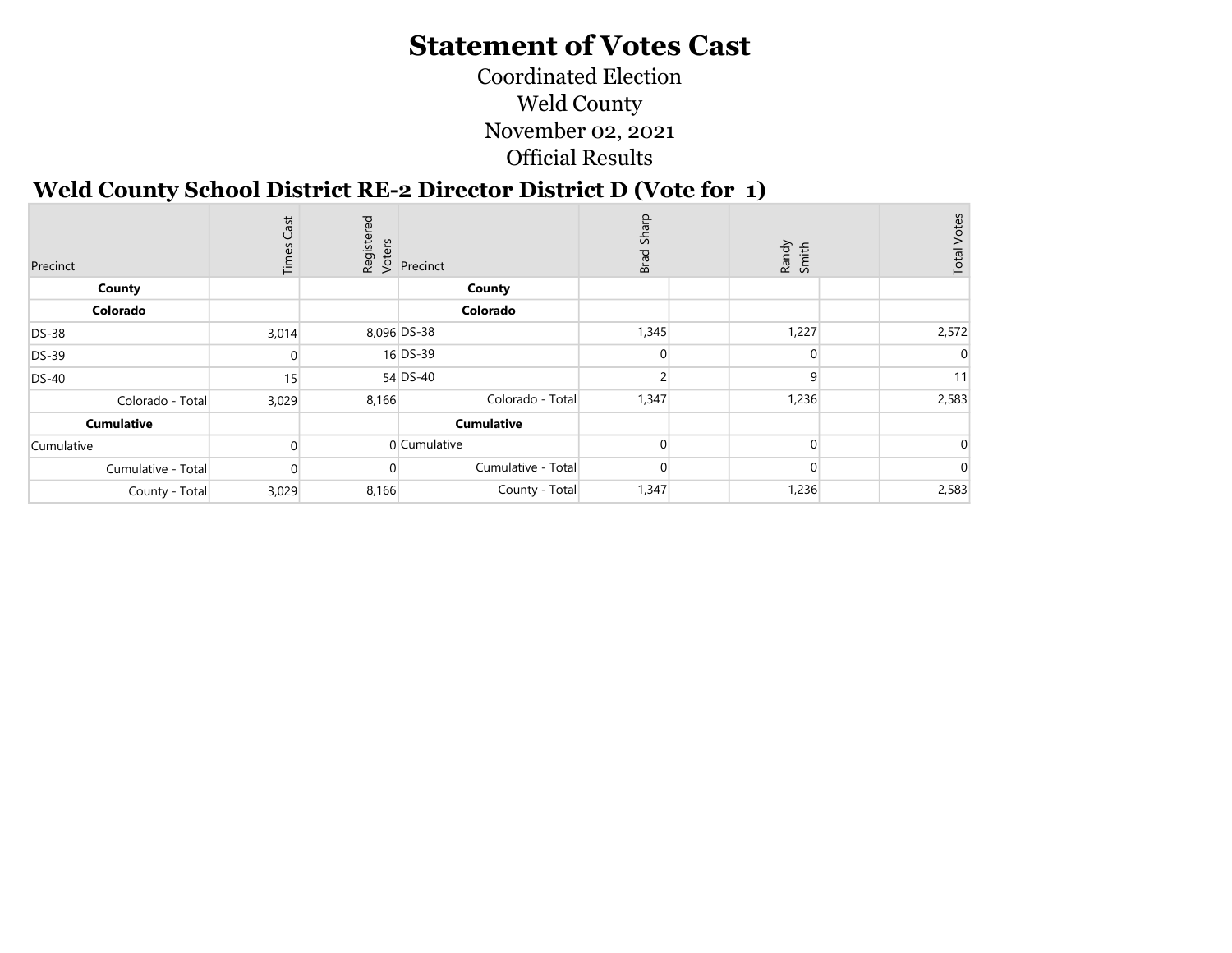Coordinated Election Weld County November 02, 2021 Official Results

## Weld County School District RE-3J Director District A (Vote for 1)

| Precinct           | Cast<br>Times |              | Registered<br>Voters<br>Versenct | Hollee<br>Hayes | <b>Total Votes</b> |
|--------------------|---------------|--------------|----------------------------------|-----------------|--------------------|
| County             |               |              | County                           |                 |                    |
| Colorado           |               |              | Colorado                         |                 |                    |
| DS-15              | 2,608         | 11,347 DS-15 |                                  | 1,709           | 1,709              |
| Colorado - Total   | 2,608         | 11,347       | Colorado - Total                 | 1,709           | 1,709              |
| <b>Cumulative</b>  |               |              | <b>Cumulative</b>                |                 |                    |
| Cumulative         |               |              | 0 Cumulative                     |                 |                    |
| Cumulative - Total |               |              | Cumulative - Total               |                 |                    |
| County - Total     | 2,608         | 11,347       | County - Total                   | 1,709           | 1,709              |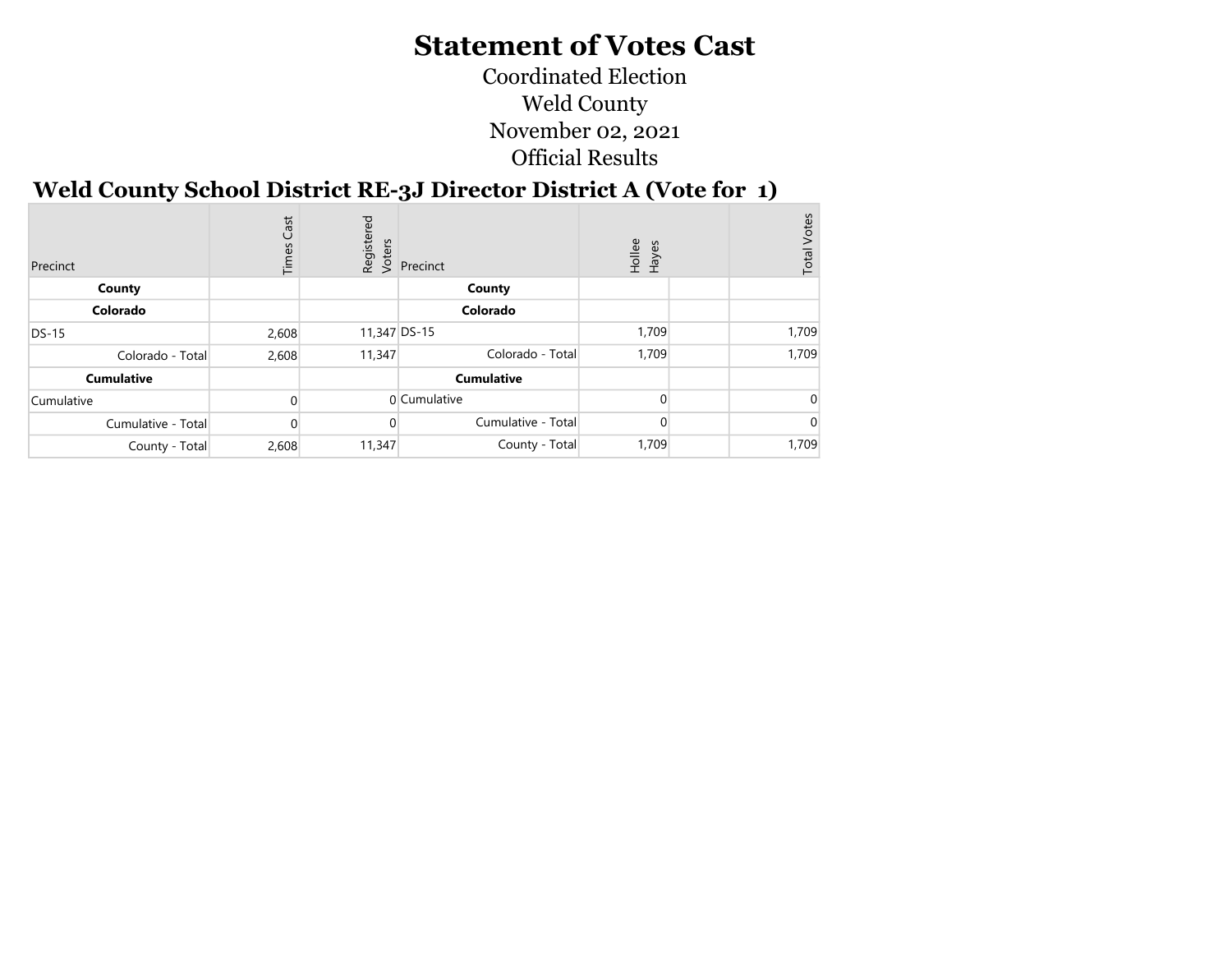Coordinated Election Weld County November 02, 2021 Official Results

## Weld County School District RE-3J Director District B (Vote for 1)

| Precinct           | Cast<br>Times | ρg           | dister<br><b>Exercial</b><br>Exercinct<br>Exercinct | Jenser<br>Fred. | Votes<br>Total |
|--------------------|---------------|--------------|-----------------------------------------------------|-----------------|----------------|
| County             |               |              | County                                              |                 |                |
| Colorado           |               |              | Colorado                                            |                 |                |
| $DS-15$            | 2,608         | 11,347 DS-15 |                                                     | 1,730           | 1,730          |
| Colorado - Total   | 2,608         | 11,347       | Colorado - Total                                    | 1,730           | 1,730          |
| <b>Cumulative</b>  |               |              | <b>Cumulative</b>                                   |                 |                |
| Cumulative         |               |              | 0 Cumulative                                        |                 |                |
| Cumulative - Total |               |              | Cumulative - Total                                  |                 |                |
| County - Total     | 2,608         | 11,347       | County - Total                                      | 1,730           | 1,730          |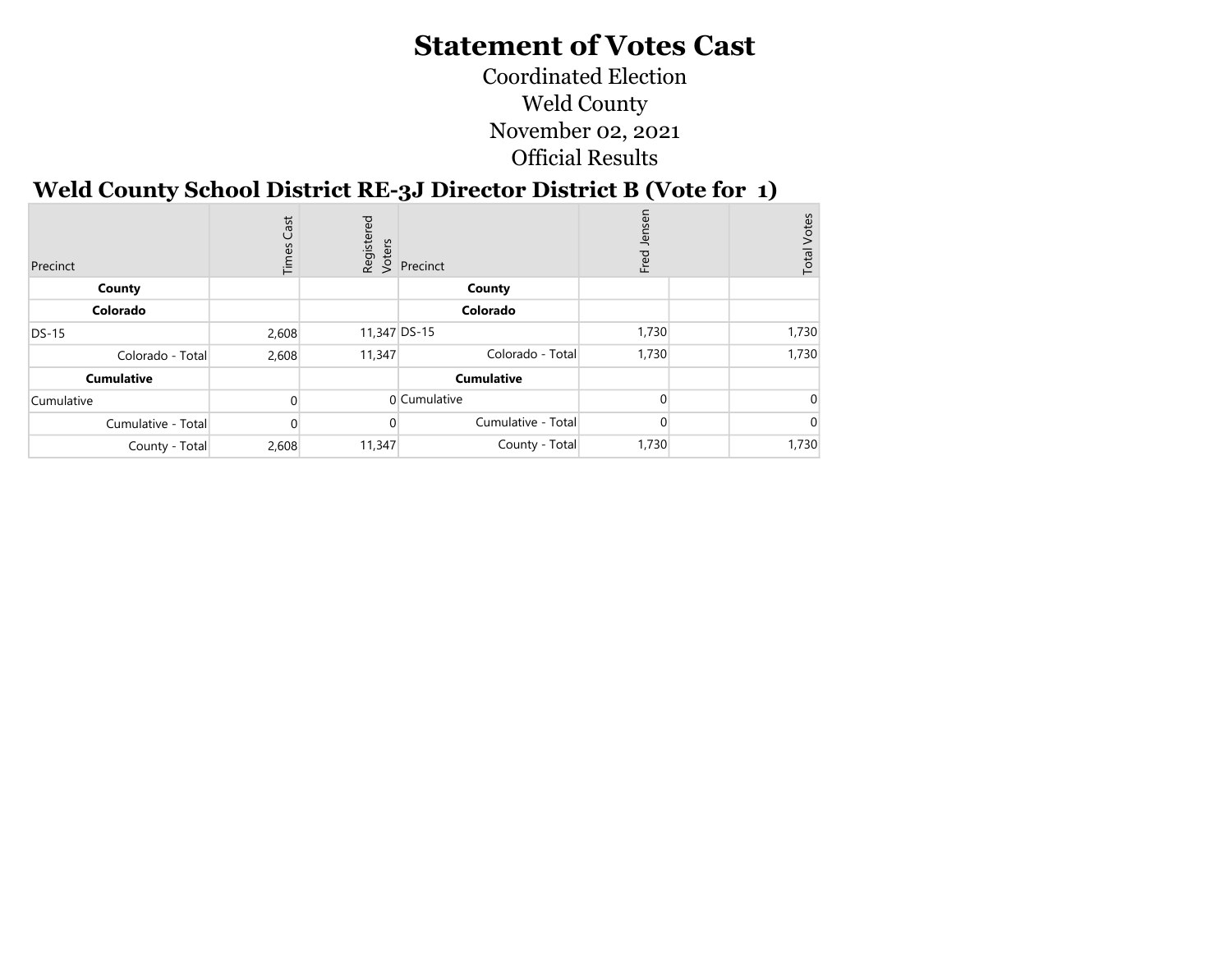Coordinated Election Weld County November 02, 2021 Official Results

#### Weld County School District RE-3J Director District C (Vote for 1)

| Precinct           | Cast<br>Times | ਹ<br>Registe<br>Voters | Precinct           | $\Delta$<br>Matth<br>Cole | Cindy<br>Baumga | <b>Total Votes</b> |
|--------------------|---------------|------------------------|--------------------|---------------------------|-----------------|--------------------|
| County             |               |                        | County             |                           |                 |                    |
| Colorado           |               |                        | Colorado           |                           |                 |                    |
| <b>DS-15</b>       | 2,608         |                        | 11,347 DS-15       | 773                       | 1,350           | 2,123              |
| Colorado - Total   | 2,608         | 11,347                 | Colorado - Total   | 773                       | 1,350           | 2,123              |
| <b>Cumulative</b>  |               |                        | <b>Cumulative</b>  |                           |                 |                    |
| Cumulative         |               |                        | 0 Cumulative       |                           |                 |                    |
| Cumulative - Total |               |                        | Cumulative - Total |                           |                 |                    |
| County - Total     | 2,608         | 11,347                 | County - Total     | 773                       | 1,350           | 2,123              |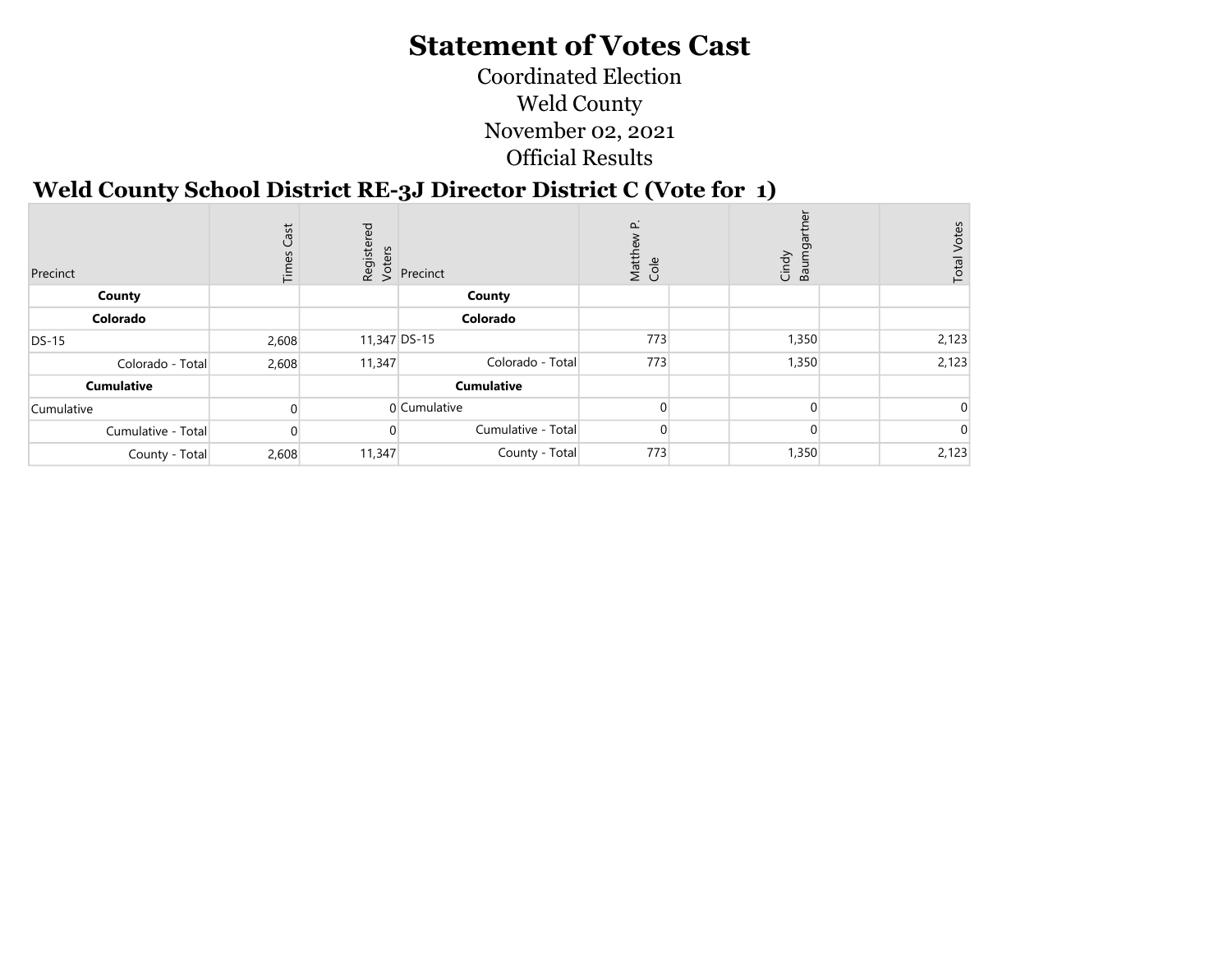Coordinated Election Weld County November 02, 2021 Official Results

## Weld County School District RE-3J Director District D (Vote for 1)

| Precinct           | Cast<br>Times | Registered<br>Voters | Precinct           | Haffner<br>Bryan | <b>Total Votes</b> |
|--------------------|---------------|----------------------|--------------------|------------------|--------------------|
| County             |               |                      | County             |                  |                    |
| Colorado           |               |                      | Colorado           |                  |                    |
| DS-15              | 2,608         | 11,347 DS-15         |                    | 1,776            | 1,776              |
| Colorado - Total   | 2,608         | 11,347               | Colorado - Total   | 1,776            | 1,776              |
| <b>Cumulative</b>  |               |                      | <b>Cumulative</b>  |                  |                    |
| Cumulative         |               |                      | 0 Cumulative       |                  |                    |
| Cumulative - Total |               |                      | Cumulative - Total |                  |                    |
| County - Total     | 2,608         | 11,347               | County - Total     | 1,776            | 1,776              |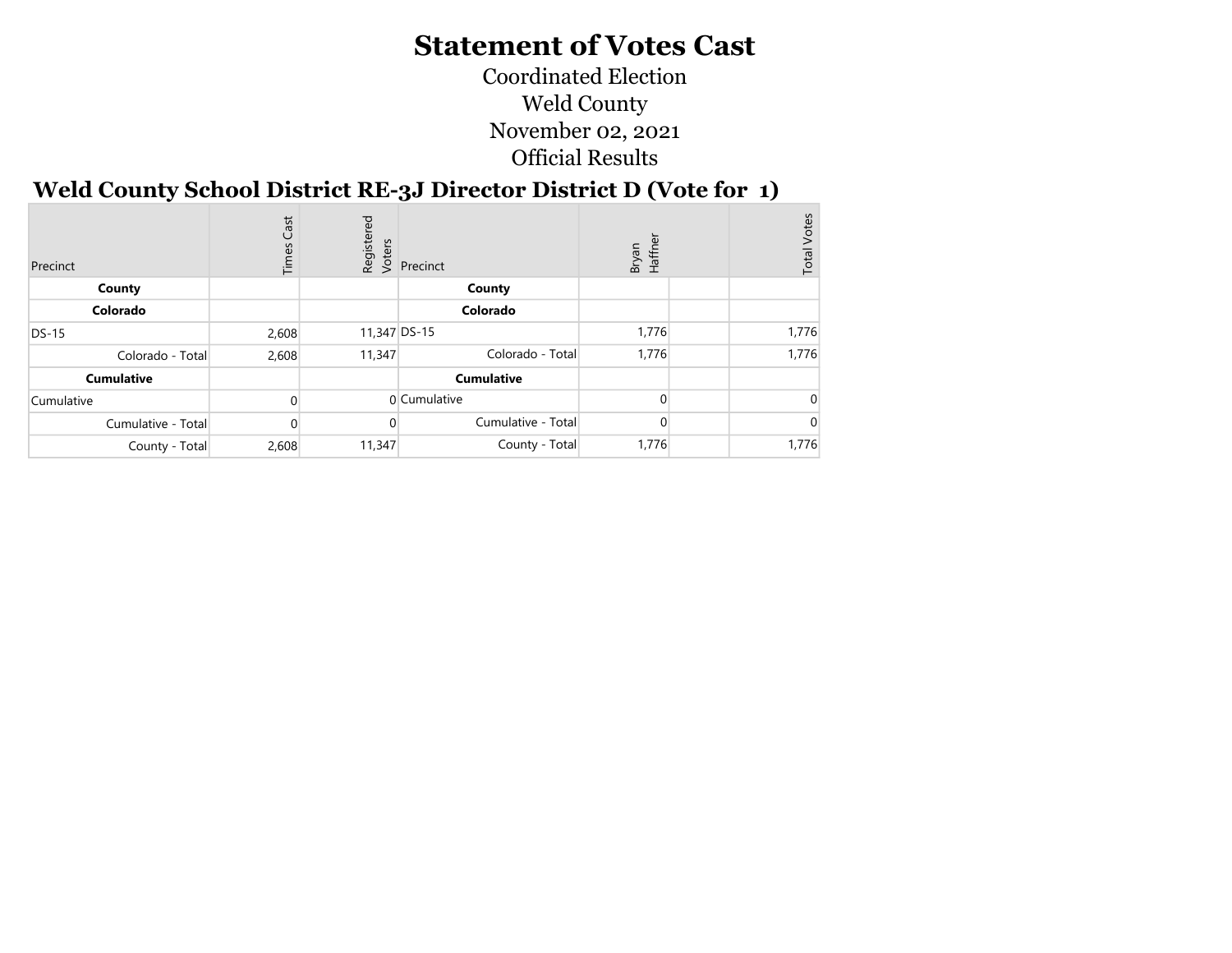Coordinated Election Weld County November 02, 2021 Official Results

#### Weld County School District RE-4 Director District A (Vote for 1)

| Precinct           | Cast<br>Times |        | Registered<br>Voters<br>Precinct | Aaron D<br>Smith | Christopl<br>Perkins | <b>Total Votes</b> |
|--------------------|---------------|--------|----------------------------------|------------------|----------------------|--------------------|
| County             |               |        | County                           |                  |                      |                    |
| Colorado           |               |        | Colorado                         |                  |                      |                    |
| <b>DS-34</b>       | 2,969         |        | 8,363 DS-34                      | 1,524            | 1,100                | 2,624              |
| <b>DS-35</b>       | 8,173         |        | 19,719 DS-35                     | 3,525            | 3,731                | 7,256              |
| <b>DS-36</b>       | 1,052         |        | 3,474 DS-36                      | 443              | 368                  | 811                |
| <b>DS-37</b>       | 236           |        | 1,007 DS-37                      | 90               | 100                  | 190                |
| Colorado - Total   | 12,430        | 32,563 | Colorado - Total                 | 5,582            | 5,299                | 10,881             |
| <b>Cumulative</b>  |               |        | <b>Cumulative</b>                |                  |                      |                    |
| Cumulative         |               |        | 0 Cumulative                     |                  |                      |                    |
| Cumulative - Total | $\Omega$      |        | Cumulative - Total               | $\overline{0}$   | <sup>0</sup>         |                    |
| County - Total     | 12,430        | 32,563 | County - Total                   | 5,582            | 5,299                | 10,881             |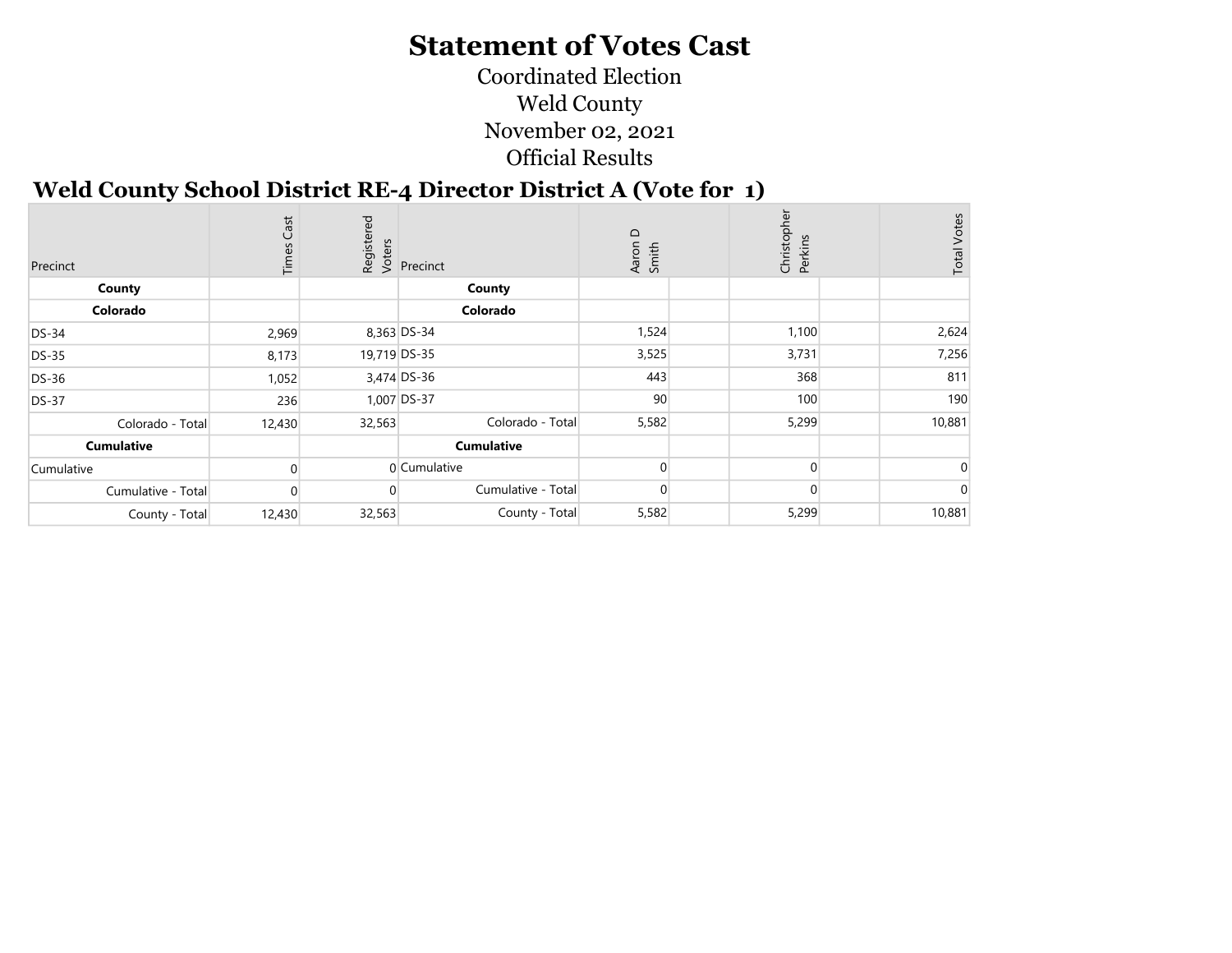Coordinated Election Weld County November 02, 2021 Official Results

#### Weld County School District RE-4 Director District C (Vote for 1)

| Precinct           | Cast<br>Time: |        | Registered<br>Voters<br><i>Precinct</i> | مِ<br>Trent<br>Leisy | Lance<br>Nichols | <b>Total Votes</b> |
|--------------------|---------------|--------|-----------------------------------------|----------------------|------------------|--------------------|
| County             |               |        | County                                  |                      |                  |                    |
| Colorado           |               |        | Colorado                                |                      |                  |                    |
| <b>DS-34</b>       | 2,969         |        | 8,363 DS-34                             | 1,414                | 1,265            | 2,679              |
| <b>DS-35</b>       | 8,173         |        | 19,719 DS-35                            | 3,068                | 4,191            | 7,259              |
| <b>DS-36</b>       | 1,052         |        | 3,474 DS-36                             | 406                  | 424              | 830                |
| <b>DS-37</b>       | 236           |        | 1,007 DS-37                             | 70                   | 122              | 192                |
| Colorado - Total   | 12,430        | 32,563 | Colorado - Total                        | 4,958                | 6,002            | 10,960             |
| <b>Cumulative</b>  |               |        | <b>Cumulative</b>                       |                      |                  |                    |
| Cumulative         |               |        | 0 Cumulative                            |                      | $\Omega$         |                    |
| Cumulative - Total | $\Omega$      | 0      | Cumulative - Total                      | $\Omega$             | $\Omega$         |                    |
| County - Total     | 12,430        | 32,563 | County - Total                          | 4,958                | 6,002            | 10,960             |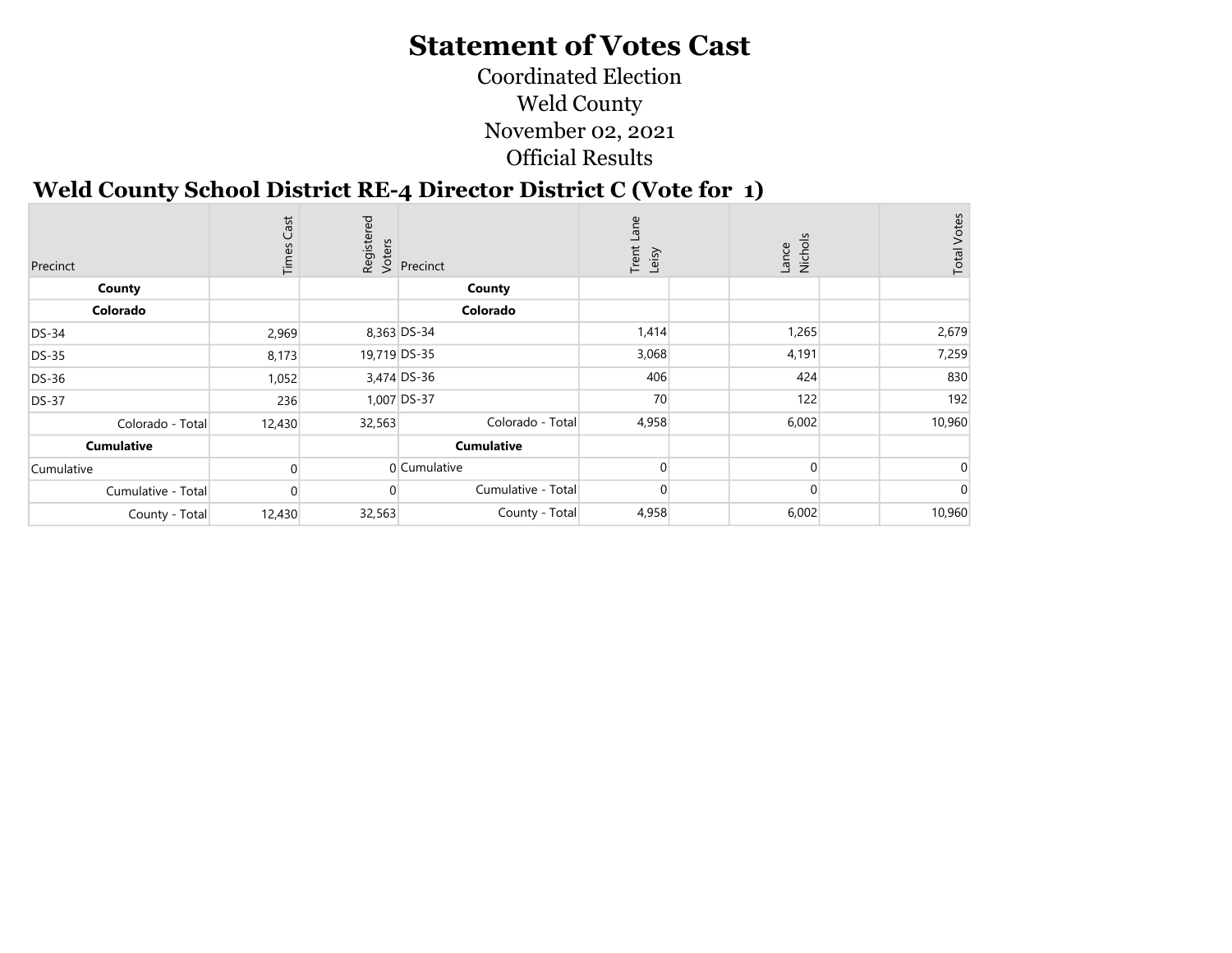Coordinated Election Weld County November 02, 2021 Official Results

÷.

## Weld County School District RE-5J Director District A (Vote for 1)

| Precinct           | Cast<br>Times |              | Registered<br>Voters<br>Vers | Sara Hall | <b>Total Votes</b> |
|--------------------|---------------|--------------|------------------------------|-----------|--------------------|
| County             |               |              | County                       |           |                    |
| Colorado           |               |              | Colorado                     |           |                    |
| <b>DS-12</b>       | 3,078         | 10,717 DS-12 |                              | 1,867     | 1,867              |
| <b>DS-13</b>       | 1,379         |              | 5,695 DS-13                  | 808       | 808                |
| <b>DS-14</b>       | $\Omega$      |              | $4$ DS-14                    | $\Omega$  | C                  |
| Colorado - Total   | 4,457         | 16,416       | Colorado - Total             | 2,675     | 2,675              |
| <b>Cumulative</b>  |               |              | <b>Cumulative</b>            |           |                    |
| Cumulative         | $\Omega$      |              | 0 Cumulative                 | 0         |                    |
| Cumulative - Total | $\Omega$      |              | Cumulative - Total           |           |                    |
| County - Total     | 4,457         | 16,416       | County - Total               | 2,675     | 2,675              |
|                    |               |              |                              |           |                    |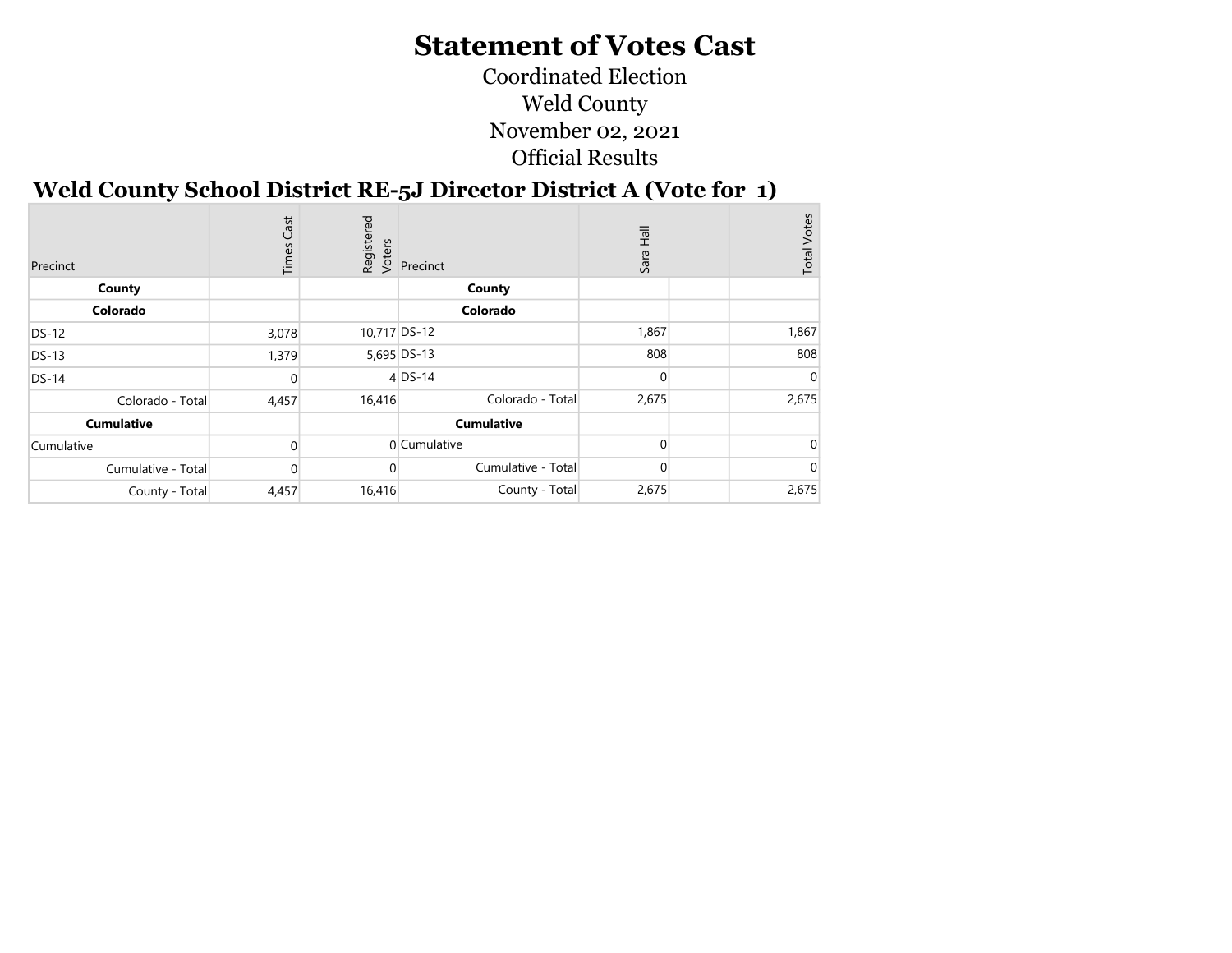Coordinated Election Weld County November 02, 2021 Official Results

#### Weld County School District RE-5J Director District C (Vote for 1)

| Precinct           | Cast<br>Times | Registered<br>Voters | Precinct           | <b>Total Votes</b> | Laura Parry<br>Qualified<br>Write In |  |
|--------------------|---------------|----------------------|--------------------|--------------------|--------------------------------------|--|
| County             |               |                      | County             |                    |                                      |  |
| Colorado           |               |                      | Colorado           |                    |                                      |  |
| <b>DS-12</b>       | 3,078         | 10,717 DS-12         |                    | 140                | 140                                  |  |
| <b>DS-13</b>       | 1,379         |                      | 5,695 DS-13        | 49                 | 49                                   |  |
| $DS-14$            |               |                      | $4$ DS-14          | $\Omega$           | $\Omega$                             |  |
| Colorado - Total   | 4,457         | 16,416               | Colorado - Total   | 189                | 189                                  |  |
| <b>Cumulative</b>  |               |                      | <b>Cumulative</b>  |                    |                                      |  |
| Cumulative         | $\Omega$      |                      | 0 Cumulative       | $\Omega$           |                                      |  |
| Cumulative - Total |               |                      | Cumulative - Total | $\Omega$           | $\Omega$                             |  |
| County - Total     | 4,457         | 16,416               | County - Total     | 189                | 189                                  |  |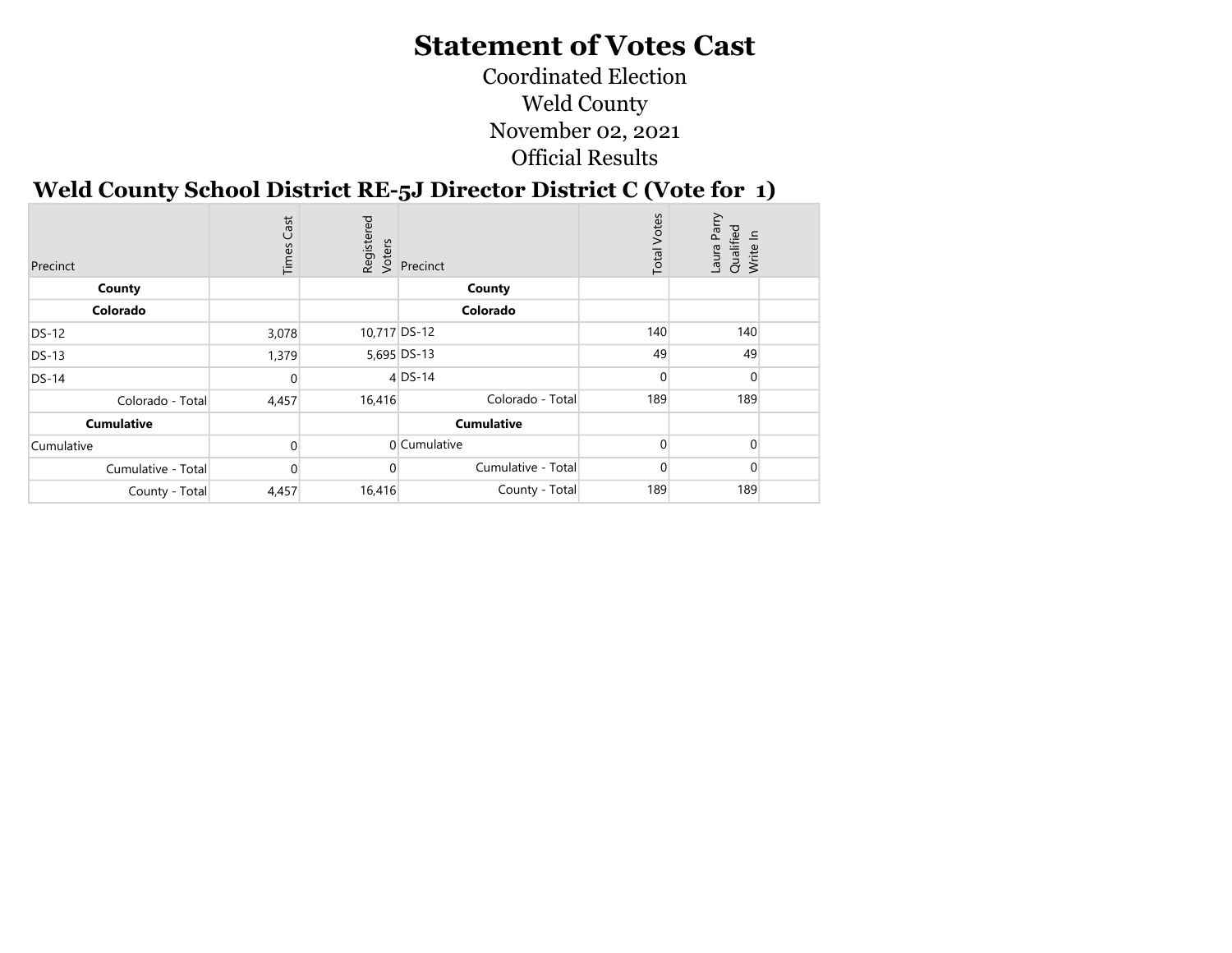Coordinated Election Weld County November 02, 2021 Official Results

#### Weld County School District RE-5J Director District E (Vote for 1)

| Precinct           | Cast<br>Times    |              | Registered<br>Voters<br>Versinct | Thomas<br>Farmer | Michael<br>Wailes | <b>Total Votes</b> |
|--------------------|------------------|--------------|----------------------------------|------------------|-------------------|--------------------|
| County             |                  |              | County                           |                  |                   |                    |
| Colorado           |                  |              | Colorado                         |                  |                   |                    |
| <b>DS-12</b>       | 3,078            | 10,717 DS-12 |                                  | 922              | 1,243             | 2,165              |
| <b>DS-13</b>       | 1,379            |              | 5,695 DS-13                      | 462              | 468               | 930                |
| <b>DS-14</b>       | $\Omega$         |              | $4$ DS-14                        |                  | $\Omega$          |                    |
| Colorado - Total   | 4,457            | 16,416       | Colorado - Total                 | 1,384            | 1,711             | 3,095              |
| <b>Cumulative</b>  |                  |              | <b>Cumulative</b>                |                  |                   |                    |
| Cumulative         |                  |              | 0 Cumulative                     |                  | $\Omega$          |                    |
| Cumulative - Total | $\left( \right)$ |              | Cumulative - Total               |                  |                   |                    |
| County - Total     | 4,457            | 16,416       | County - Total                   | 1,384            | 1,711             | 3,095              |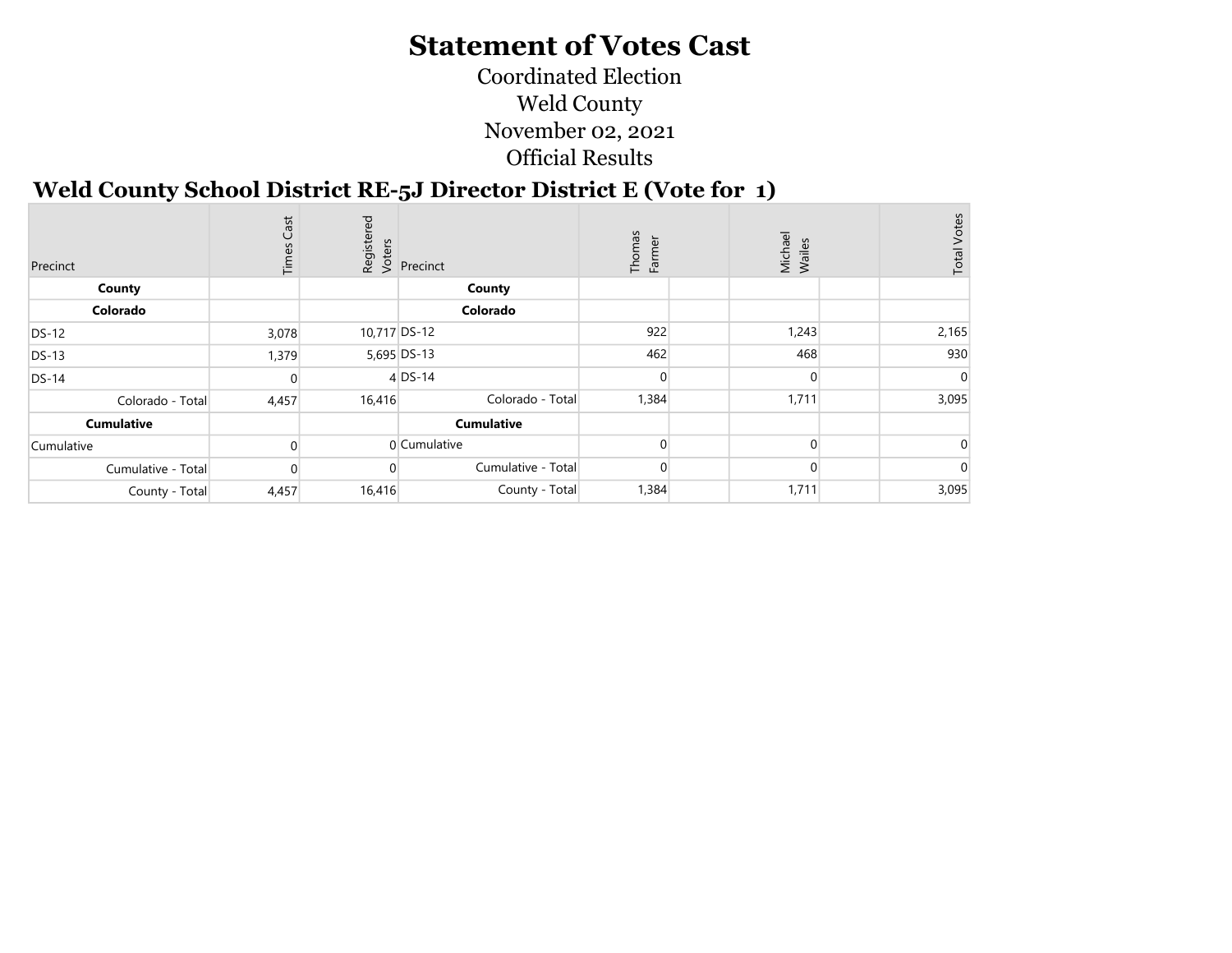Coordinated Election Weld County November 02, 2021 Official Results

#### Weld County School District RE-7 Director At-Large (Vote for 1)

| Precinct           | ŠΡ    |       | $\frac{15}{2}$<br>$\frac{15}{2}$ Precinct | Heathe<br>Cure | Donald<br>Patch | Luke<br>Gardı | Total |
|--------------------|-------|-------|-------------------------------------------|----------------|-----------------|---------------|-------|
| County             |       |       | County                                    |                |                 |               |       |
| Colorado           |       |       | Colorado                                  |                |                 |               |       |
| <b>DS-27</b>       | 1,183 |       | 3,483 DS-27                               | 333            | 322             | 385           | 1,040 |
| Colorado - Total   | 1,183 | 3,483 | Colorado - Total                          | 333            | 322             | 385           | 1,040 |
| <b>Cumulative</b>  |       |       | <b>Cumulative</b>                         |                |                 |               |       |
| Cumulative         |       |       | 0 Cumulative                              |                |                 |               |       |
| Cumulative - Total |       |       | Cumulative - Total                        |                |                 |               |       |
| County - Total     | 1,183 | 3,483 | County - Total                            | 333            | 322             | 385           | 1,040 |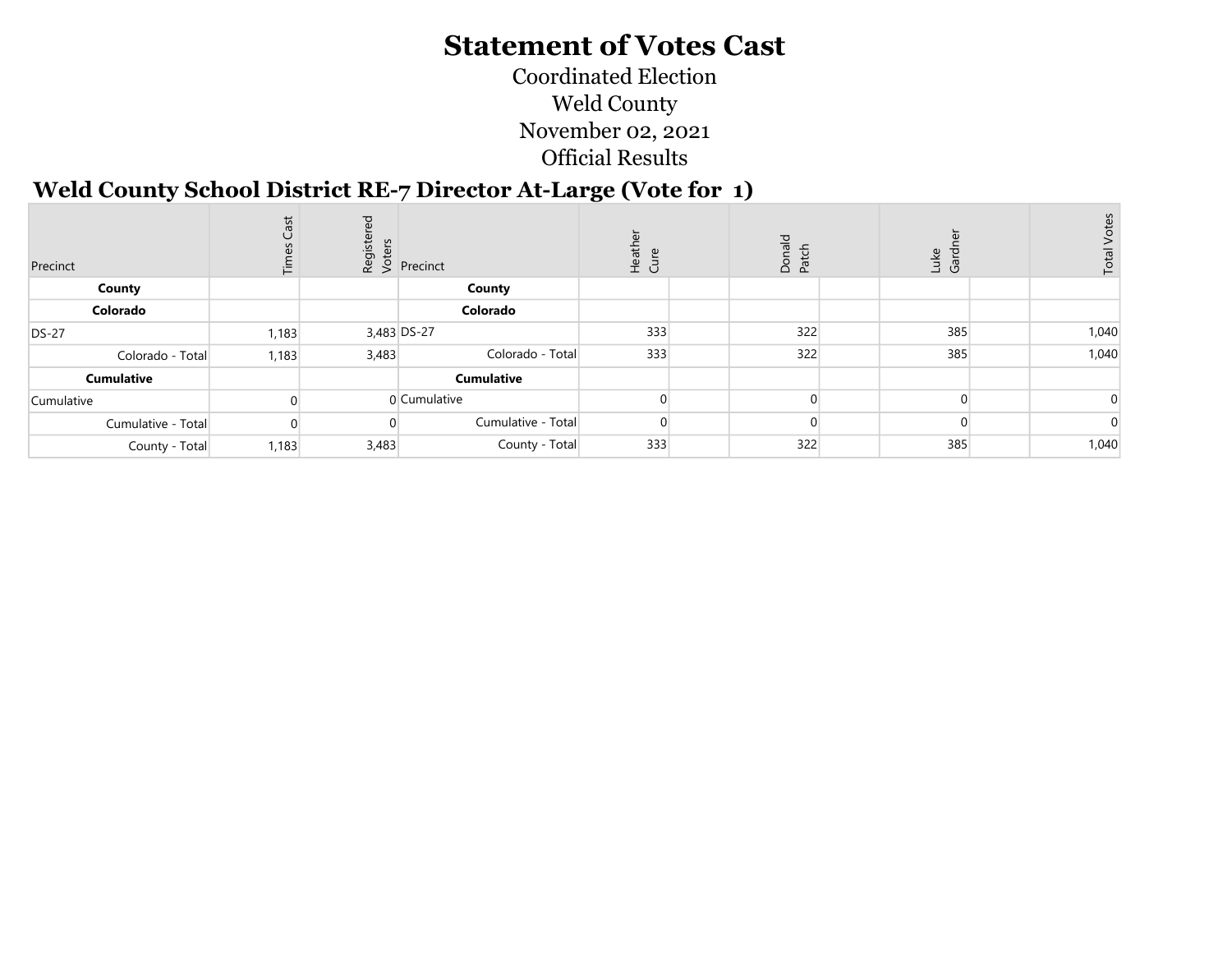Coordinated Election Weld County November 02, 2021 Official Results

÷

#### Weld County School District RE-7 Director District A (Vote for 1)

| Precinct           | Cast<br>Times | Бą<br>Register<br>Voters | Precinct           | Robin<br>Meireis | <b>Total Votes</b> |
|--------------------|---------------|--------------------------|--------------------|------------------|--------------------|
| County             |               |                          | County             |                  |                    |
| Colorado           |               |                          | Colorado           |                  |                    |
| <b>DS-27</b>       | 1,183         |                          | 3,483 DS-27        | 903              | 903                |
| Colorado - Total   | 1,183         | 3,483                    | Colorado - Total   | 903              | 903                |
| <b>Cumulative</b>  |               |                          | <b>Cumulative</b>  |                  |                    |
| Cumulative         |               |                          | 0 Cumulative       |                  |                    |
| Cumulative - Total |               |                          | Cumulative - Total |                  |                    |
| County - Total     | 1,183         | 3,483                    | County - Total     | 903              | 903                |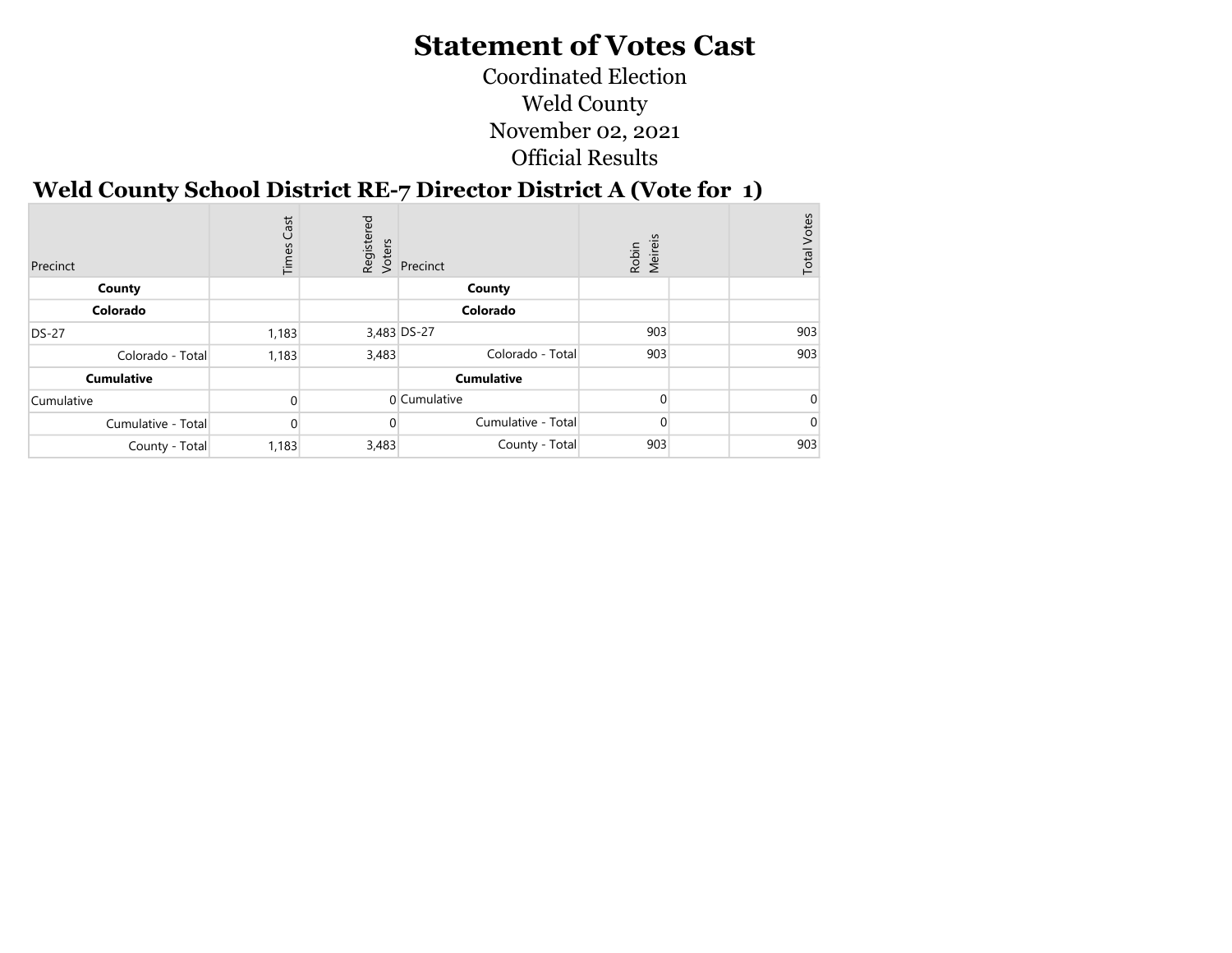Coordinated Election Weld County November 02, 2021 Official Results

#### Weld County School District RE-7 Director District C (Vote for 1)

| Precinct           | Cast<br>Times | Бą    | dister<br>& S<br>Recinct<br>& Precinct | Roth<br>Mary | <b>Total Votes</b> |
|--------------------|---------------|-------|----------------------------------------|--------------|--------------------|
| County             |               |       | County                                 |              |                    |
| Colorado           |               |       | Colorado                               |              |                    |
| <b>DS-27</b>       | 1,183         |       | 3,483 DS-27                            | 883          | 883                |
| Colorado - Total   | 1,183         | 3,483 | Colorado - Total                       | 883          | 883                |
| <b>Cumulative</b>  |               |       | <b>Cumulative</b>                      |              |                    |
| Cumulative         |               |       | 0 Cumulative                           |              |                    |
| Cumulative - Total |               |       | Cumulative - Total                     |              |                    |
| County - Total     | 1,183         | 3,483 | County - Total                         | 883          | 883                |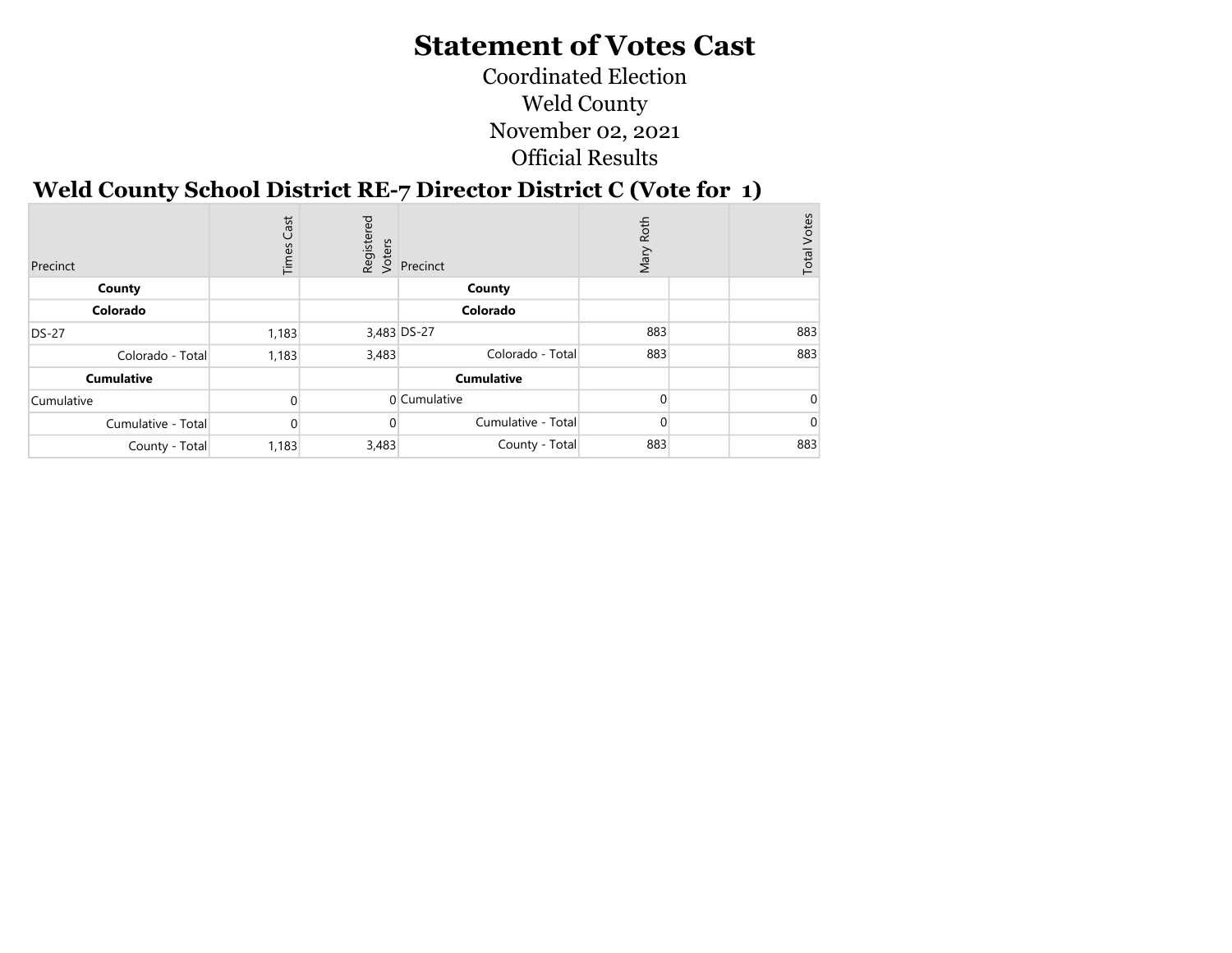Coordinated Election Weld County November 02, 2021 Official Results

#### Wiggins RE-50J School Director (Vote for 2)

| Precinct           | .<br>U |     | $\begin{bmatrix} 16 & 16 \\ 0 & 0 \\ 2 & 0 \end{bmatrix}$ Precinct |    | $ \mathbf{e} \rangle$ | $\bar{\bar{z}}$ | Total |
|--------------------|--------|-----|--------------------------------------------------------------------|----|-----------------------|-----------------|-------|
| County             |        |     | County                                                             |    |                       |                 |       |
| Colorado           |        |     | Colorado                                                           |    |                       |                 |       |
| <b>DS-16</b>       | 40     |     | 156 DS-16                                                          | 24 | 21                    | 18              | 63    |
| Colorado - Total   | 40     | 156 | Colorado - Total                                                   | 24 | 21                    | 18              | 63    |
| <b>Cumulative</b>  |        |     | <b>Cumulative</b>                                                  |    |                       |                 |       |
| Cumulative         |        |     | 0 Cumulative                                                       |    |                       |                 |       |
| Cumulative - Total |        |     | Cumulative - Total                                                 |    |                       |                 |       |
| County - Total     | 40     | 156 | County - Total                                                     | 24 | 21                    | 18              | 63    |
|                    |        |     |                                                                    |    |                       |                 |       |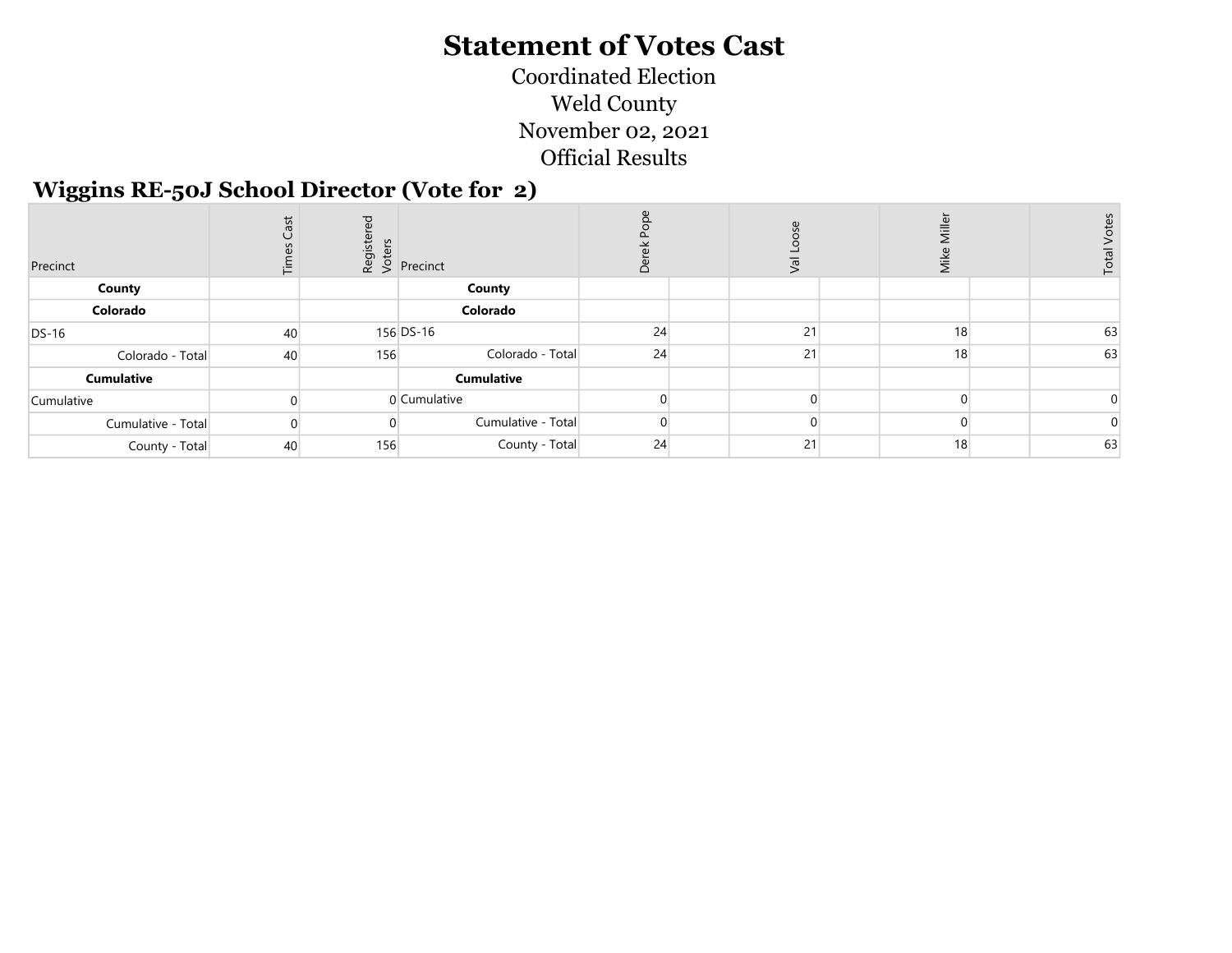Coordinated Election Weld County November 02, 2021 Official Results

#### Aims College District Trustee District C (Vote for 1)

| Precinct     | <b>Times Cast</b> | Registered<br>Voters | Precinct    | Marilyn<br>Schock |                  | Carl A. Alm    | <b>Total Votes</b> |
|--------------|-------------------|----------------------|-------------|-------------------|------------------|----------------|--------------------|
| County       |                   |                      | County      |                   |                  |                |                    |
| Colorado     |                   |                      | Colorado    |                   |                  |                |                    |
| <b>DS-01</b> | 58                |                      | 133 DS-01   | 14                | $\overline{4}$   | $6 \mid$       | 24                 |
| <b>DS-02</b> | 2,857             |                      | 9,681 DS-02 | 704               | 518              | 767            | 1,989              |
| <b>DS-03</b> | 53                |                      | 189 DS-03   | 12                | 11               | 12             | 35                 |
| <b>DS-04</b> | $\overline{0}$    |                      | $11$ DS-04  | $\overline{0}$    | $\overline{0}$   | $\overline{0}$ | $\overline{0}$     |
| <b>DS-05</b> | $\overline{0}$    |                      | $12$ DS-05  | $\overline{0}$    | 0                | $\overline{0}$ | $\mathbf 0$        |
| <b>DS-06</b> | $\mathbf 0$       |                      | $3$ DS-06   | $\overline{0}$    | $\boldsymbol{0}$ | $\overline{0}$ | $\overline{0}$     |
| <b>DS-07</b> | 327               |                      | 952 DS-07   | 81                | 82               | 28             | 191                |
| <b>DS-08</b> | 518               |                      | 1,872 DS-08 | 189               | 132              | 79             | 400                |
| <b>DS-09</b> | 601               |                      | 1,682 DS-09 | 249               | 124              | 72             | 445                |
| <b>DS-10</b> | 305               |                      | 1,335 DS-10 | 122               | 78               | 48             | 248                |
| <b>DS-11</b> | 194               |                      | 307 DS-11   | 38                | 39               | 19             | 96                 |
| <b>DS-12</b> | 3,078             | 10,717 DS-12         |             | 762               | 588              | 482            | 1,832              |
| <b>DS-13</b> | 1,379             |                      | 5,695 DS-13 | 350               | 252              | 228            | 830                |
| <b>DS-14</b> | $\overline{0}$    |                      | $4$ DS-14   | 0                 | $\overline{0}$   | $\overline{0}$ | $\overline{0}$     |
| <b>DS-15</b> | 2,608             | 11,347 DS-15         |             | 776               | 622              | 416            | 1,814              |
| <b>DS-27</b> | 1,183             |                      | 3,483 DS-27 | 275               | 259              | 370            | 904                |
| <b>DS-28</b> | 1,136             |                      | 4,068 DS-28 | 311               | 183              | 297            | 791                |
| <b>DS-29</b> | $\overline{0}$    |                      | $1$ DS-29   | $\overline{0}$    | 0                | $\overline{0}$ | $\overline{0}$     |
| <b>DS-30</b> | 8,684             | 29,455 DS-30         |             | 3,160             | 1,318            | 2,091          | 6,569              |
| <b>DS-31</b> | 2,618             | 12,474 DS-31         |             | 890               | 492              | 528            | 1,910              |
| <b>DS-32</b> | 6,605             | 18,186 DS-32         |             | 2,214             | 979              | 1,692          | 4,885              |
| <b>DS-33</b> | 2,389             | 11,028 DS-33         |             | 903               | 310              | 586            | 1,799              |
| <b>DS-34</b> | 2,969             |                      | 8,363 DS-34 | 806               | 680              | 503            | 1,989              |
| <b>DS-35</b> | 8,173             | 19,719 DS-35         |             | 2,552             | 1,350            | 1,371          | 5,273              |
| <b>DS-36</b> | 1,052             |                      | 3,474 DS-36 | 332               | 186              | 248            | 766                |
| <b>DS-37</b> | 236               |                      | 1,007 DS-37 | 81                | 33               | 60             | 174                |
|              |                   |                      |             |                   |                  |                |                    |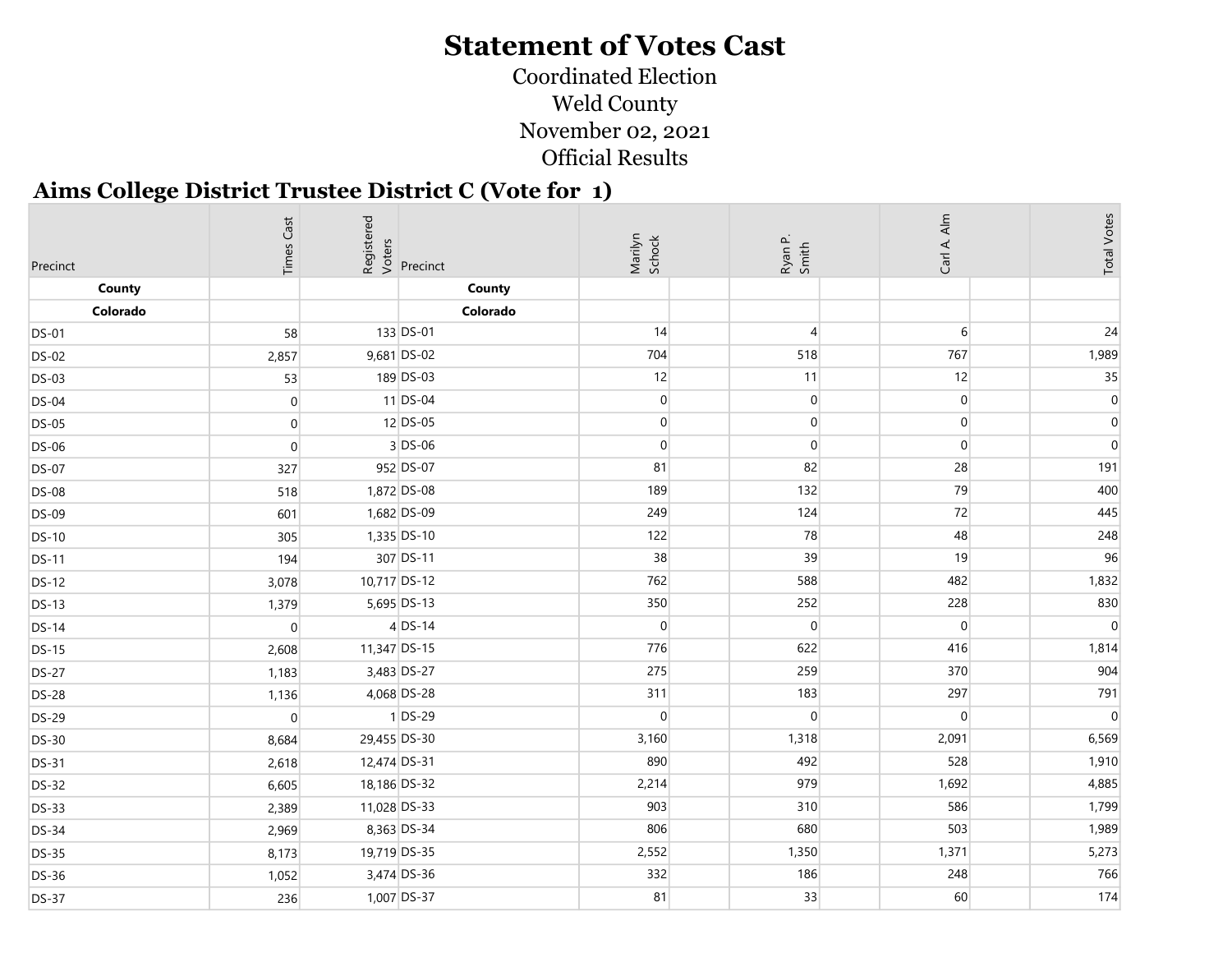Coordinated Election Weld County November 02, 2021 Official Results

#### Aims College District Trustee District C (Vote for 1)

| Precinct           |        |         | Registered<br>Voters<br>Versinct | Marilyn<br>Schock | Ryan P.<br>Smith | Carl   |        |
|--------------------|--------|---------|----------------------------------|-------------------|------------------|--------|--------|
| <b>DS-38</b>       | 3,014  |         | 8,096 DS-38                      | 490               | 532              | 1,242  | 2,264  |
| DS-39              |        |         | 16 DS-39                         |                   |                  |        |        |
| <b>DS-40</b>       | 15     |         | 54 DS-40                         |                   |                  |        |        |
| <b>DS-41</b>       | 1,968  |         | 6,829 DS-41                      | 523               | 434              | 425    | 1,382  |
| <b>DS-42</b>       |        |         | $0$ DS-42                        |                   |                  |        |        |
| $DS-43$            |        |         | 12 DS-43                         |                   |                  |        |        |
| <b>DS-44</b>       |        |         | $2$ DS-44                        |                   |                  |        |        |
| RE11Aims           |        |         | 0 RE11Aims                       |                   |                  |        |        |
| Colorado - Total   | 52,020 | 170,207 | Colorado - Total                 | 15,837            | 9,207            | 11,577 | 36,621 |
| Cumulative         |        |         | <b>Cumulative</b>                |                   |                  |        |        |
| Cumulative         |        |         | 0 Cumulative                     |                   |                  |        |        |
| Cumulative - Total |        |         | Cumulative - Total               |                   |                  |        |        |
| County - Total     | 52,020 | 170,207 | County - Total                   | 15,837            | 9,207            | 11,577 | 36,621 |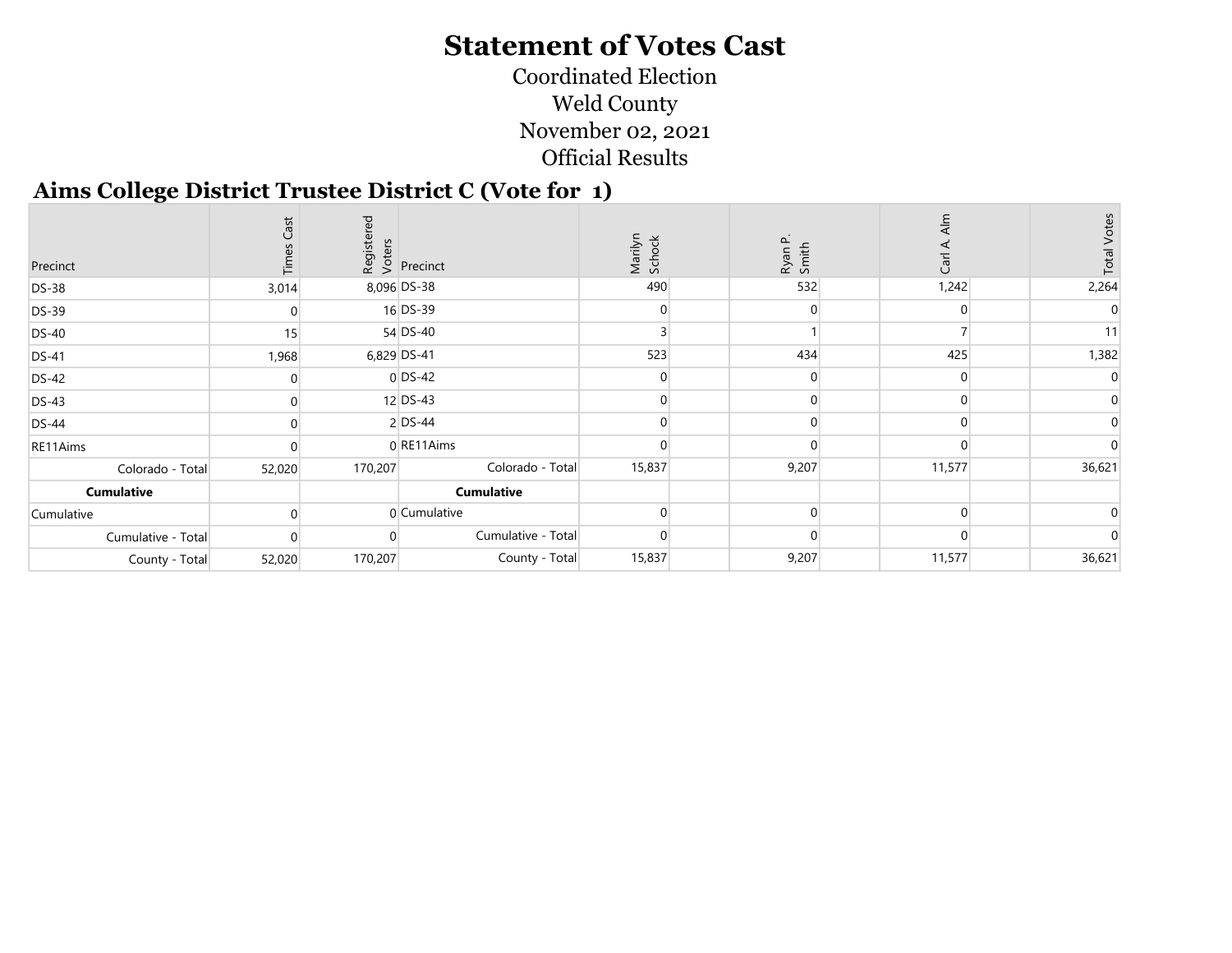Coordinated Election Weld County November 02, 2021 Official Results

#### Aims College District Trustee District D (Vote for 1)

| Precinct     | <b>Times Cast</b> | Registered<br>Voters | Precinct    | Gene<br>O'Hara      | <b>Total Votes</b> |
|--------------|-------------------|----------------------|-------------|---------------------|--------------------|
| County       |                   |                      | County      |                     |                    |
| Colorado     |                   |                      | Colorado    |                     |                    |
| <b>DS-01</b> | 58                |                      | 133 DS-01   | 20                  | 20                 |
| <b>DS-02</b> | 2,857             |                      | 9,681 DS-02 | 1,637               | 1,637              |
| <b>DS-03</b> | 53                |                      | 189 DS-03   | 24                  | 24                 |
| <b>DS-04</b> | $\mathbf 0$       |                      | $11$ DS-04  | $\pmb{0}$           | $\mathbf 0$        |
| <b>DS-05</b> | $\mathbf 0$       |                      | 12 DS-05    | $\pmb{0}$           | $\overline{0}$     |
| <b>DS-06</b> | $\mathbf 0$       |                      | $3$ DS-06   | $\mathsf{O}\xspace$ | $\overline{0}$     |
| <b>DS-07</b> | 327               |                      | 952 DS-07   | 172                 | 172                |
| <b>DS-08</b> | 518               |                      | 1,872 DS-08 | 346                 | 346                |
| <b>DS-09</b> | 601               |                      | 1,682 DS-09 | 401                 | 401                |
| <b>DS-10</b> | 305               |                      | 1,335 DS-10 | 220                 | 220                |
| <b>DS-11</b> | 194               |                      | 307 DS-11   | 97                  | 97                 |
| <b>DS-12</b> | 3,078             | 10,717 DS-12         |             | 1,586               | 1,586              |
| <b>DS-13</b> | 1,379             |                      | 5,695 DS-13 | 717                 | 717                |
| $DS-14$      | $\mathbf 0$       |                      | $4$ DS-14   | $\overline{0}$      | $\mathbf 0$        |
| <b>DS-15</b> | 2,608             | 11,347 DS-15         |             | 1,562               | 1,562              |
| <b>DS-27</b> | 1,183             |                      | 3,483 DS-27 | 765                 | 765                |
| <b>DS-28</b> | 1,136             |                      | 4,068 DS-28 | 640                 | 640                |
| <b>DS-29</b> | $\mathbf 0$       |                      | $1$ DS-29   | $\overline{0}$      | $\mathbf 0$        |
| <b>DS-30</b> | 8,684             | 29,455 DS-30         |             | 5,540               | 5,540              |
| <b>DS-31</b> | 2,618             | 12,474 DS-31         |             | 1,652               | 1,652              |
| <b>DS-32</b> | 6,605             | 18,186 DS-32         |             | 4,110               | 4,110              |
| <b>DS-33</b> | 2,389             | 11,028 DS-33         |             | 1,437               | 1,437              |
| <b>DS-34</b> | 2,969             |                      | 8,363 DS-34 | 1,585               | 1,585              |
| <b>DS-35</b> | 8,173             | 19,719 DS-35         |             | 4,524               | 4,524              |
| <b>DS-36</b> | 1,052             |                      | 3,474 DS-36 | 622                 | 622                |
| <b>DS-37</b> | 236               |                      | 1,007 DS-37 | 158                 | 158                |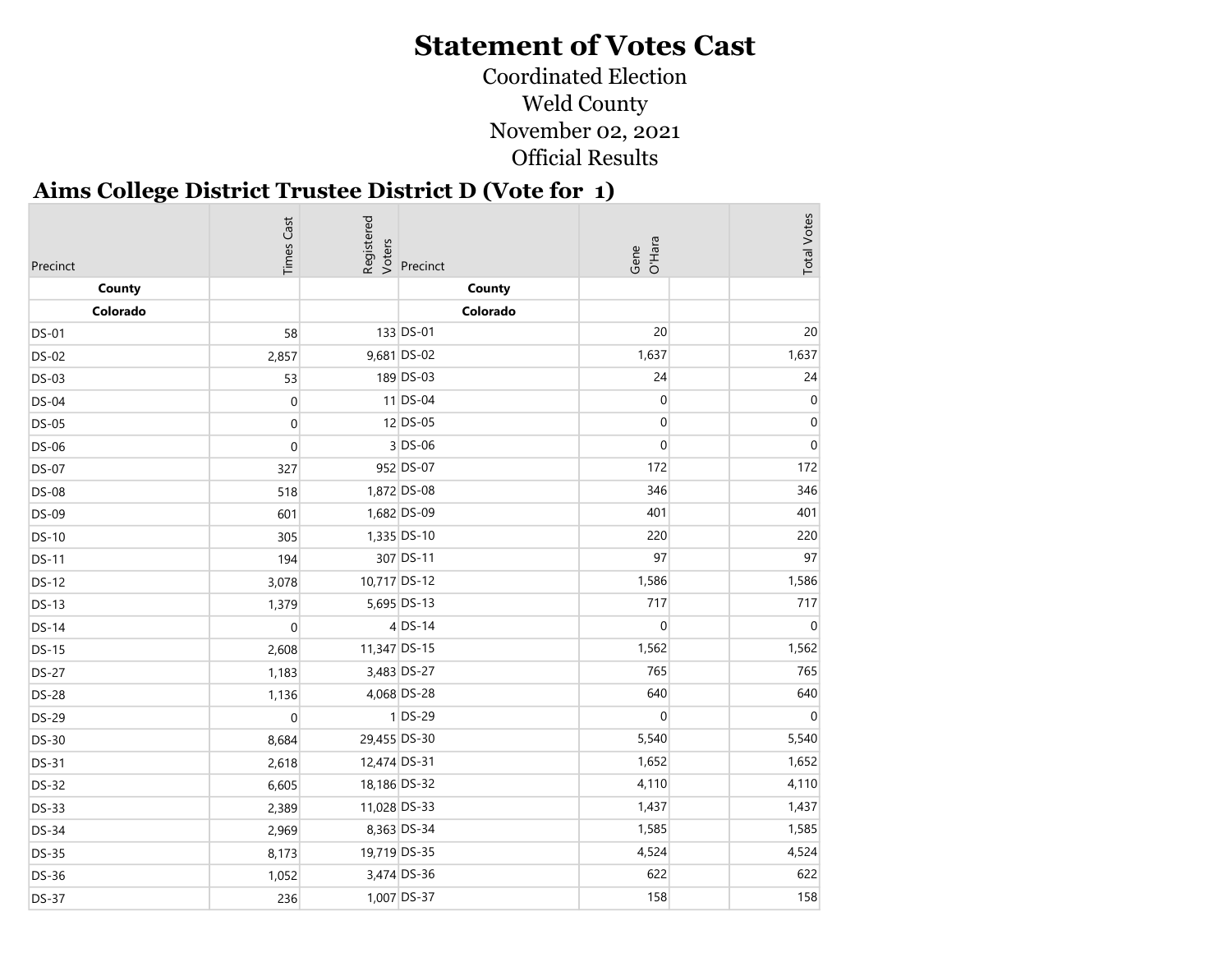Coordinated Election Weld County November 02, 2021 Official Results

#### Aims College District Trustee District D (Vote for 1)

| Precinct           | Cast<br>Times |         | Registered<br>Voters<br>Versinct | Gene<br>O'Hara | <b>Total Votes</b> |
|--------------------|---------------|---------|----------------------------------|----------------|--------------------|
| <b>DS-38</b>       | 3,014         |         | 8,096 DS-38                      | 1,842          | 1,842              |
| DS-39              |               |         | 16 DS-39                         | $\Omega$       |                    |
| <b>DS-40</b>       | 15            |         | 54 DS-40                         | 9              |                    |
| <b>DS-41</b>       | 1,968         |         | 6,829 DS-41                      | 1,151          | 1,151              |
| <b>DS-42</b>       |               |         | $0$ DS-42                        | $\Omega$       |                    |
| <b>DS-43</b>       |               |         | $12$ DS-43                       |                |                    |
| <b>DS-44</b>       |               |         | $2$ DS-44                        | $\Omega$       |                    |
| RE11Aims           |               |         | 0 RE11Aims                       | $\Omega$       |                    |
| Colorado - Total   | 52,020        | 170,207 | Colorado - Total                 | 30,817         | 30,817             |
| <b>Cumulative</b>  |               |         | <b>Cumulative</b>                |                |                    |
| Cumulative         |               |         | 0 Cumulative                     | $\Omega$       |                    |
| Cumulative - Total |               |         | Cumulative - Total               |                |                    |
| County - Total     | 52,020        | 170,207 | County - Total                   | 30,817         | 30,817             |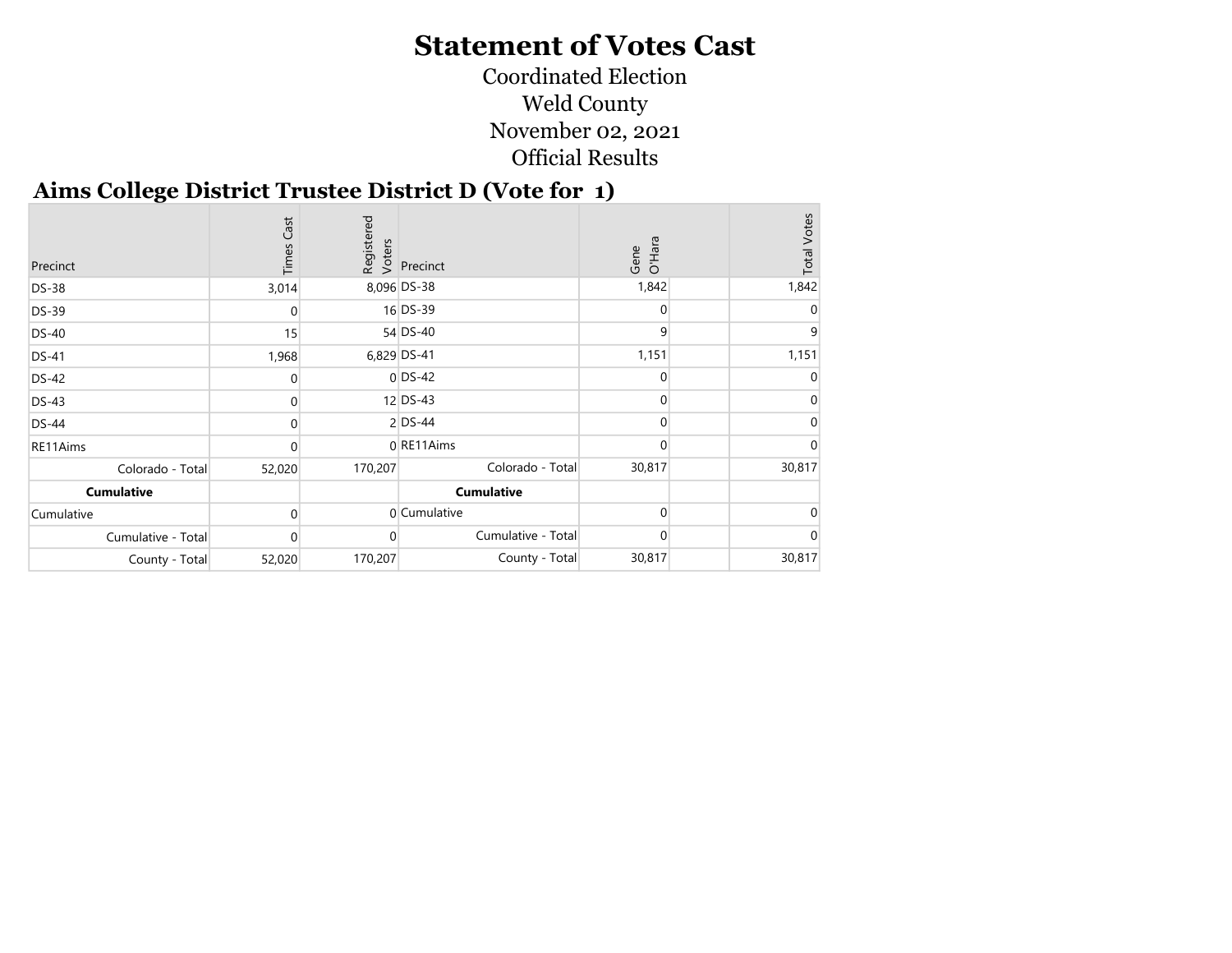Coordinated Election Weld County November 02, 2021 Official Results

#### Amendment 78 (Constitutional) (Vote for 1)

|                    | <b>Times Cast</b> | Registered<br>Voters |                    | Yes/For         | No/Against       | <b>Total Votes</b> |
|--------------------|-------------------|----------------------|--------------------|-----------------|------------------|--------------------|
| Precinct<br>County |                   |                      | Precinct<br>County |                 |                  |                    |
| Colorado           |                   |                      | Colorado           |                 |                  |                    |
| <b>DS-01</b>       | 58                |                      | 133 DS-01          | 20              | 36               | 56                 |
| <b>DS-02</b>       | 2,857             |                      | 9,681 DS-02        | 1,493           | 1,342            | 2,835              |
| <b>DS-03</b>       | 53                |                      | 189 DS-03          | 30 <sup>°</sup> | 22               | 52                 |
|                    |                   |                      | $11$ DS-04         | $\overline{0}$  | $\pmb{0}$        | 0                  |
| <b>DS-04</b>       | $\overline{0}$    |                      | $12$ DS-05         | $\overline{0}$  | $\boldsymbol{0}$ | $\mathbf 0$        |
| <b>DS-05</b>       | $\overline{0}$    |                      | $3$ DS-06          | $\overline{0}$  | $\boldsymbol{0}$ | $\Omega$           |
| <b>DS-06</b>       | $\overline{0}$    |                      |                    | 159             | 159              | 318                |
| <b>DS-07</b>       | 327               |                      | 952 DS-07          |                 |                  |                    |
| <b>DS-08</b>       | 518               |                      | 1,872 DS-08        | 248             | 250              | 498                |
| <b>DS-09</b>       | 601               |                      | 1,682 DS-09        | 274             | 304              | 578                |
| <b>DS-10</b>       | 305               |                      | 1,335 DS-10        | 156             | 143              | 299                |
| <b>DS-11</b>       | 194               |                      | 307 DS-11          | 98              | 86               | 184                |
| <b>DS-12</b>       | 3,078             | 10,717 DS-12         |                    | 1,617           | 1,387            | 3,004              |
| <b>DS-13</b>       | 1,379             |                      | 5,695 DS-13        | 736             | 605              | 1,341              |
| <b>DS-14</b>       | $\boldsymbol{0}$  |                      | $4$ DS-14          | $\overline{0}$  | $\boldsymbol{0}$ | $\Omega$           |
| <b>DS-15</b>       | 2,608             | 11,347 DS-15         |                    | 1,378           | 1,201            | 2,579              |
| <b>DS-16</b>       | 40                |                      | 156 DS-16          | 19              | 16               | 35                 |
| <b>DS-17</b>       | 272               |                      | 628 DS-17          | 154             | 117              | 271                |
| <b>DS-18</b>       | 6,426             | 19,122 DS-18         |                    | 2,581           | 3,736            | 6,317              |
| <b>DS-19</b>       | 7,620             | 22,347 DS-19         |                    | 3,653           | 3,758            | 7,411              |
| <b>DS-20</b>       | 86                |                      | 614 DS-20          | 32              | 52               | 84                 |
| <b>DS-21</b>       | 1,676             |                      | 4,008 DS-21        | 778             | 843              | 1,621              |
| <b>DS-22</b>       | 68                |                      | 300 DS-22          | 45              | 23               | 68                 |
| <b>DS-23</b>       | 697               |                      | 2,739 DS-23        | 334             | 339              | 673                |
| <b>DS-24</b>       | 73                |                      | 229 DS-24          | 32              | 37               | 69                 |
| <b>DS-25</b>       | $\overline{0}$    |                      | 29 DS-25           | $\overline{0}$  | $\overline{0}$   | $\Omega$           |
| <b>DS-26</b>       | 119               |                      | 259 DS-26          | 63              | 45               | 108                |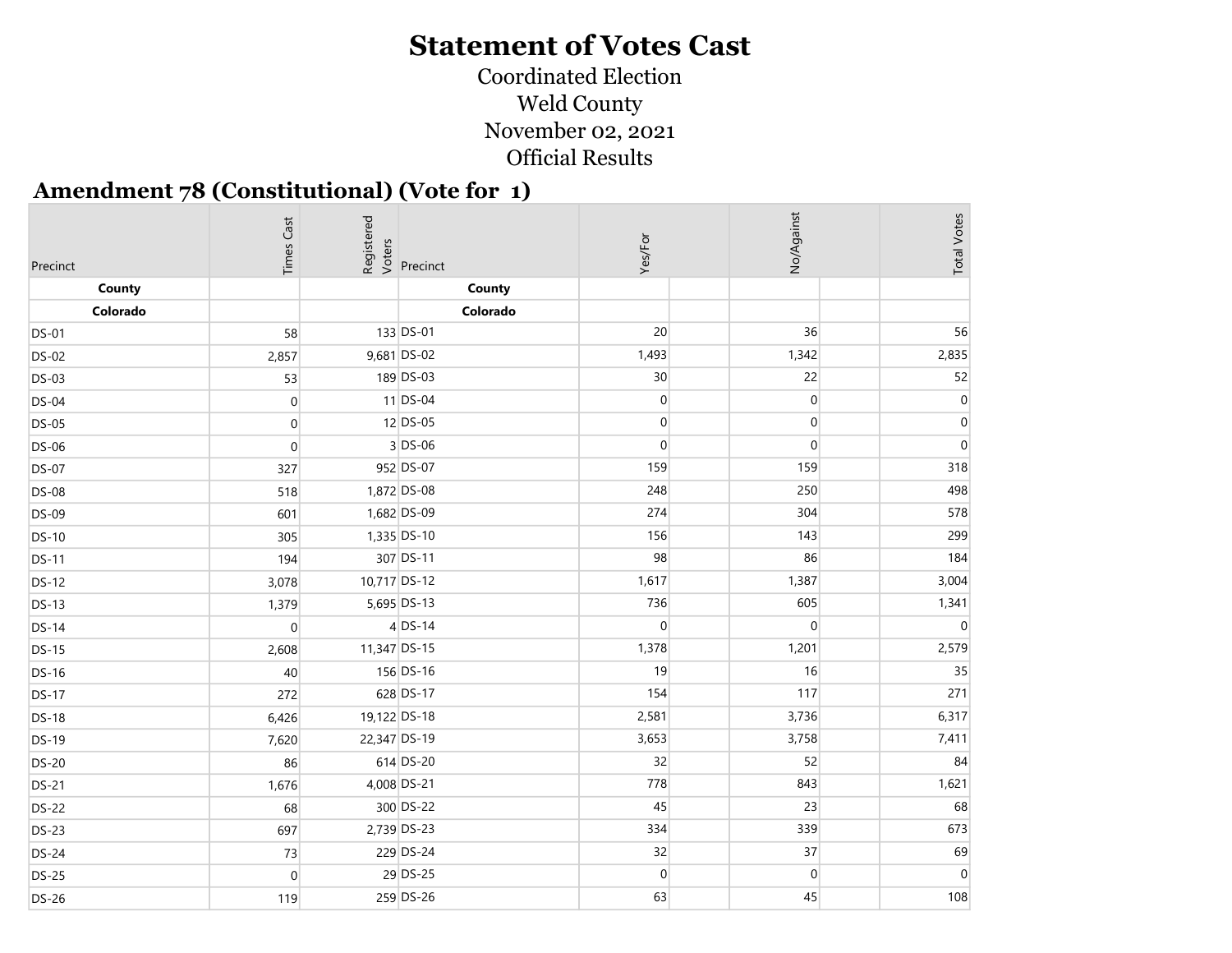Coordinated Election Weld County November 02, 2021 Official Results

#### Amendment 78 (Constitutional) (Vote for 1)

| Precinct           | Cast<br>Times |              | Registered<br>Voters<br>Precinct | Yes/For        | No/Against       | <b>Total Votes</b> |
|--------------------|---------------|--------------|----------------------------------|----------------|------------------|--------------------|
| <b>DS-27</b>       | 1,183         |              | 3,483 DS-27                      | 628            | 538              | 1,166              |
| <b>DS-28</b>       | 1,136         |              | 4,068 DS-28                      | 549            | 564              | 1,113              |
| <b>DS-29</b>       | $\mathbf 0$   |              | $1$ DS-29                        | $\overline{0}$ | $\overline{0}$   | $\Omega$           |
| <b>DS-30</b>       | 8,684         | 29,455 DS-30 |                                  | 3,879          | 4,412            | 8,291              |
| <b>DS-31</b>       | 2,618         | 12,474 DS-31 |                                  | 1,271          | 1,283            | 2,554              |
| <b>DS-32</b>       | 6,605         | 18,186 DS-32 |                                  | 2,926          | 3,401            | 6,327              |
| <b>DS-33</b>       | 2,389         | 11,028 DS-33 |                                  | 942            | 1,348            | 2,290              |
| <b>DS-34</b>       | 2,969         |              | 8,363 DS-34                      | 1,545          | 1,297            | 2,842              |
| <b>DS-35</b>       | 8,173         | 19,719 DS-35 |                                  | 3,970          | 3,798            | 7,768              |
| <b>DS-36</b>       | 1,052         |              | 3,474 DS-36                      | 539            | 456              | 995                |
| <b>DS-37</b>       | 236           |              | 1,007 DS-37                      | 123            | 102              | 225                |
| <b>DS-38</b>       | 3,014         |              | 8,096 DS-38                      | 1,618          | 1,334            | 2,952              |
| <b>DS-39</b>       | $\mathbf 0$   |              | 16 DS-39                         | $\mathbf{0}$   | $\overline{0}$   |                    |
| <b>DS-40</b>       | 15            |              | 54 DS-40                         | 8              | $\overline{7}$   | 15                 |
| <b>DS-41</b>       | 1,966         |              | 6,829 DS-41                      | 1,024          | 887              | 1,911              |
| <b>DS-42</b>       | 0             |              | $0$ DS-42                        | $\overline{0}$ | $\mathbf{0}$     |                    |
| <b>DS-43</b>       | $\Omega$      |              | 12 DS-43                         | $\overline{0}$ | $\boldsymbol{0}$ |                    |
| <b>DS-44</b>       | $\Omega$      |              | $2$ DS-44                        | $\Omega$       | $\overline{0}$   |                    |
| Colorado - Total   | 69,095        | 220,638      | Colorado - Total                 | 32,922         | 33,928           | 66,850             |
| <b>Cumulative</b>  |               |              | <b>Cumulative</b>                |                |                  |                    |
| Cumulative         | $\mathbf 0$   |              | $0$ Cumulative                   | $\overline{0}$ | $\overline{0}$   |                    |
| Cumulative - Total | $\Omega$      | $\Omega$     | Cumulative - Total               | $\overline{0}$ | $\overline{0}$   |                    |
| County - Total     | 69,095        | 220,638      | County - Total                   | 32,922         | 33,928           | 66,850             |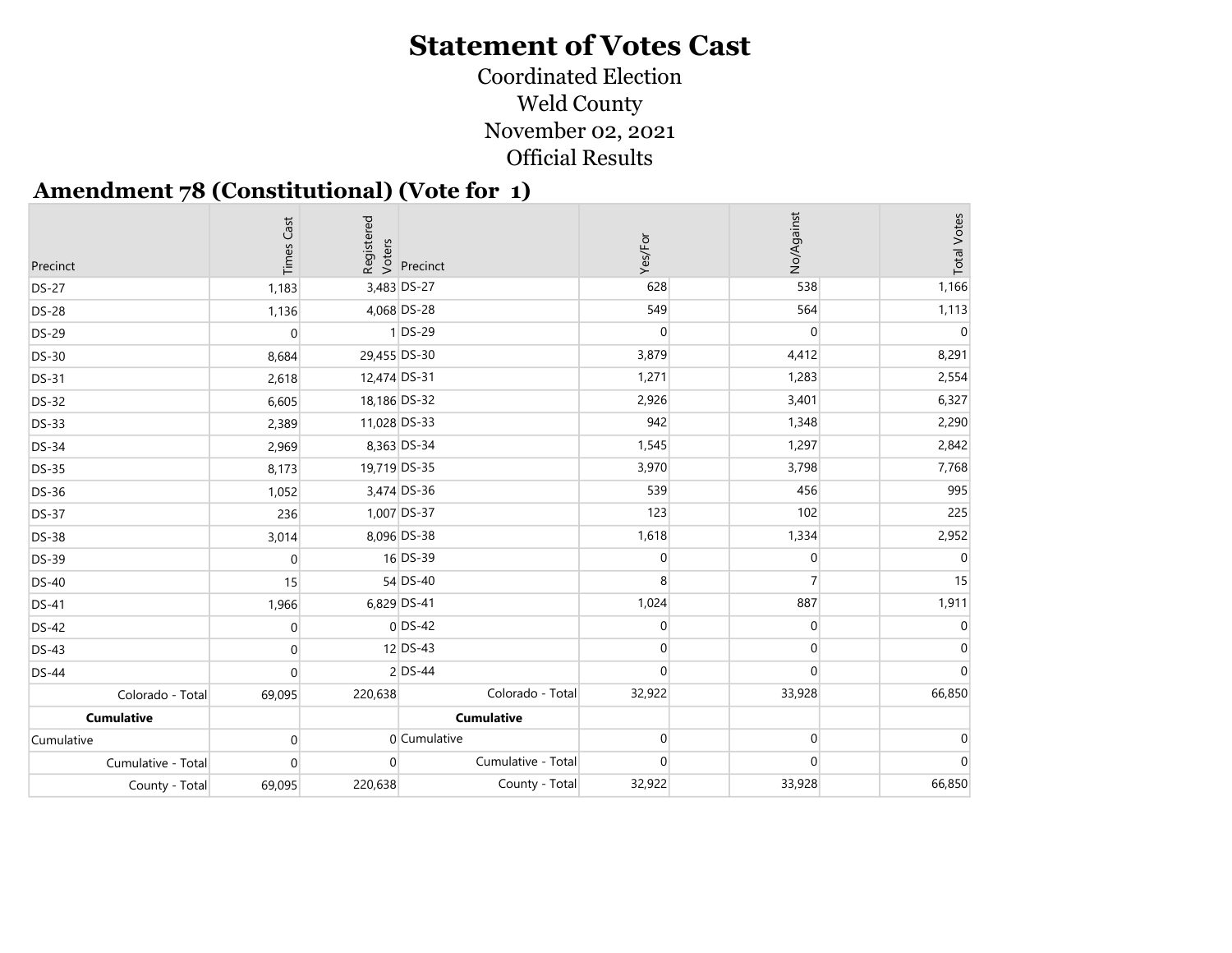#### Coordinated Election Weld County November 02, 2021 Official Results

#### Proposition 119 (Statutory) (Vote for 1)

| No/Against<br><b>Times Cast</b><br>Registered<br>Voters<br>Precinct<br>Yes/For<br>Precinct | <b>Total Votes</b> |
|--------------------------------------------------------------------------------------------|--------------------|
| County<br>County                                                                           |                    |
| Colorado<br>Colorado                                                                       |                    |
| 133 DS-01<br>17<br>40<br><b>DS-01</b><br>58                                                | 57                 |
| 1,037<br>9,681 DS-02<br>1,804<br><b>DS-02</b><br>2,857                                     | 2,841              |
| 189 DS-03<br>20<br>31<br>53<br><b>DS-03</b>                                                | 51                 |
| $11$ DS-04<br>$\overline{0}$<br>$\overline{0}$<br>$\boldsymbol{0}$<br><b>DS-04</b>         | $\mathbf{0}$       |
| 12 DS-05<br>$\overline{0}$<br>$\boldsymbol{0}$<br><b>DS-05</b><br>$\overline{0}$           | $\mathbf 0$        |
| $3$ DS-06<br>$\overline{0}$<br>$\overline{0}$<br><b>DS-06</b><br>$\mathbf 0$               | $\mathbf{0}$       |
| 952 DS-07<br>139<br>184<br><b>DS-07</b><br>327                                             | 323                |
| 1,872 DS-08<br>254<br>256<br>518<br><b>DS-08</b>                                           | 510                |
| 1,682 DS-09<br>287<br>305<br>601<br><b>DS-09</b>                                           | 592                |
| 160<br>142<br>1,335 DS-10<br><b>DS-10</b><br>305                                           | 302                |
| 307 DS-11<br>73<br>118<br>194<br><b>DS-11</b>                                              | 191                |
| 10,717 DS-12<br>1,194<br>1,863<br><b>DS-12</b><br>3,078                                    | 3,057              |
| 583<br>774<br>5,695 DS-13<br>1,379<br><b>DS-13</b>                                         | 1,357              |
| $4$ DS-14<br>$\overline{0}$<br>$\overline{0}$<br>$\overline{0}$<br><b>DS-14</b>            | $\Omega$           |
| 11,347 DS-15<br>1,006<br>1,593<br><b>DS-15</b><br>2,608                                    | 2,599              |
| 156 DS-16<br>16<br>24<br>40<br><b>DS-16</b>                                                | 40                 |
| 167<br>628 DS-17<br>104<br>272<br><b>DS-17</b>                                             | 271                |
| 19,122 DS-18<br>2,801<br>3,575<br><b>DS-18</b><br>6,426                                    | 6,376              |
| 22,347 DS-19<br>3,564<br>3,974<br><b>DS-19</b><br>7,620                                    | 7,538              |
| 614 DS-20<br>32<br>53<br>86<br><b>DS-20</b>                                                | 85                 |
| 778<br>880<br>4,008 DS-21<br>1,676<br><b>DS-21</b>                                         | 1,658              |
| 39<br>300 DS-22<br>29<br>68<br><b>DS-22</b>                                                | 68                 |
| 309<br>370<br>2,739 DS-23<br>697<br><b>DS-23</b>                                           | 679                |
| 229 DS-24<br>31<br>39<br>73<br><b>DS-24</b>                                                | 70                 |
| 29 DS-25<br>$\vert 0 \vert$<br>$\boldsymbol{0}$<br>$\mathbf 0$<br><b>DS-25</b>             | $\mathbf 0$        |
| 259 DS-26<br>45<br>68<br><b>DS-26</b><br>119                                               | 113                |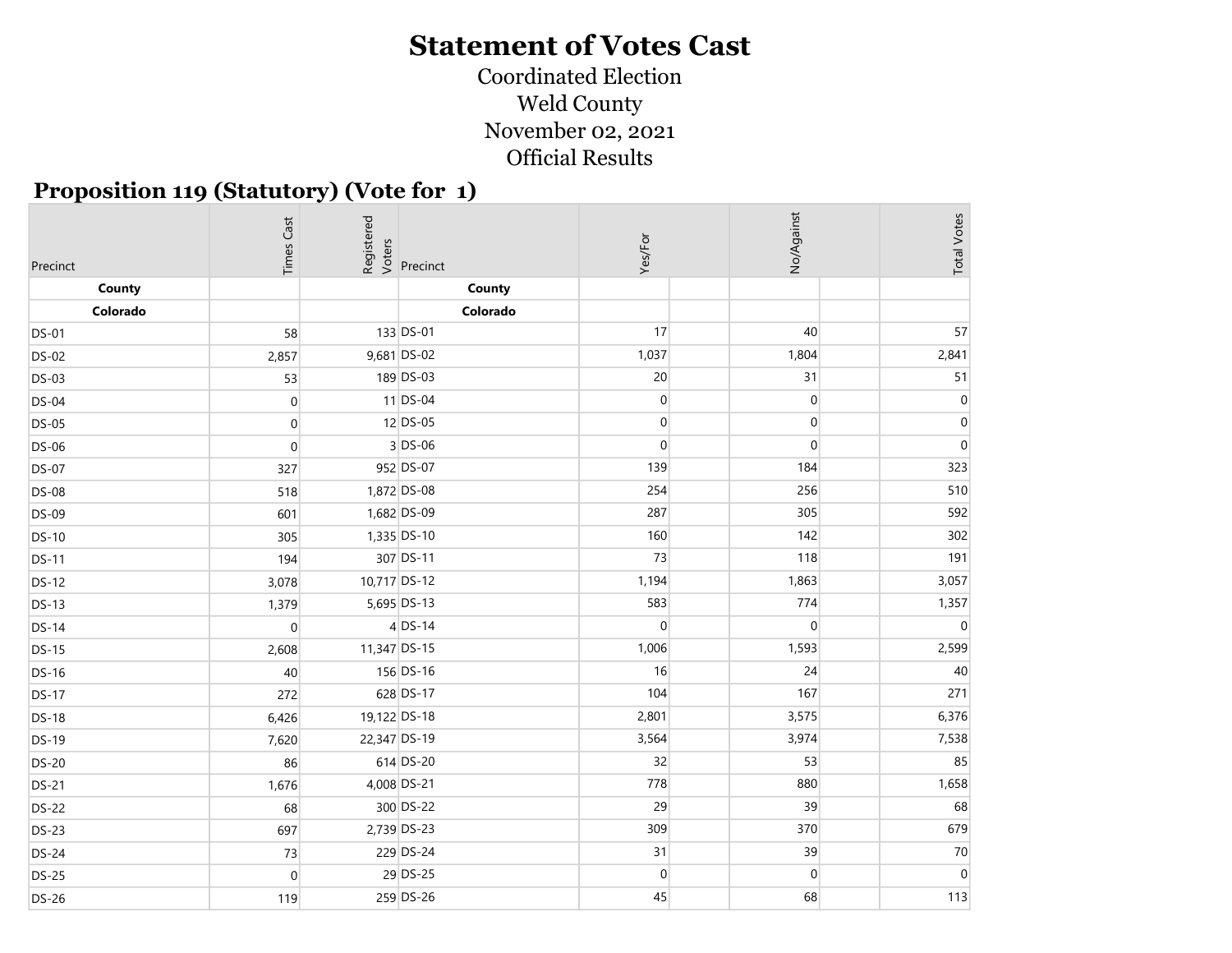#### Coordinated Election Weld County November 02, 2021 Official Results

#### Proposition 119 (Statutory) (Vote for 1)

| Precinct           | Cast<br>Times  | Registered<br>Voters | Precinct           | Yes/For        | No/Against       | <b>Total Votes</b> |
|--------------------|----------------|----------------------|--------------------|----------------|------------------|--------------------|
| <b>DS-27</b>       | 1,183          |                      | 3,483 DS-27        | 439            | 738              | 1,177              |
| <b>DS-28</b>       | 1,136          |                      | 4,068 DS-28        | 482            | 641              | 1,123              |
| <b>DS-29</b>       | $\overline{0}$ |                      | $1$ DS-29          | $\overline{0}$ | $\overline{0}$   | $\Omega$           |
| <b>DS-30</b>       | 8,684          | 29,455 DS-30         |                    | 3,808          | 4,670            | 8,478              |
| <b>DS-31</b>       | 2,618          | 12,474 DS-31         |                    | 1,173          | 1,408            | 2,581              |
| <b>DS-32</b>       | 6,605          | 18,186 DS-32         |                    | 2,915          | 3,550            | 6,465              |
| <b>DS-33</b>       | 2,389          | 11,028 DS-33         |                    | 1,094          | 1,262            | 2,356              |
| <b>DS-34</b>       | 2,969          |                      | 8,363 DS-34        | 1,286          | 1,619            | 2,905              |
| <b>DS-35</b>       | 8,173          | 19,719 DS-35         |                    | 3,939          | 4,083            | 8,022              |
| <b>DS-36</b>       | 1,052          |                      | 3,474 DS-36        | 510            | 516              | 1,026              |
| <b>DS-37</b>       | 236            |                      | 1,007 DS-37        | 132            | 99               | 231                |
| <b>DS-38</b>       | 3,014          |                      | 8,096 DS-38        | 1,164          | 1,818            | 2,982              |
| <b>DS-39</b>       | $\mathbf{0}$   |                      | 16 DS-39           | 0              | $\overline{0}$   | $\Omega$           |
| <b>DS-40</b>       | 15             |                      | 54 DS-40           | 8              | $\overline{7}$   | 15                 |
| <b>DS-41</b>       | 1,966          |                      | 6,829 DS-41        | 806            | 1,139            | 1,945              |
| <b>DS-42</b>       | $\overline{0}$ |                      | $0$ DS-42          | $\overline{0}$ | $\boldsymbol{0}$ |                    |
| <b>DS-43</b>       | $\overline{0}$ |                      | 12 DS-43           | $\overline{0}$ | $\overline{0}$   |                    |
| <b>DS-44</b>       | $\Omega$       |                      | $2$ DS-44          | $\overline{0}$ | $\overline{0}$   |                    |
| Colorado - Total   | 69,095         | 220,638              | Colorado - Total   | 30,235         | 37,849           | 68,084             |
| <b>Cumulative</b>  |                |                      | <b>Cumulative</b>  |                |                  |                    |
| Cumulative         | $\mathbf{0}$   |                      | 0 Cumulative       | $\overline{0}$ | $\overline{0}$   |                    |
| Cumulative - Total | $\overline{0}$ | $\Omega$             | Cumulative - Total | $\overline{0}$ | $\overline{0}$   |                    |
| County - Total     | 69,095         | 220,638              | County - Total     | 30,235         | 37,849           | 68,084             |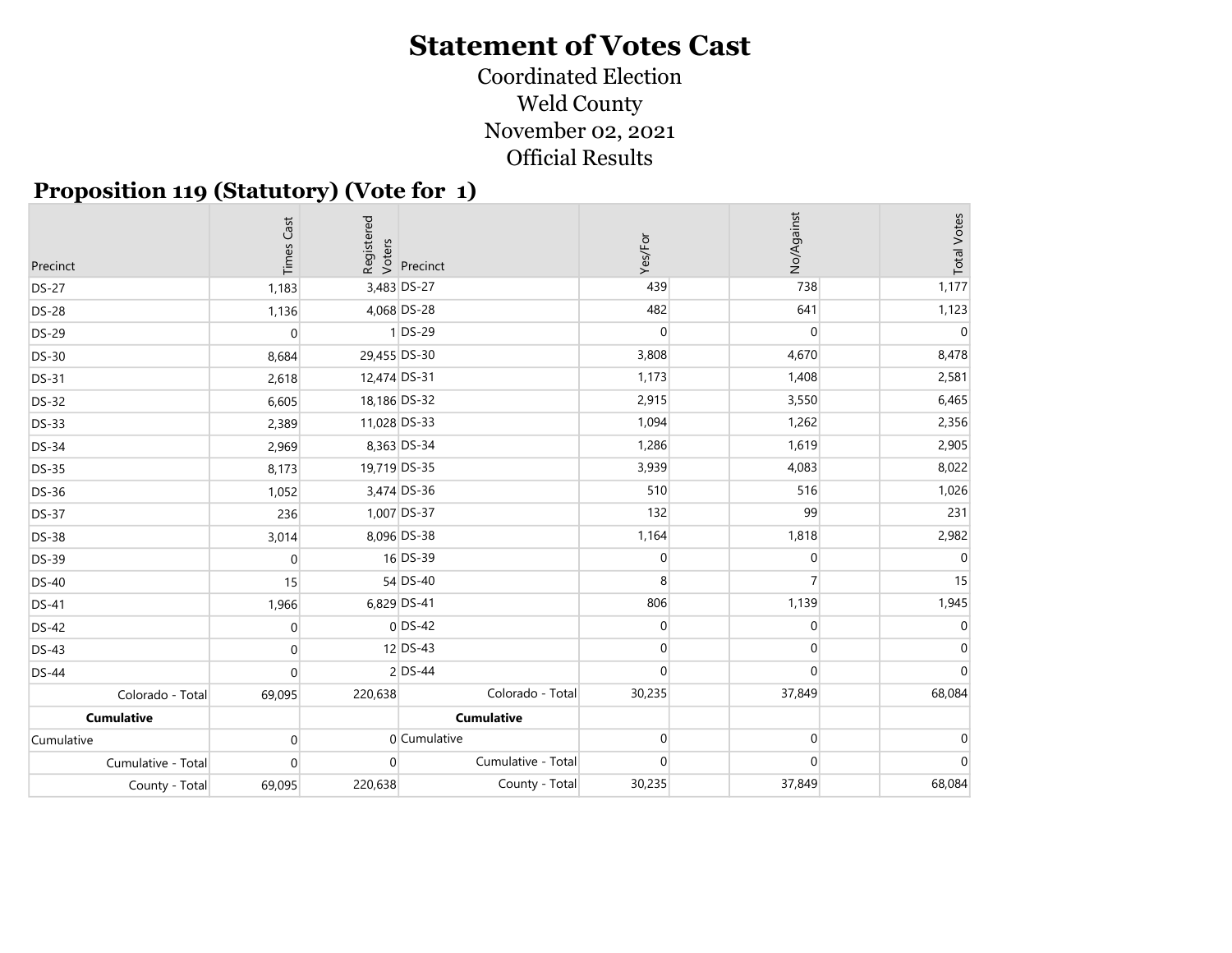#### Coordinated Election Weld County November 02, 2021 Official Results

#### Proposition 120 (Statutory) (Vote for 1)

| Precinct     | <b>Times Cast</b> | Registered<br>> Oters<br>> Precinct | Yes/For        | No/Against       | <b>Total Votes</b> |
|--------------|-------------------|-------------------------------------|----------------|------------------|--------------------|
| County       |                   | County                              |                |                  |                    |
| Colorado     |                   | Colorado                            |                |                  |                    |
| <b>DS-01</b> | 58                | 133 DS-01                           | 20             | 37               | 57                 |
| <b>DS-02</b> | 2,857             | 9,681 DS-02                         | 1,334          | 1,511            | 2,845              |
| <b>DS-03</b> | 53                | 189 DS-03                           | 25             | 28               | 53                 |
| <b>DS-04</b> | $\boldsymbol{0}$  | $11$ DS-04                          | $\overline{0}$ | $\boldsymbol{0}$ | $\overline{0}$     |
| <b>DS-05</b> | $\mathbf 0$       | $12$ DS-05                          | $\overline{0}$ | $\overline{0}$   | $\mathbf{0}$       |
| <b>DS-06</b> | $\Omega$          | $3$ DS-06                           | $\overline{0}$ | $\overline{0}$   | $\Omega$           |
| <b>DS-07</b> | 327               | 952 DS-07                           | 148            | 173              | 321                |
| <b>DS-08</b> | 518               | 1,872 DS-08                         | 276            | 230              | 506                |
| <b>DS-09</b> | 601               | 1,682 DS-09                         | 319            | 271              | 590                |
| <b>DS-10</b> | 305               | 1,335 DS-10                         | 166            | 135              | 301                |
| <b>DS-11</b> | 194               | 307 DS-11                           | 76             | 112              | 188                |
| <b>DS-12</b> | 3,078             | 10,717 DS-12                        | 1,530          | 1,507            | 3,037              |
| <b>DS-13</b> | 1,379             | 5,695 DS-13                         | 773            | 592              | 1,365              |
| <b>DS-14</b> | $\overline{0}$    | $4$ DS-14                           | $\overline{0}$ | $\overline{0}$   | $\Omega$           |
| <b>DS-15</b> | 2,608             | 11,347 DS-15                        | 1,308          | 1,285            | 2,593              |
| <b>DS-16</b> | 40                | 156 DS-16                           | 23             | 16               | 39                 |
| <b>DS-17</b> | 272               | 628 DS-17                           | 165            | 106              | 271                |
| <b>DS-18</b> | 6,426             | 19,122 DS-18                        | 2,635          | 3,724            | 6,359              |
| <b>DS-19</b> | 7,620             | 22,347 DS-19                        | 3,685          | 3,790            | 7,475              |
| <b>DS-20</b> | 86                | 614 DS-20                           | 33             | 51               | 84                 |
| <b>DS-21</b> | 1,676             | 4,008 DS-21                         | 803            | 832              | 1,635              |
| <b>DS-22</b> | 68                | 300 DS-22                           | 44             | 24               | 68                 |
| <b>DS-23</b> | 697               | 2,739 DS-23                         | 352            | 326              | 678                |
| <b>DS-24</b> | 73                | 229 DS-24                           | 39             | 33               | 72                 |
| <b>DS-25</b> | $\mathbf 0$       | 29 DS-25                            | $\overline{0}$ | $\boldsymbol{0}$ | $\mathbf 0$        |
| <b>DS-26</b> | 119               | 259 DS-26                           | 57             | 54               | 111                |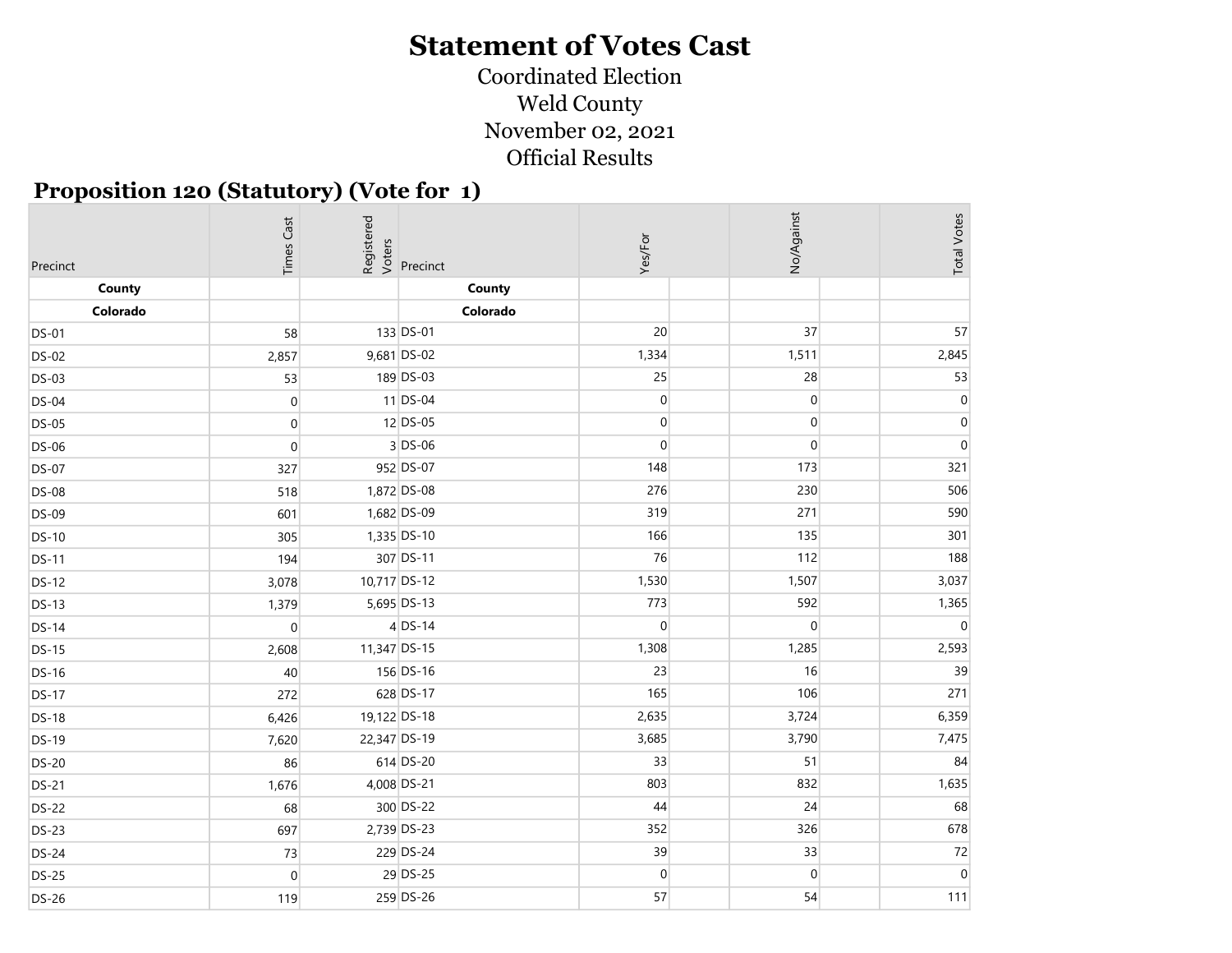#### Coordinated Election Weld County November 02, 2021 Official Results

#### Proposition 120 (Statutory) (Vote for 1)

| Precinct           | Cast<br>Times  |              | Registered<br>Voters<br>Precinct | Yes/For        | No/Against       | <b>Total Votes</b> |
|--------------------|----------------|--------------|----------------------------------|----------------|------------------|--------------------|
| <b>DS-27</b>       | 1,183          |              | 3,483 DS-27                      | 557            | 616              | 1,173              |
| <b>DS-28</b>       | 1,136          |              | 4,068 DS-28                      | 533            | 585              | 1,118              |
| <b>DS-29</b>       | $\overline{0}$ |              | $1$ DS-29                        | $\overline{0}$ | $\overline{0}$   | $\Omega$           |
| <b>DS-30</b>       | 8,684          | 29,455 DS-30 |                                  | 4,105          | 4,272            | 8,377              |
| <b>DS-31</b>       | 2,618          | 12,474 DS-31 |                                  | 1,377          | 1,200            | 2,577              |
| <b>DS-32</b>       | 6,605          | 18,186 DS-32 |                                  | 2,928          | 3,468            | 6,396              |
| <b>DS-33</b>       | 2,389          | 11,028 DS-33 |                                  | 1,064          | 1,254            | 2,318              |
| <b>DS-34</b>       | 2,969          |              | 8,363 DS-34                      | 1,527          | 1,340            | 2,867              |
| <b>DS-35</b>       | 8,173          | 19,719 DS-35 |                                  | 3,967          | 3,933            | 7,900              |
| <b>DS-36</b>       | 1,052          |              | 3,474 DS-36                      | 525            | 480              | 1,005              |
| <b>DS-37</b>       | 236            |              | 1,007 DS-37                      | 116            | 116              | 232                |
| <b>DS-38</b>       | 3,014          |              | 8,096 DS-38                      | 1,515          | 1,458            | 2,973              |
| <b>DS-39</b>       | $\mathbf 0$    |              | 16 DS-39                         | $\overline{0}$ | $\overline{0}$   | $\Omega$           |
| <b>DS-40</b>       | 15             |              | 54 DS-40                         | 11             | $\overline{4}$   | 15                 |
| <b>DS-41</b>       | 1,966          |              | 6,829 DS-41                      | 1,011          | 930              | 1,941              |
| <b>DS-42</b>       | $\overline{0}$ |              | $0$ DS-42                        | $\overline{0}$ | $\overline{0}$   |                    |
| <b>DS-43</b>       | $\overline{0}$ |              | 12 DS-43                         | $\overline{0}$ | $\boldsymbol{0}$ |                    |
| <b>DS-44</b>       | $\Omega$       |              | $2$ DS-44                        | $\Omega$       | $\Omega$         |                    |
| Colorado - Total   | 69,095         | 220,638      | Colorado - Total                 | 33,047         | 34,493           | 67,540             |
| <b>Cumulative</b>  |                |              | <b>Cumulative</b>                |                |                  |                    |
| Cumulative         | $\overline{0}$ |              | 0 Cumulative                     | $\overline{0}$ | $\overline{0}$   |                    |
| Cumulative - Total | $\mathbf{0}$   | $\Omega$     | Cumulative - Total               | $\overline{0}$ | $\Omega$         |                    |
| County - Total     | 69,095         | 220,638      | County - Total                   | 33,047         | 34,493           | 67,540             |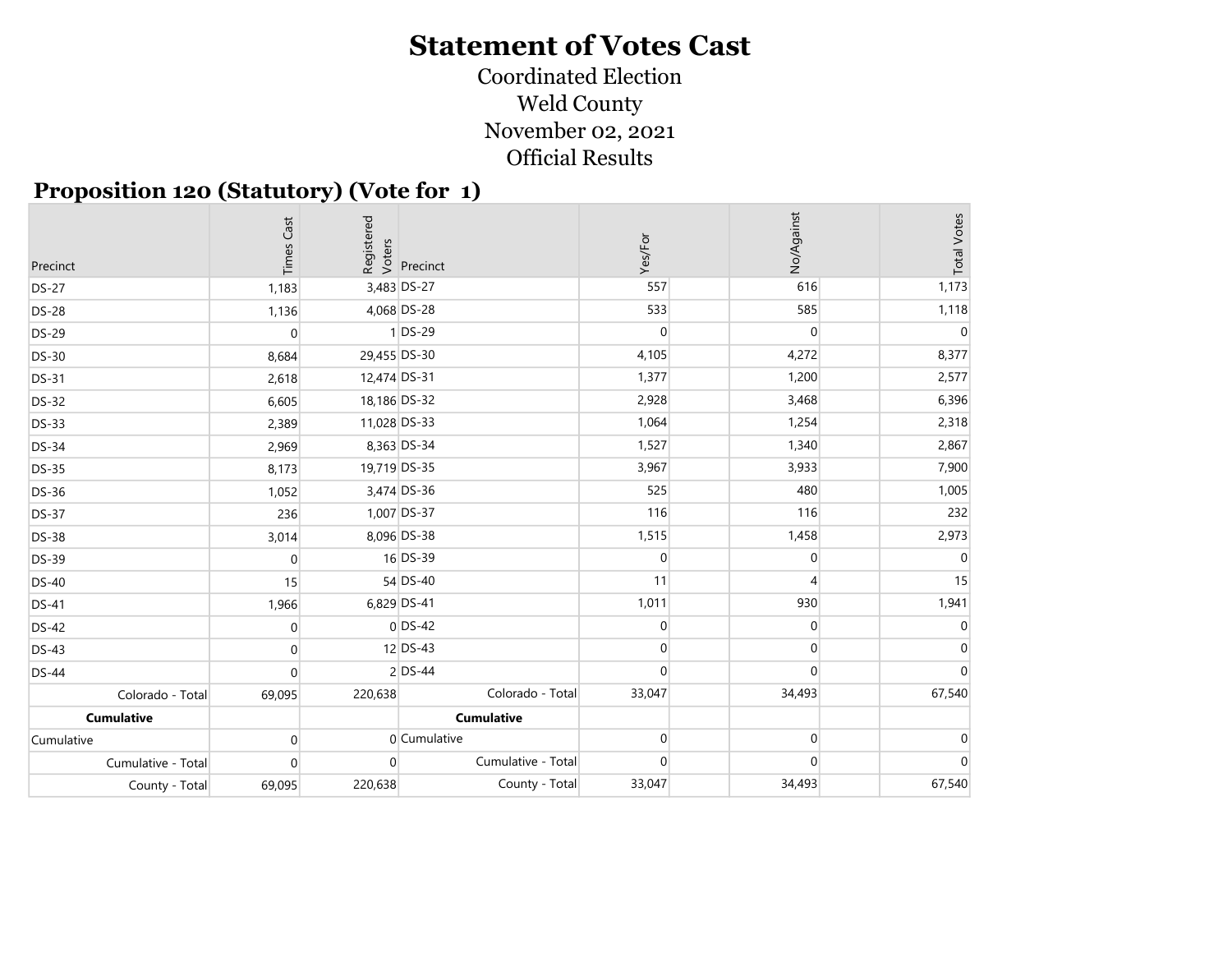Coordinated Election Weld County November 02, 2021 Official Results

#### Town of Milliken Ballot Question 2A (Vote for 1)

| Precinct           | Cast<br>Times |       | Registered<br>Voters<br>Versinct | Ģ<br>قح | gainst<br>$\frac{1}{2}$ | <b>Total Votes</b> |
|--------------------|---------------|-------|----------------------------------|---------|-------------------------|--------------------|
| County             |               |       | County                           |         |                         |                    |
| Colorado           |               |       | Colorado                         |         |                         |                    |
| <b>DS-13</b>       | 1,378         |       | 5,695 DS-13                      | 1,076   | 245                     | 1,321              |
| <b>DS-29</b>       |               |       | $1$ DS-29                        |         | $\Omega$                |                    |
| <b>DS-42</b>       |               |       | $0$ DS-42                        |         |                         |                    |
| Colorado - Total   | 1,378         | 5,696 | Colorado - Total                 | 1,076   | 245                     | 1,321              |
| <b>Cumulative</b>  |               |       | <b>Cumulative</b>                |         |                         |                    |
| Cumulative         |               |       | 0 Cumulative                     |         | $\Omega$                |                    |
| Cumulative - Total | $\left($      |       | Cumulative - Total               |         |                         |                    |
| County - Total     | 1,378         | 5,696 | County - Total                   | 1,076   | 245                     | 1,321              |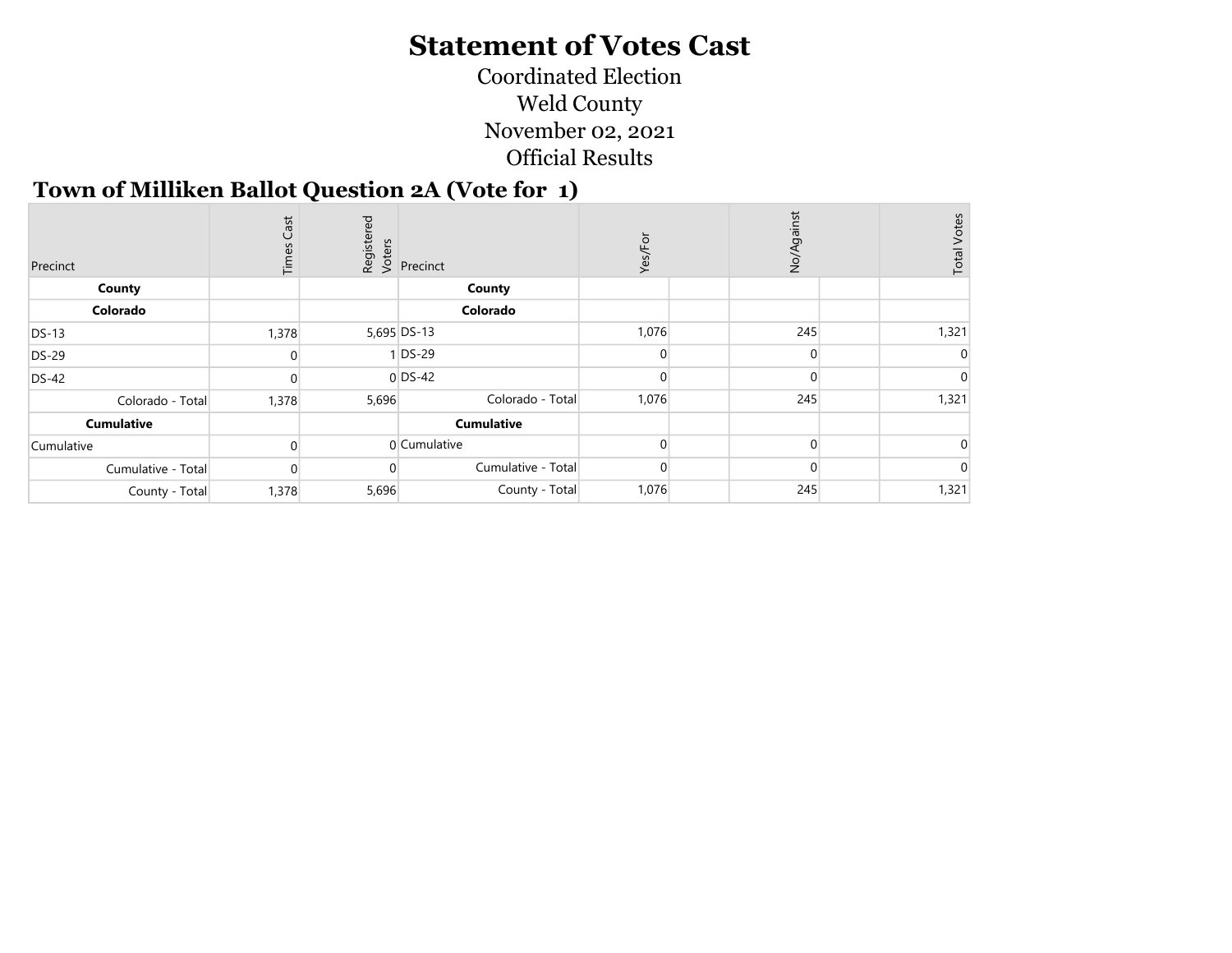Coordinated Election Weld County November 02, 2021 Official Results

#### City of Evans Ballot Issue 2B (Vote for 1)

| Precinct           | Cast<br>Times |              | Registered<br>Voters<br>Precinct | ă<br>Yes/ | ainst<br>$\overrightarrow{SO}$ | <b>Total Votes</b> |
|--------------------|---------------|--------------|----------------------------------|-----------|--------------------------------|--------------------|
| County             |               |              | County                           |           |                                |                    |
| Colorado           |               |              | Colorado                         |           |                                |                    |
| $DS-14$            |               |              | $4$ DS-14                        |           |                                |                    |
| <b>DS-31</b>       | 2,621         | 12,474 DS-31 |                                  | 1,619     | 924                            | 2,543              |
| <b>DS-43</b>       |               |              | 12 DS-43                         |           |                                |                    |
| Colorado - Total   | 2,621         | 12,490       | Colorado - Total                 | 1,619     | 924                            | 2,543              |
| <b>Cumulative</b>  |               |              | <b>Cumulative</b>                |           |                                |                    |
| Cumulative         |               |              | 0 Cumulative                     |           |                                |                    |
| Cumulative - Total |               |              | Cumulative - Total               |           |                                |                    |
| County - Total     | 2,621         | 12,490       | County - Total                   | 1,619     | 924                            | 2,543              |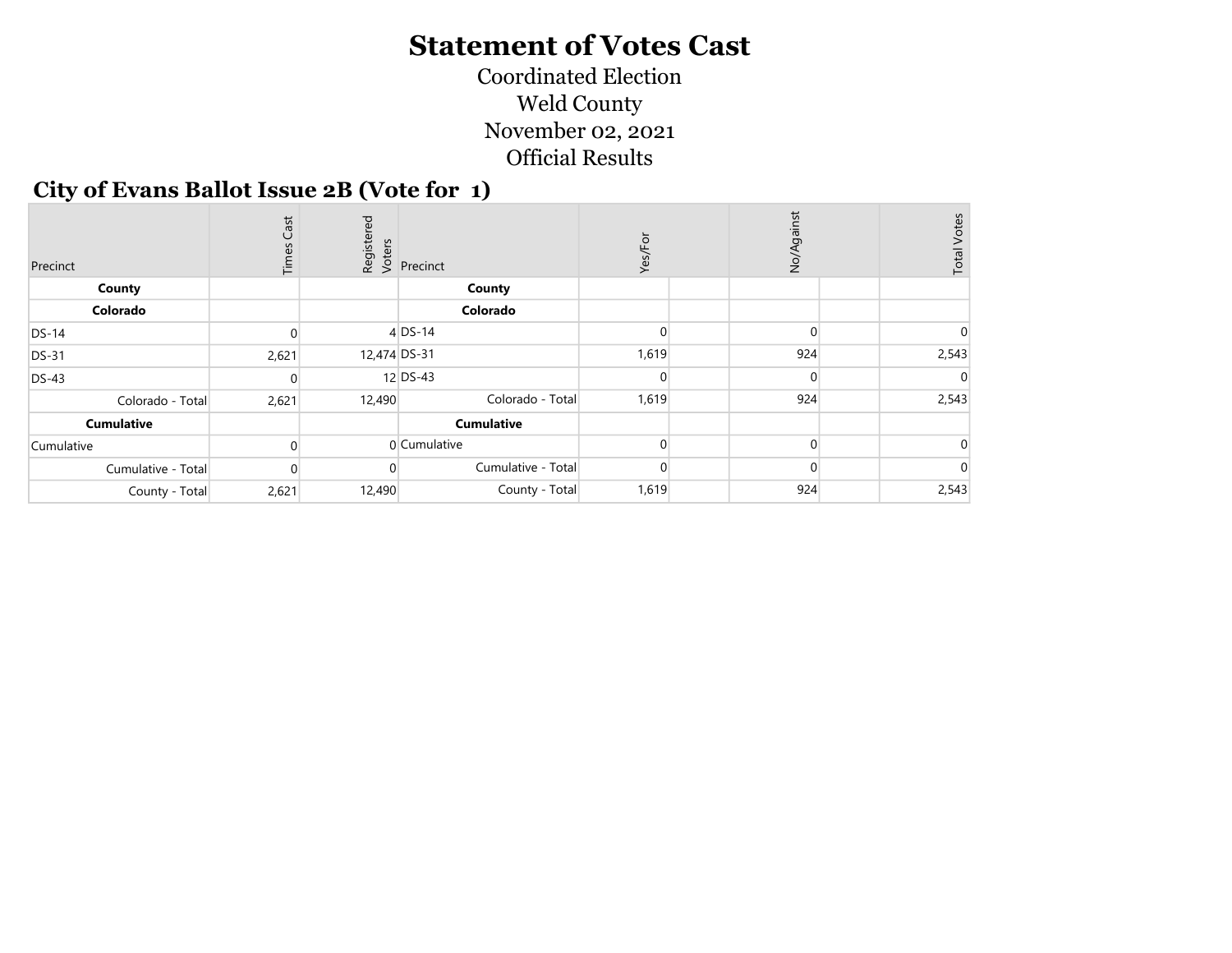Coordinated Election Weld County November 02, 2021 Official Results

#### City of Fort Lupton Ballot Issue 2C (Vote for 1)

| Precinct           | Cast<br>Times |       | Registered<br>Voters<br>Versinct | Yes/For        | No/Against | <b>Total Votes</b> |
|--------------------|---------------|-------|----------------------------------|----------------|------------|--------------------|
| County             |               |       | County                           |                |            |                    |
| Colorado           |               |       | Colorado                         |                |            |                    |
| <b>DS-08</b>       | 518           |       | 1,872 DS-08                      | 244            | 268        | 512                |
| <b>DS-09</b>       | 601           |       | 1,682 DS-09                      | 291            | 294        | 585                |
| <b>DS-10</b>       | 305           |       | 1,335 DS-10                      | 150            | 148        | 298                |
| <b>DS-44</b>       |               |       | $2$ DS-44                        |                | $\Omega$   |                    |
| Colorado - Total   | 1,424         | 4,891 | Colorado - Total                 | 685            | 710        | 1,395              |
| <b>Cumulative</b>  |               |       | <b>Cumulative</b>                |                |            |                    |
| Cumulative         |               |       | 0 Cumulative                     |                |            |                    |
| Cumulative - Total | $\Omega$      |       | Cumulative - Total               | $\overline{0}$ | $\Omega$   |                    |
| County - Total     | 1,424         | 4,891 | County - Total                   | 685            | 710        | 1,395              |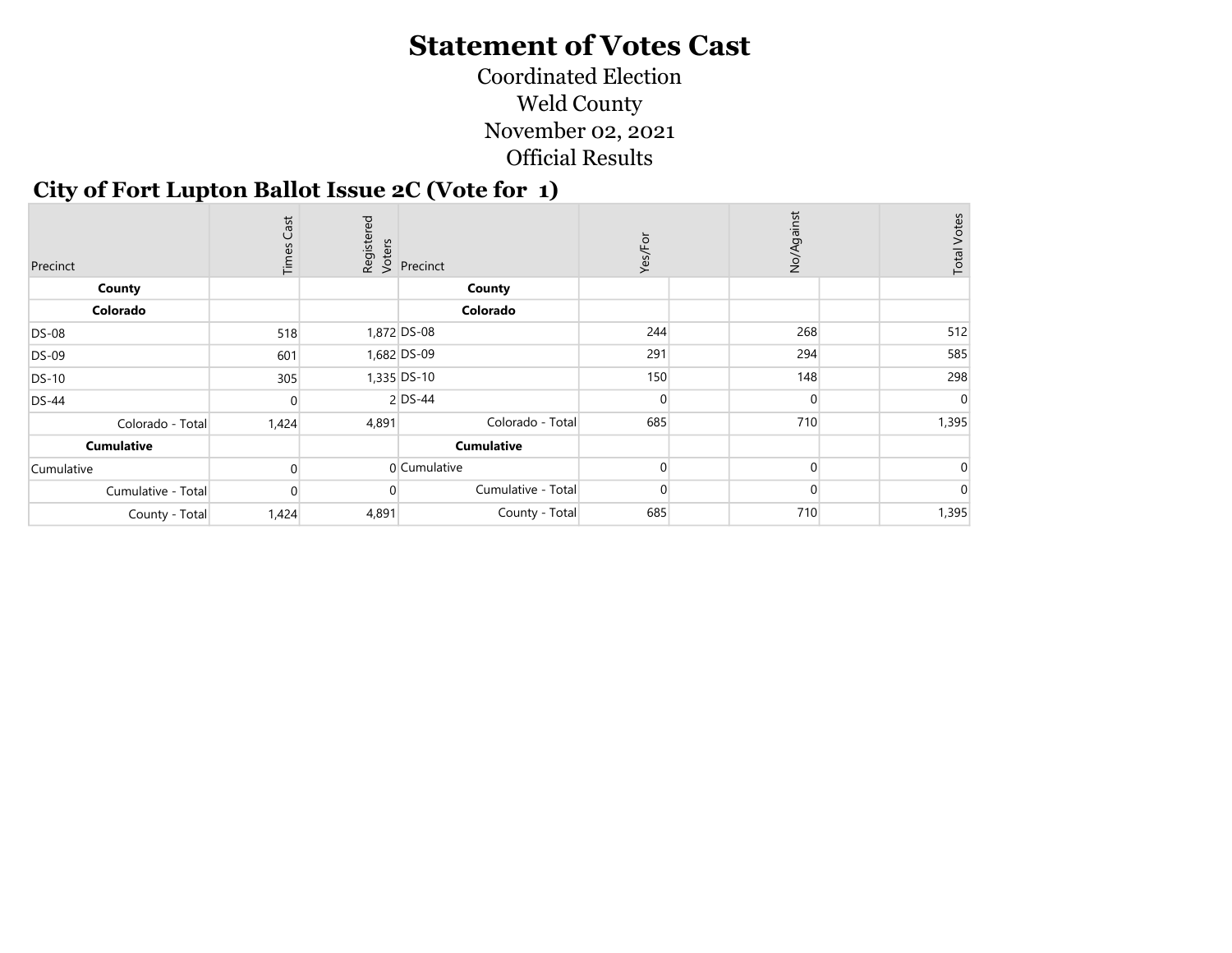Coordinated Election Weld County November 02, 2021 Official Results

#### City of Greeley Ballot Issue 2F (Vote for 1)

| Precinct           | Cast<br>Times |              | Registered<br>Voters<br>Precinct | Yes/For | No/Against | <b>Total Votes</b> |
|--------------------|---------------|--------------|----------------------------------|---------|------------|--------------------|
| County             |               |              | County                           |         |            |                    |
| Colorado           |               |              | Colorado                         |         |            |                    |
| <b>DS-30</b>       | 8,684         | 29,455 DS-30 |                                  | 6,710   | 1,800      | 8,510              |
| <b>DS-32</b>       | 6,605         |              | 18,186 DS-32                     | 5,218   | 1,264      | 6,482              |
| <b>DS-33</b>       | 2,389         | 11,028 DS-33 |                                  | 1,906   | 439        | 2,345              |
| <b>DS-36</b>       | 1,052         |              | 3,474 DS-36                      | 800     | 224        | 1,024              |
| <b>DS-37</b>       | 236           |              | 1,007 DS-37                      | 206     | 25         | 231                |
| <b>DS-40</b>       | 15            |              | $54$ DS-40                       | 6       |            | 13                 |
| Colorado - Total   | 18,981        | 63,204       | Colorado - Total                 | 14,846  | 3,759      | 18,605             |
| <b>Cumulative</b>  |               |              | <b>Cumulative</b>                |         |            |                    |
| Cumulative         |               |              | 0 Cumulative                     |         | $\Omega$   |                    |
| Cumulative - Total |               |              | Cumulative - Total               |         |            |                    |
| County - Total     | 18,981        | 63,204       | County - Total                   | 14,846  | 3,759      | 18,605             |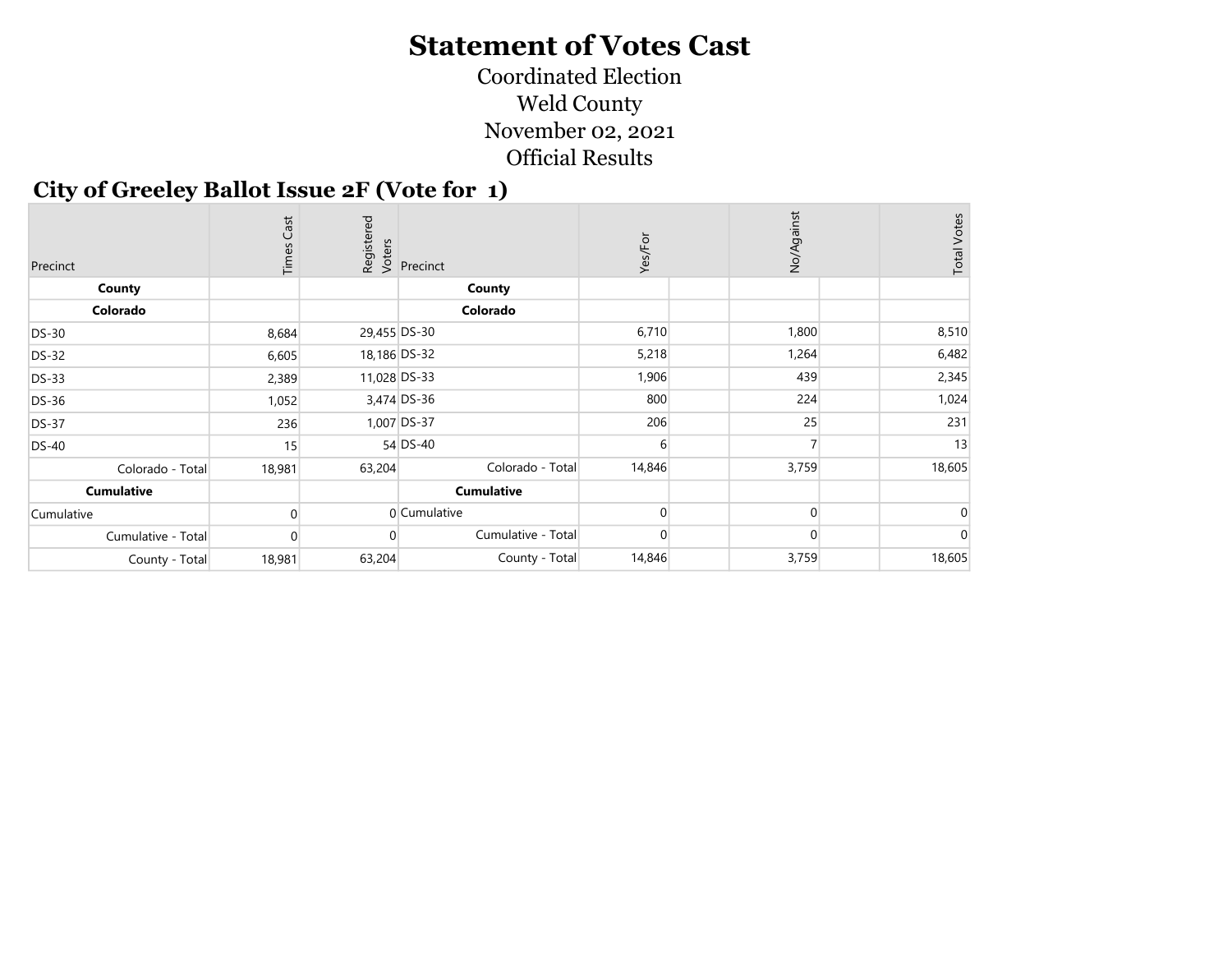Coordinated Election Weld County November 02, 2021 Official Results

#### City of Greeley Ballot Question 2G (Vote for 1)

| Precinct           | Cast<br>Times |              | Registered<br>Voters<br>Precinct | Yes/For | No/Against | <b>Total Votes</b> |
|--------------------|---------------|--------------|----------------------------------|---------|------------|--------------------|
| County             |               |              | County                           |         |            |                    |
| Colorado           |               |              | Colorado                         |         |            |                    |
| <b>DS-30</b>       | 8,684         | 29,455 DS-30 |                                  | 1,831   | 6,613      | 8,444              |
| <b>DS-32</b>       | 6,605         |              | 18,186 DS-32                     | 1,299   | 5,129      | 6,428              |
| <b>DS-33</b>       | 2,389         | 11,028 DS-33 |                                  | 504     | 1,815      | 2,319              |
| <b>DS-36</b>       | 1,052         |              | 3,474 DS-36                      | 188     | 822        | 1,010              |
| <b>DS-37</b>       | 236           |              | 1,007 DS-37                      | 54      | 170        | 224                |
| <b>DS-40</b>       | 15            |              | 54 DS-40                         | 6       |            | 13                 |
| Colorado - Total   | 18,981        | 63,204       | Colorado - Total                 | 3,882   | 14,556     | 18,438             |
| <b>Cumulative</b>  |               |              | <b>Cumulative</b>                |         |            |                    |
| Cumulative         |               |              | 0 Cumulative                     |         | $\Omega$   |                    |
| Cumulative - Total |               |              | Cumulative - Total               |         | $\Omega$   |                    |
| County - Total     | 18,981        | 63,204       | County - Total                   | 3,882   | 14,556     | 18,438             |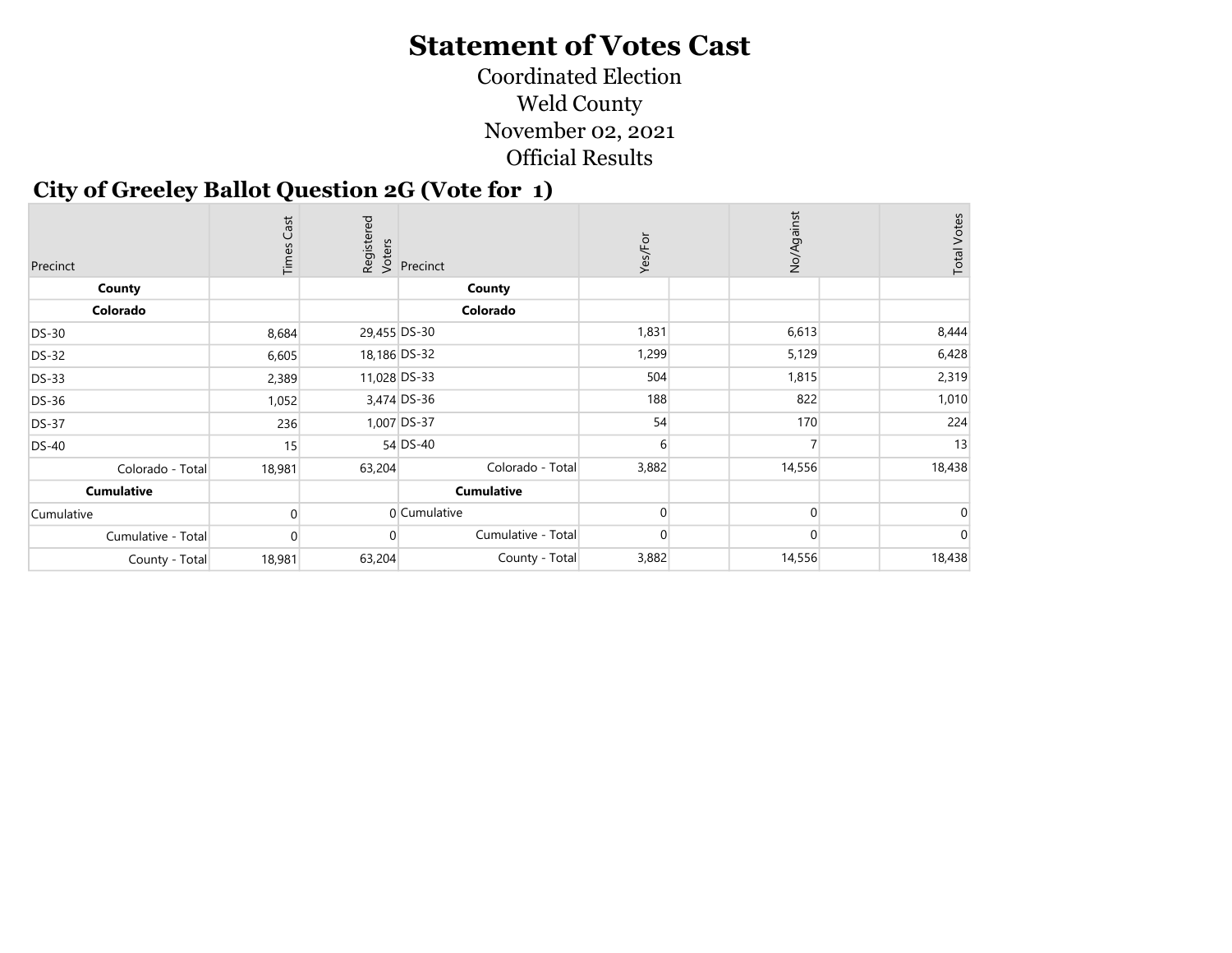Coordinated Election Weld County November 02, 2021 Official Results

#### City of Greeley Ballot Question 2H (Vote for 1)

| Precinct           | Cast<br>Times |              | Registered<br>Voters<br>Precinct | Yes/For | No/Against | <b>Total Votes</b> |
|--------------------|---------------|--------------|----------------------------------|---------|------------|--------------------|
| County             |               |              | <b>County</b>                    |         |            |                    |
| Colorado           |               |              | Colorado                         |         |            |                    |
| <b>DS-30</b>       | 8,684         | 29,455 DS-30 |                                  | 1,634   | 6,833      | 8,467              |
| <b>DS-32</b>       | 6,605         |              | 18,186 DS-32                     | 1,176   | 5,265      | 6,441              |
| <b>DS-33</b>       | 2,389         | 11,028 DS-33 |                                  | 446     | 1,884      | 2,330              |
| <b>DS-36</b>       | 1,052         |              | 3,474 DS-36                      | 159     | 852        | 1,011              |
| <b>DS-37</b>       | 236           |              | 1,007 DS-37                      | 52      | 175        | 227                |
| <b>DS-40</b>       | 15            |              | 54 DS-40                         | 6       |            | 13                 |
| Colorado - Total   | 18,981        | 63,204       | Colorado - Total                 | 3,473   | 15,016     | 18,489             |
| <b>Cumulative</b>  |               |              | <b>Cumulative</b>                |         |            |                    |
| Cumulative         |               |              | 0 Cumulative                     |         | $\Omega$   |                    |
| Cumulative - Total | 0             |              | Cumulative - Total               |         | $\Omega$   |                    |
| County - Total     | 18,981        | 63,204       | County - Total                   | 3,473   | 15,016     | 18,489             |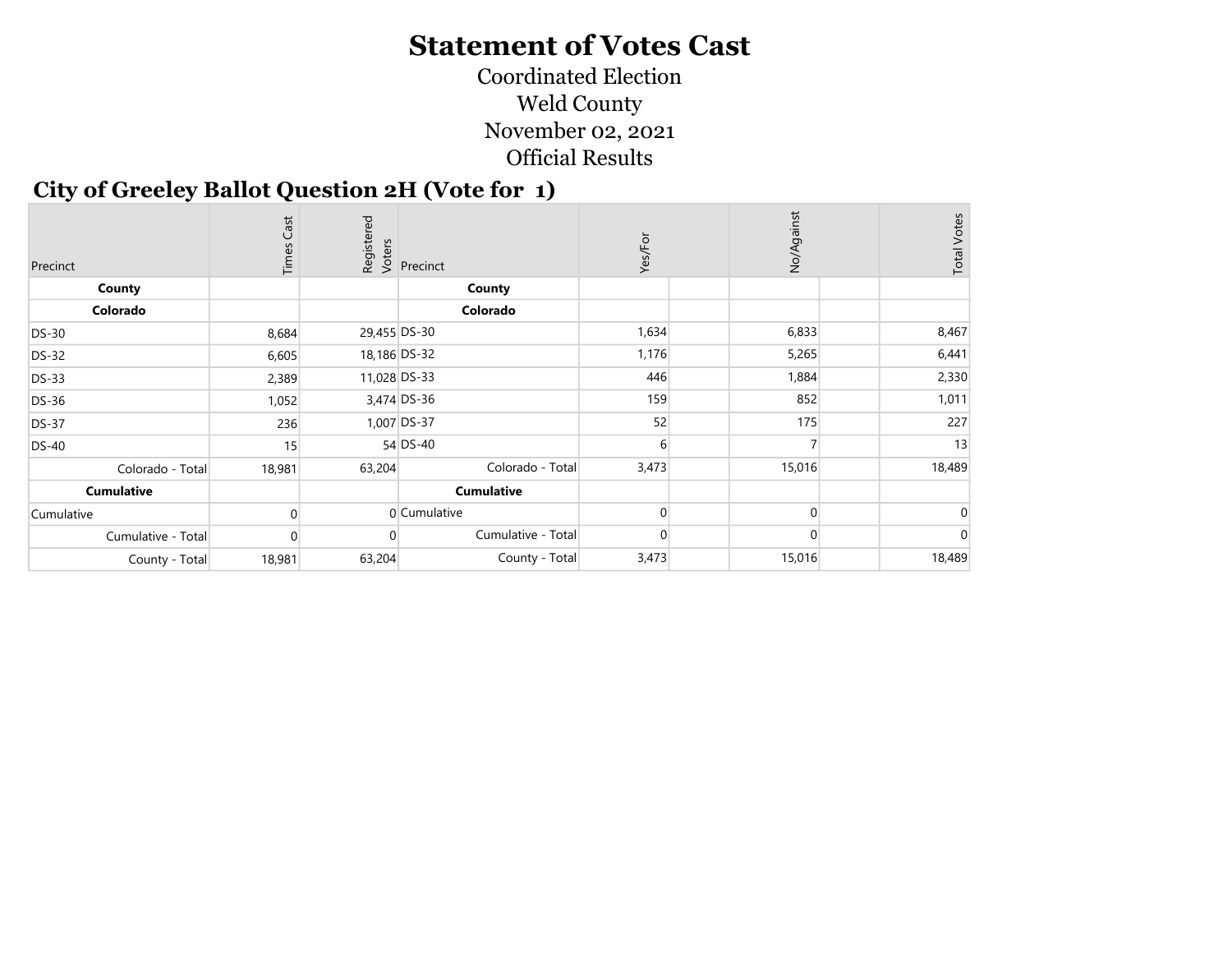Coordinated Election Weld County November 02, 2021 Official Results

#### Town of Mead Ballot Issue 2D (Vote for 1)

| Precinct           | Cast<br>Time: | red   | $\begin{array}{c} \n\frac{1}{2} & \text{if } \\ \n\frac{1}{2} & \text{if } \\ \n\frac{1}{2} & \text{if } \\ \n\frac{1}{2} & \text{if } \\ \n\frac{1}{2} & \text{if } \\ \n\frac{1}{2} & \text{if } \\ \n\frac{1}{2} & \text{if } \\ \n\frac{1}{2} & \text{if } \\ \n\frac{1}{2} & \text{if } \\ \n\frac{1}{2} & \text{if } \\ \n\frac{1}{2} & \text{if } \\ \n\frac{1}{2} & \text{if } \\ \n\frac{1}{2} & \text{if } \\ \n\frac{$ |     | gainst<br>$\overrightarrow{a}$ | Votes<br>Total |
|--------------------|---------------|-------|-----------------------------------------------------------------------------------------------------------------------------------------------------------------------------------------------------------------------------------------------------------------------------------------------------------------------------------------------------------------------------------------------------------------------------------|-----|--------------------------------|----------------|
| County             |               |       | County                                                                                                                                                                                                                                                                                                                                                                                                                            |     |                                |                |
| Colorado           |               |       | Colorado                                                                                                                                                                                                                                                                                                                                                                                                                          |     |                                |                |
| <b>DS-21</b>       | 1,676         |       | 4,008 DS-21                                                                                                                                                                                                                                                                                                                                                                                                                       | 866 | 792                            | 1,658          |
| Colorado - Total   | 1,676         | 4,008 | Colorado - Total                                                                                                                                                                                                                                                                                                                                                                                                                  | 866 | 792                            | 1,658          |
| <b>Cumulative</b>  |               |       | <b>Cumulative</b>                                                                                                                                                                                                                                                                                                                                                                                                                 |     |                                |                |
| Cumulative         |               |       | 0 Cumulative                                                                                                                                                                                                                                                                                                                                                                                                                      |     | $\Omega$                       |                |
| Cumulative - Total |               |       | Cumulative - Total                                                                                                                                                                                                                                                                                                                                                                                                                |     |                                |                |
| County - Total     | 1,676         | 4,008 | County - Total                                                                                                                                                                                                                                                                                                                                                                                                                    | 866 | 792                            | 1,658          |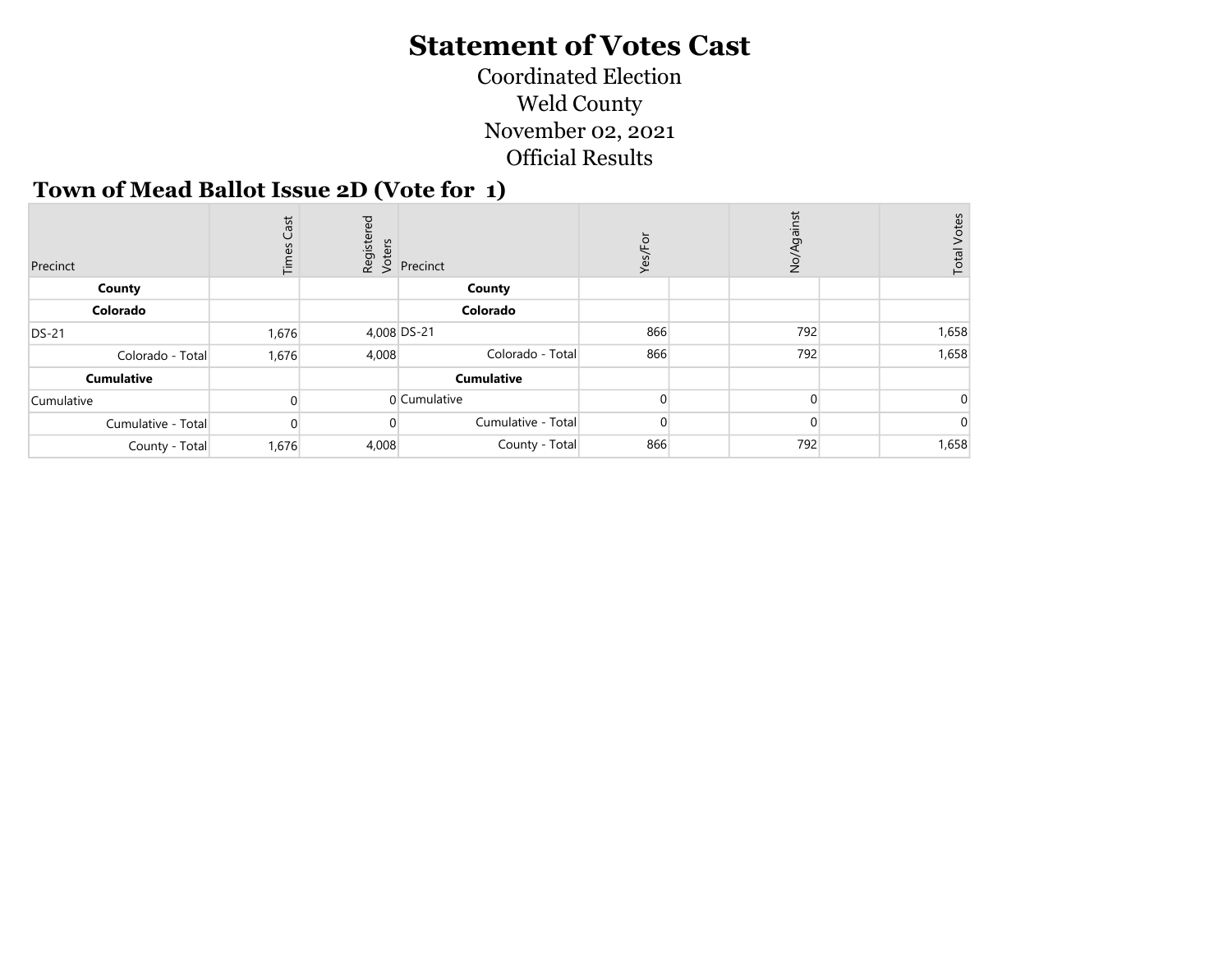Coordinated Election Weld County November 02, 2021 Official Results

#### Town of Mead Ballot Question 2E (Vote for 1)

| Precinct           | Cast<br>Time: | ered  |                    |     | gainst<br>$\frac{5}{2}$ | <b>Total Votes</b> |
|--------------------|---------------|-------|--------------------|-----|-------------------------|--------------------|
| County             |               |       | County             |     |                         |                    |
| Colorado           |               |       | Colorado           |     |                         |                    |
| <b>DS-21</b>       | 1,676         |       | 4,008 DS-21        | 657 | 1,006                   | 1,663              |
| Colorado - Total   | 1,676         | 4,008 | Colorado - Total   | 657 | 1,006                   | 1,663              |
| <b>Cumulative</b>  |               |       | <b>Cumulative</b>  |     |                         |                    |
| Cumulative         |               |       | 0 Cumulative       |     | $\Omega$                |                    |
| Cumulative - Total |               |       | Cumulative - Total |     |                         |                    |
| County - Total     | 1,676         | 4,008 | County - Total     | 657 | 1,006                   | 1,663              |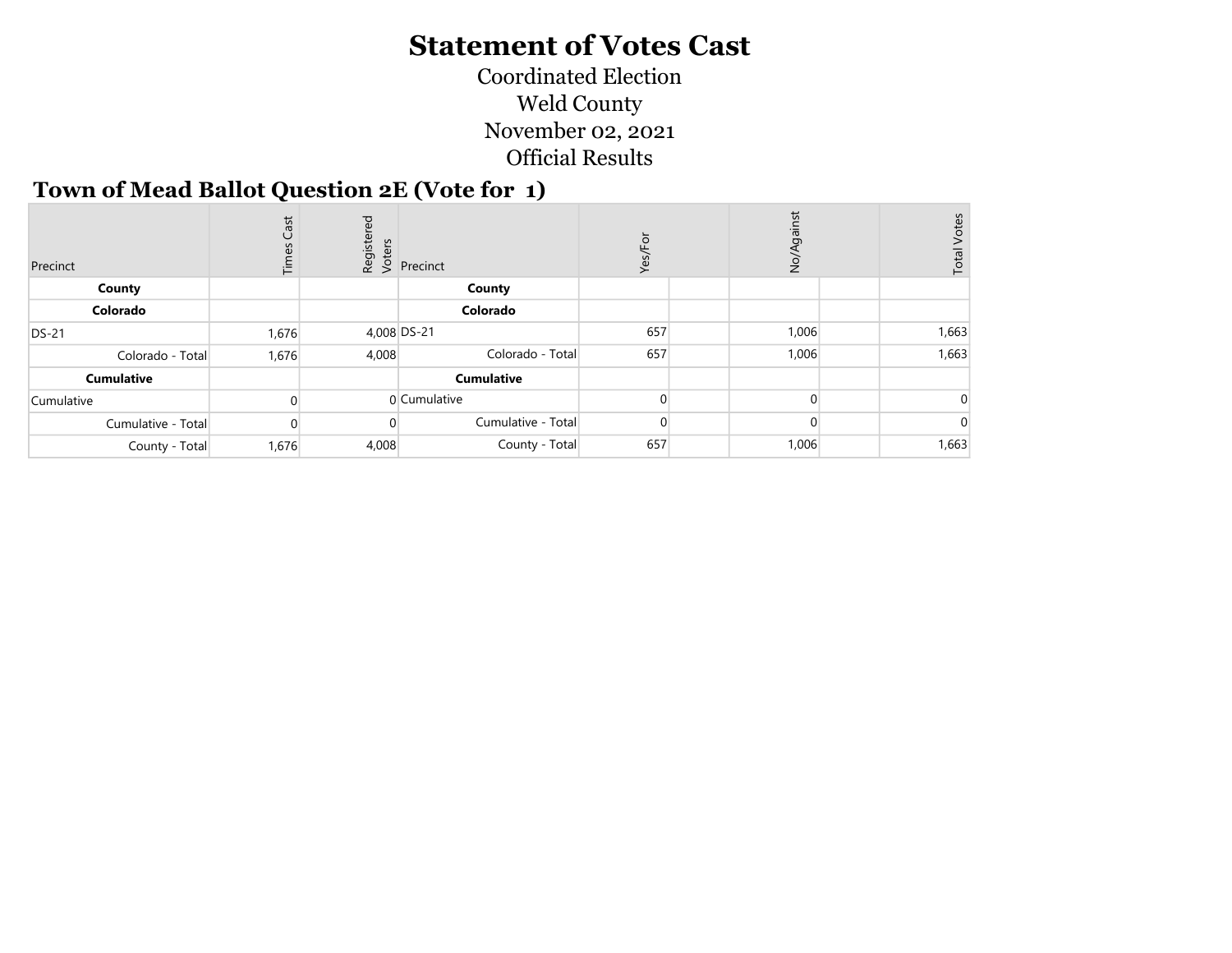Coordinated Election Weld County November 02, 2021 Official Results

#### Town of Windsor Ballot Question 3A (Vote for 1)

| Precinct           | Cast<br><b>Film</b> | red      | $\begin{array}{c} \n\frac{1}{2} & \text{if } \\ \n\frac{1}{2} & \text{if } \\ \n\frac{1}{2} & \text{if } \\ \n\frac{1}{2} & \text{if } \\ \n\frac{1}{2} & \text{if } \\ \n\frac{1}{2} & \text{if } \\ \n\frac{1}{2} & \text{if } \\ \n\frac{1}{2} & \text{if } \\ \n\frac{1}{2} & \text{if } \\ \n\frac{1}{2} & \text{if } \\ \n\frac{1}{2} & \text{if } \\ \n\frac{1}{2} & \text{if } \\ \n\frac{1}{2} & \text{if } \\ \n\frac{$ | ≻     | $\frac{5}{2}$ | Votes<br>Total |
|--------------------|---------------------|----------|-----------------------------------------------------------------------------------------------------------------------------------------------------------------------------------------------------------------------------------------------------------------------------------------------------------------------------------------------------------------------------------------------------------------------------------|-------|---------------|----------------|
| County             |                     |          | County                                                                                                                                                                                                                                                                                                                                                                                                                            |       |               |                |
| Colorado           |                     |          | Colorado                                                                                                                                                                                                                                                                                                                                                                                                                          |       |               |                |
| <b>DS-35</b>       | 8,173               |          | 19,719 DS-35                                                                                                                                                                                                                                                                                                                                                                                                                      | 6,017 | 1,858         | 7,875          |
| Colorado - Total   | 8,173               | 19,719   | Colorado - Total                                                                                                                                                                                                                                                                                                                                                                                                                  | 6,017 | 1,858         | 7,875          |
| <b>Cumulative</b>  |                     |          | <b>Cumulative</b>                                                                                                                                                                                                                                                                                                                                                                                                                 |       |               |                |
| Cumulative         |                     |          | 0 Cumulative                                                                                                                                                                                                                                                                                                                                                                                                                      |       |               |                |
| Cumulative - Total |                     | $\Omega$ | Cumulative - Total                                                                                                                                                                                                                                                                                                                                                                                                                |       |               |                |
| County - Total     | 8,173               | 19,719   | County - Total                                                                                                                                                                                                                                                                                                                                                                                                                    | 6,017 | 1,858         | 7,875          |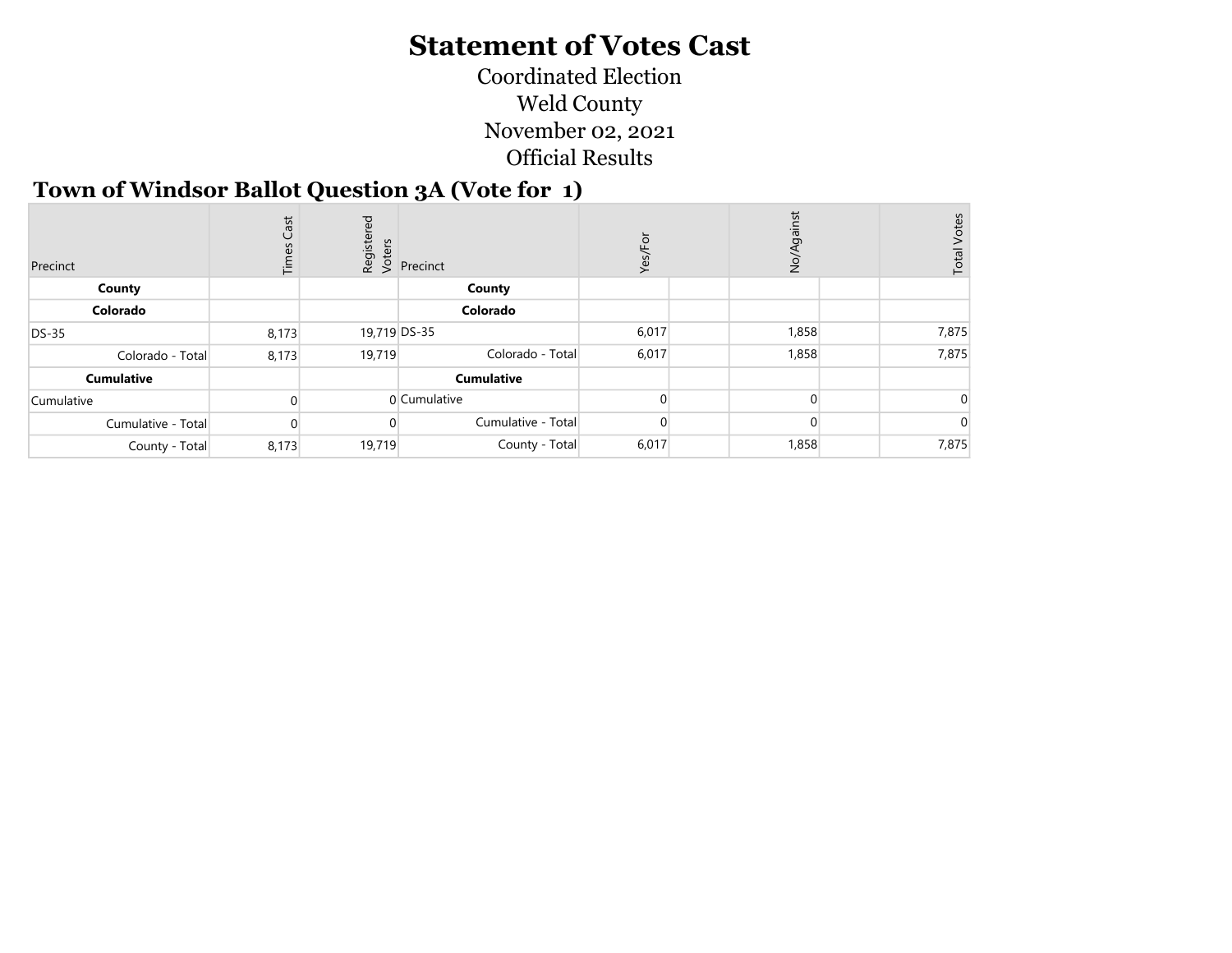Coordinated Election Weld County November 02, 2021 Official Results

#### City of Brighton Ballot Issue 3B (Vote for 1)

| Precinct           | Cast<br>Times |     | Registered<br>Voters<br>Precinct | ò<br>Yes/ | ainst<br>$\frac{1}{2}$ | <b>Total Votes</b> |
|--------------------|---------------|-----|----------------------------------|-----------|------------------------|--------------------|
| County             |               |     | County                           |           |                        |                    |
| Colorado           |               |     | Colorado                         |           |                        |                    |
| <b>DS-05</b>       | $\mathbf{0}$  |     | 12 DS-05                         |           |                        |                    |
| <b>DS-25</b>       |               |     | 29 DS-25                         |           |                        |                    |
| <b>DS-26</b>       | 122           |     | 259 DS-26                        | 35        | 85                     | 120                |
| Colorado - Total   | 122           | 300 | Colorado - Total                 | 35        | 85                     | 120                |
| <b>Cumulative</b>  |               |     | <b>Cumulative</b>                |           |                        |                    |
| Cumulative         |               |     | 0 Cumulative                     |           | O                      |                    |
| Cumulative - Total | $\Omega$      |     | Cumulative - Total               | 0         |                        |                    |
| County - Total     | 122           | 300 | County - Total                   | 35        | 85                     | 120                |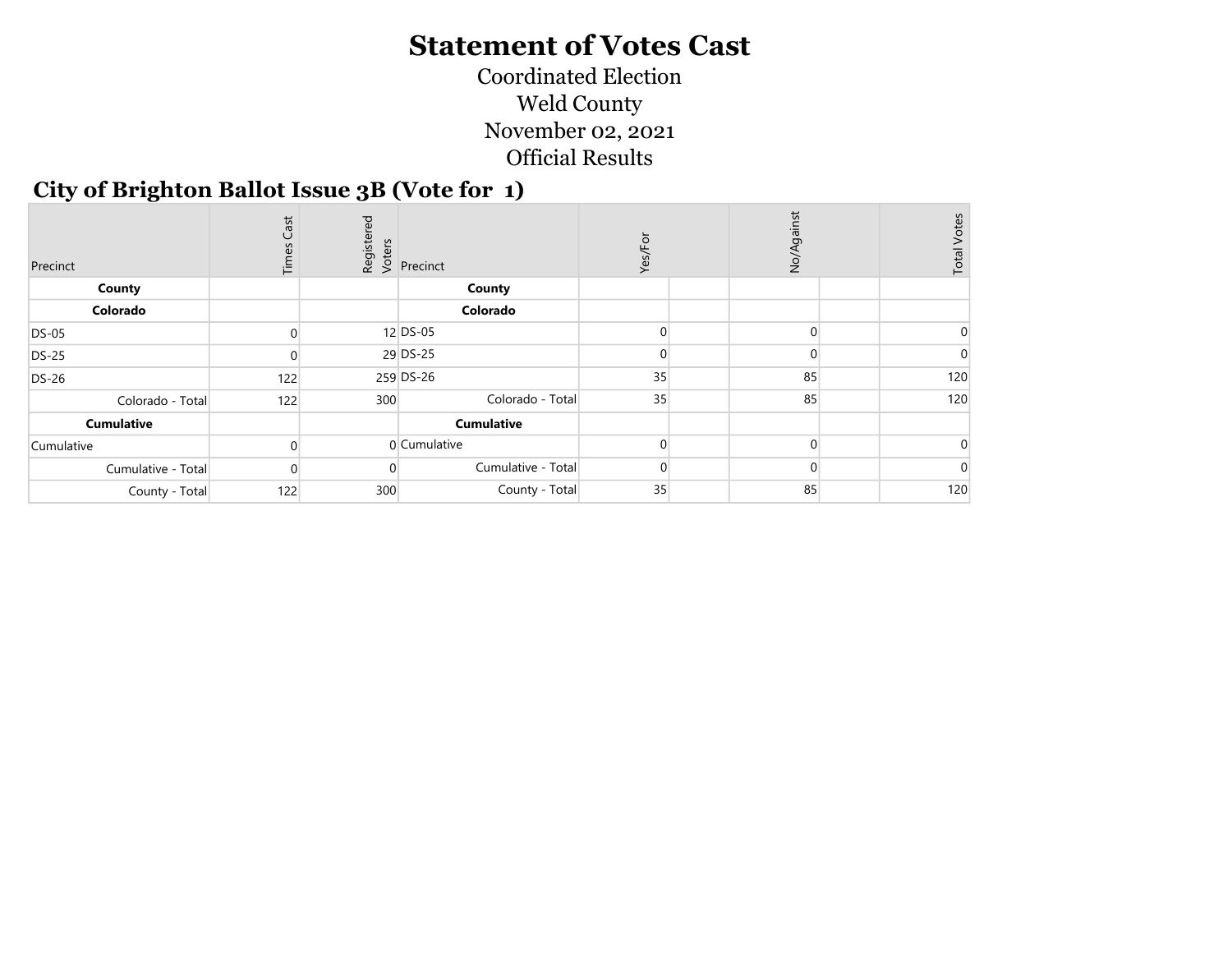Coordinated Election Weld County November 02, 2021 Official Results

### Weld County School District RE-4 Ballot Issue 4A - General Fund Override (Vote for 1)

| Precinct           | Cast<br>Times |          | Registered<br>Voters<br>Precinct | ğ<br>Yes/ | ist<br>No/Ag | <b>Total Votes</b> |
|--------------------|---------------|----------|----------------------------------|-----------|--------------|--------------------|
| County             |               |          | County                           |           |              |                    |
| Colorado           |               |          | Colorado                         |           |              |                    |
| <b>DS-34</b>       | 2,969         |          | 8,363 DS-34                      | 1,060     | 1,867        | 2,927              |
| <b>DS-35</b>       | 8,173         |          | 19,719 DS-35                     | 3,664     | 4,380        | 8,044              |
| DS-36              | 1,052         |          | 3,474 DS-36                      | 371       | 625          | 996                |
| <b>DS-37</b>       | 236           |          | 1,007 DS-37                      | 85        | 144          | 229                |
| Colorado - Total   | 12,430        | 32,563   | Colorado - Total                 | 5,180     | 7,016        | 12,196             |
| <b>Cumulative</b>  |               |          | <b>Cumulative</b>                |           |              |                    |
| Cumulative         |               |          | 0 Cumulative                     |           | $\Omega$     |                    |
| Cumulative - Total | $\Omega$      | $\Omega$ | Cumulative - Total               |           |              |                    |
| County - Total     | 12,430        | 32,563   | County - Total                   | 5,180     | 7,016        | 12,196             |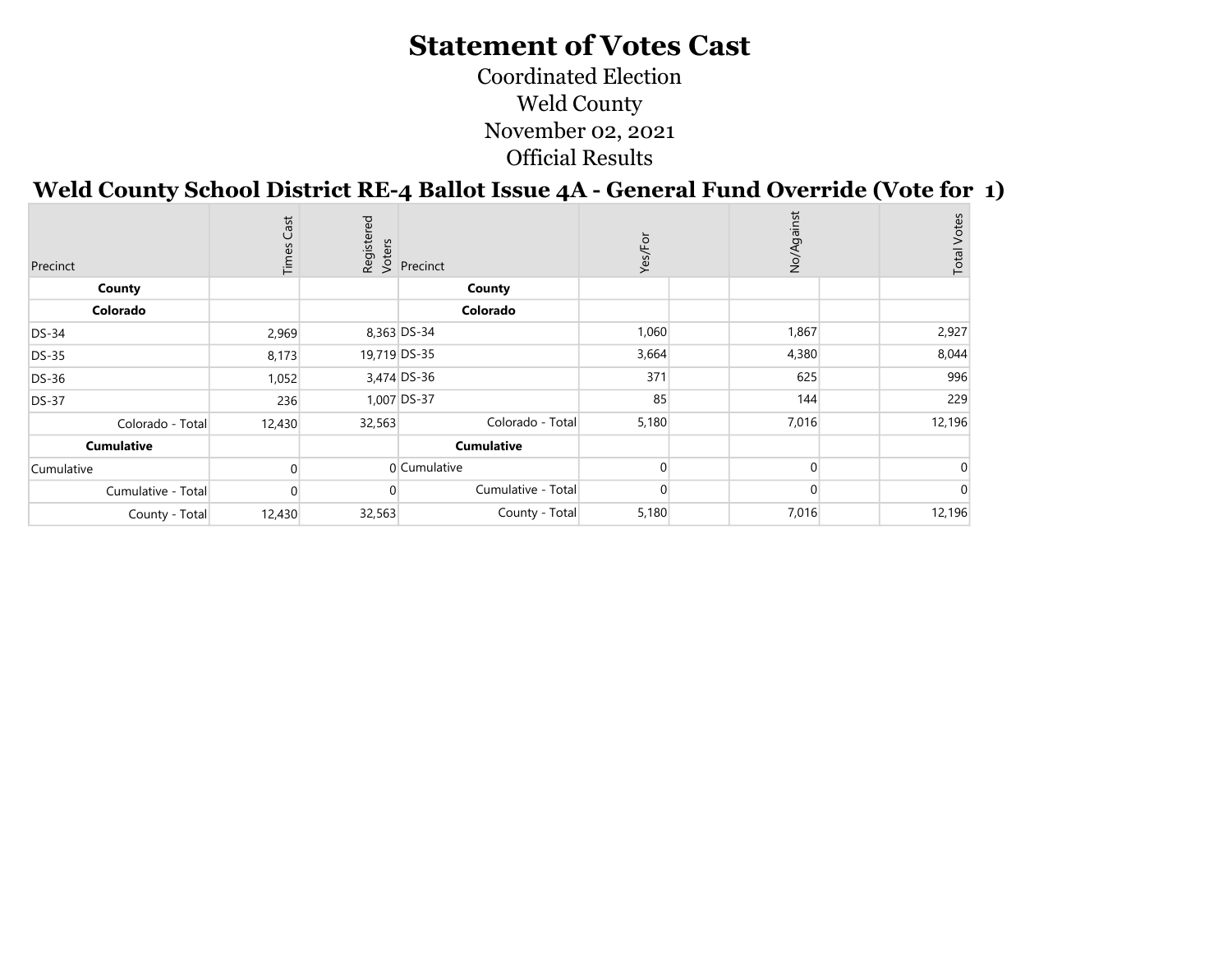Coordinated Election Weld County November 02, 2021 Official Results

## Weld County School District RE-4 Ballot Issue 4B - General Obligation Bond (Vote for 1)

| Precinct           | Cast<br>Times |          | Registered<br>Voters<br>Precinct | Ĕ<br>Yes/ | nst<br>No/Ag |          | <b>Total Votes</b> |
|--------------------|---------------|----------|----------------------------------|-----------|--------------|----------|--------------------|
| County             |               |          | County                           |           |              |          |                    |
| Colorado           |               |          | Colorado                         |           |              |          |                    |
| <b>DS-34</b>       | 2,969         |          | 8,363 DS-34                      | 1,235     | 1,691        |          | 2,926              |
| DS-35              | 8,173         |          | 19,719 DS-35                     | 4,104     | 3,952        |          | 8,056              |
| DS-36              | 1,052         |          | 3,474 DS-36                      | 417       | 583          |          | 1,000              |
| <b>DS-37</b>       | 236           |          | 1,007 DS-37                      | 103       | 126          |          | 229                |
| Colorado - Total   | 12,430        | 32,563   | Colorado - Total                 | 5,859     | 6,352        |          | 12,211             |
| <b>Cumulative</b>  |               |          | <b>Cumulative</b>                |           |              |          |                    |
| Cumulative         |               |          | 0 Cumulative                     |           |              | $\Omega$ |                    |
| Cumulative - Total | $\Omega$      | $\Omega$ | Cumulative - Total               |           |              |          |                    |
| County - Total     | 12,430        | 32,563   | County - Total                   | 5,859     | 6,352        |          | 12,211             |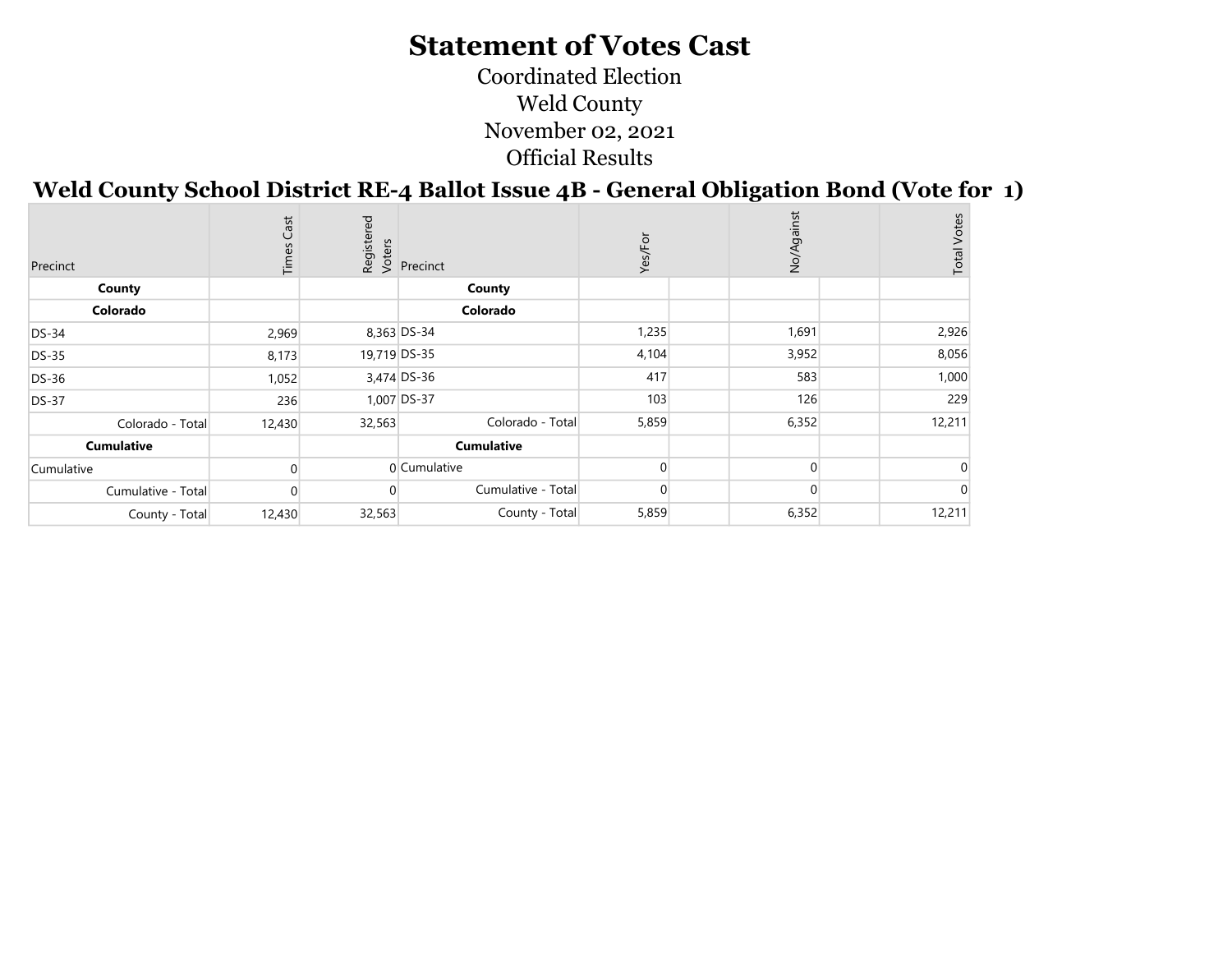Coordinated Election Weld County November 02, 2021 Official Results

#### Brighton School District 27J Ballot Issue 5A (Vote for 1)

| Precinct           | Cast<br>Time: |     | Registered<br>Voters<br>Versinct | ğ<br>قح | $\overrightarrow{Q}$ | <b>Total Votes</b> |
|--------------------|---------------|-----|----------------------------------|---------|----------------------|--------------------|
| County             |               |     | County                           |         |                      |                    |
| Colorado           |               |     | Colorado                         |         |                      |                    |
| <b>DS-24</b>       | 73            |     | 229 DS-24                        | 25      | 45                   | 70                 |
| <b>DS-25</b>       |               |     | 29 DS-25                         |         | $\Omega$             |                    |
| DS-26              | 119           |     | 259 DS-26                        | 39      | 79                   | 118                |
| Colorado - Total   | 192           | 517 | Colorado - Total                 | 64      | 124                  | 188                |
| <b>Cumulative</b>  |               |     | <b>Cumulative</b>                |         |                      |                    |
| Cumulative         |               |     | 0 Cumulative                     |         | $\Omega$             |                    |
| Cumulative - Total | $\Omega$      |     | Cumulative - Total               |         |                      |                    |
| County - Total     | 192           | 517 | County - Total                   | 64      | 124                  | 188                |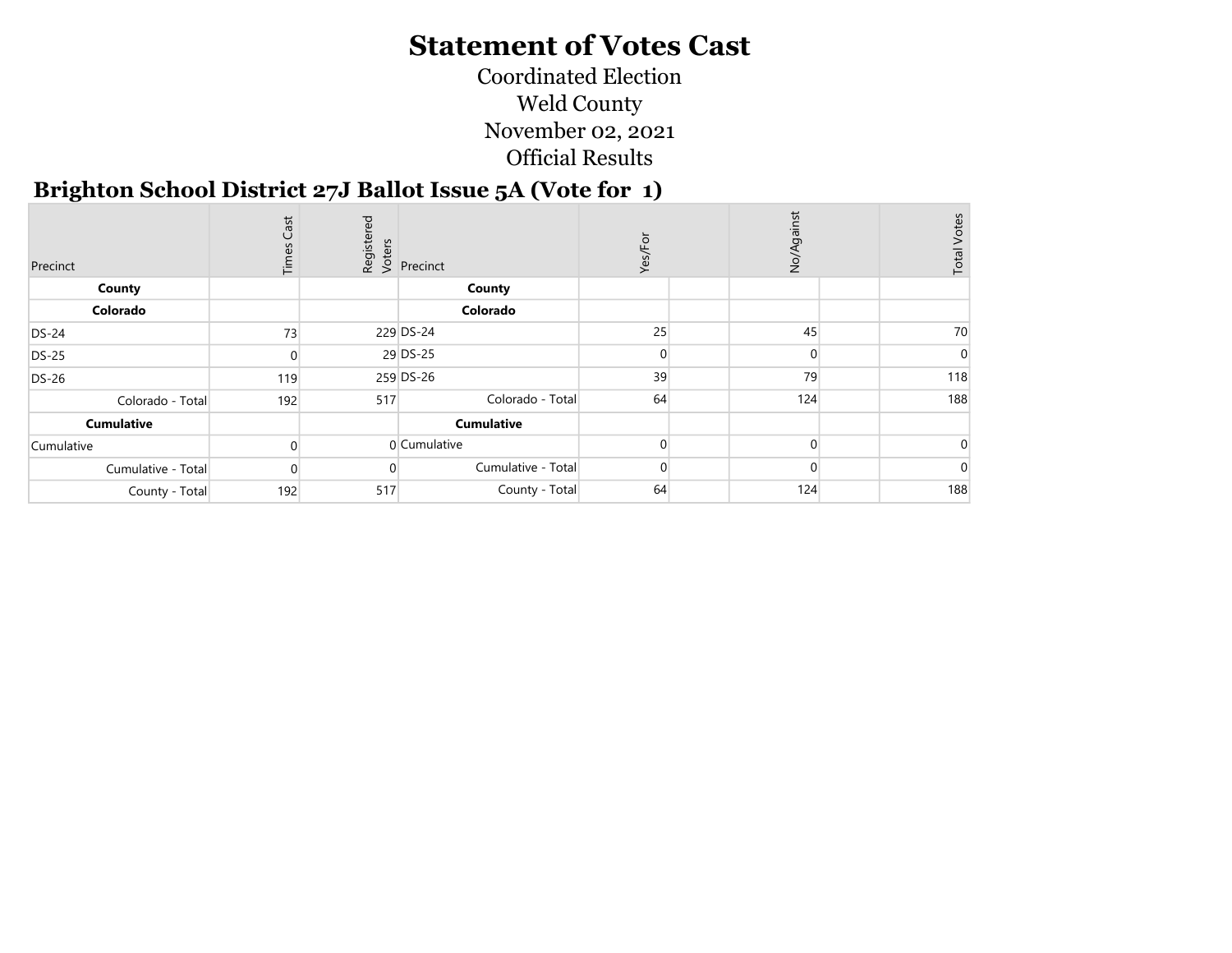Coordinated Election Weld County November 02, 2021 Official Results

#### Brighton School District 27J Ballot Issue 5B (Vote for 1)

| Precinct           | Cast<br>Time: |     | Registered<br>Voters<br>Precinct | Εòτ<br>Yes, | ist<br>$\overrightarrow{SO}$ | <b>Total Votes</b> |
|--------------------|---------------|-----|----------------------------------|-------------|------------------------------|--------------------|
| County             |               |     | County                           |             |                              |                    |
| Colorado           |               |     | Colorado                         |             |                              |                    |
| <b>DS-24</b>       | 73            |     | 229 DS-24                        | 27          | 43                           | 70                 |
| <b>DS-25</b>       |               |     | 29 DS-25                         |             | $\Omega$                     |                    |
| <b>DS-26</b>       | 119           |     | 259 DS-26                        | 41          | 77                           | 118                |
| Colorado - Total   | 192           | 517 | Colorado - Total                 | 68          | 120                          | 188                |
| <b>Cumulative</b>  |               |     | <b>Cumulative</b>                |             |                              |                    |
| Cumulative         |               |     | $0$ Cumulative                   |             | $\Omega$                     |                    |
| Cumulative - Total | 0             |     | Cumulative - Total               | 0           |                              |                    |
| County - Total     | 192           | 517 | County - Total                   | 68          | 120                          | 188                |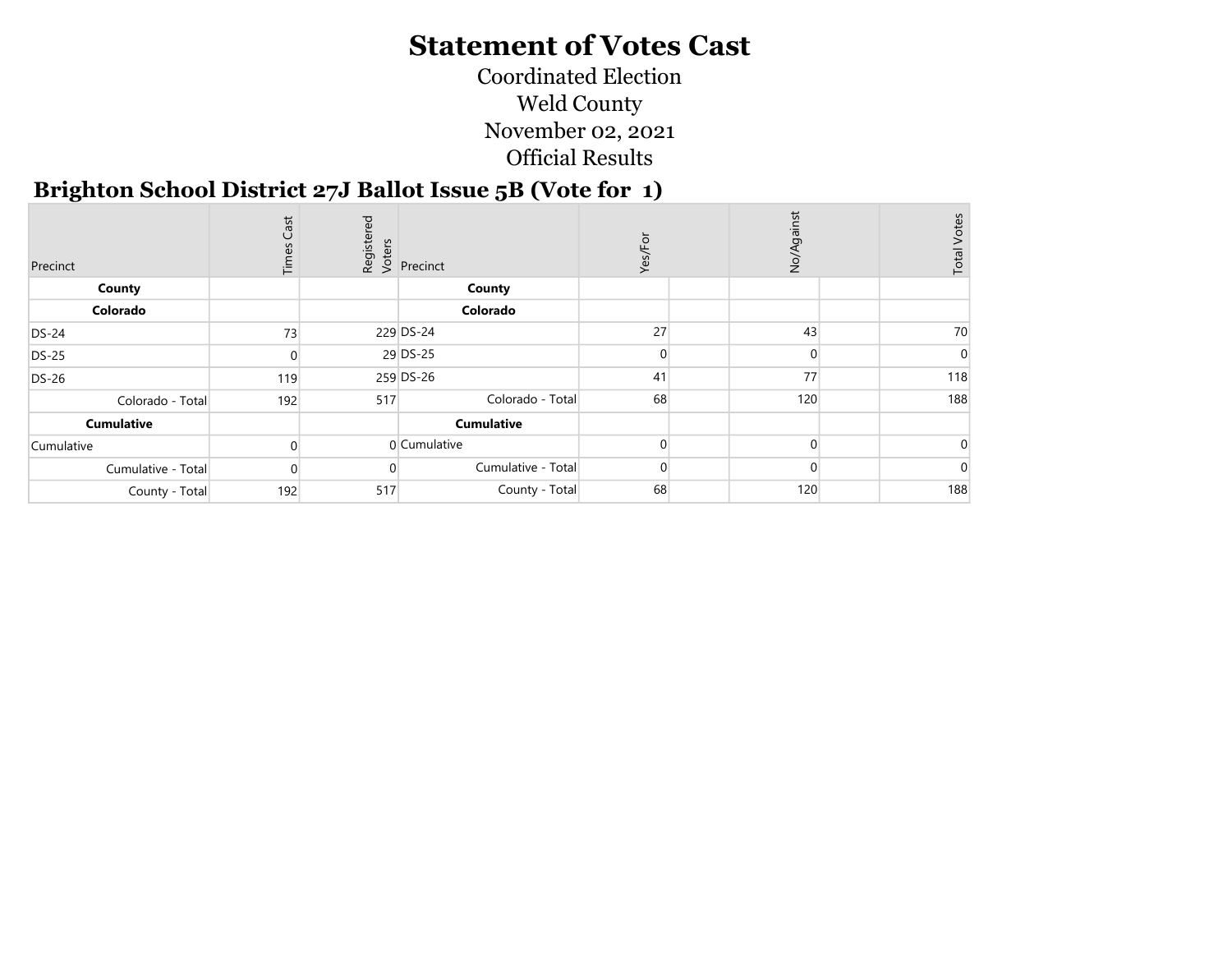Coordinated Election Weld County November 02, 2021 Official Results

Wiggins School District RE-50J Ballot Issue 5W - General Obligation Bonds (Vote for 1)

| Precinct           | Cast<br>Time: | ರ<br>Registe<br>Voters | Precinct           | ≻  | ž  | Votes<br>Total |
|--------------------|---------------|------------------------|--------------------|----|----|----------------|
| County             |               |                        | County             |    |    |                |
| Colorado           |               |                        | Colorado           |    |    |                |
| DS-16              | 40            |                        | 156 DS-16          | 16 | 22 | 38             |
| Colorado - Total   | 40            | 156                    | Colorado - Total   | 16 | 22 | 38             |
| <b>Cumulative</b>  |               |                        | <b>Cumulative</b>  |    |    |                |
| Cumulative         |               |                        | 0 Cumulative       |    |    |                |
| Cumulative - Total |               |                        | Cumulative - Total |    |    |                |
| County - Total     | 40            | 156                    | County - Total     | 16 | 22 | 38             |